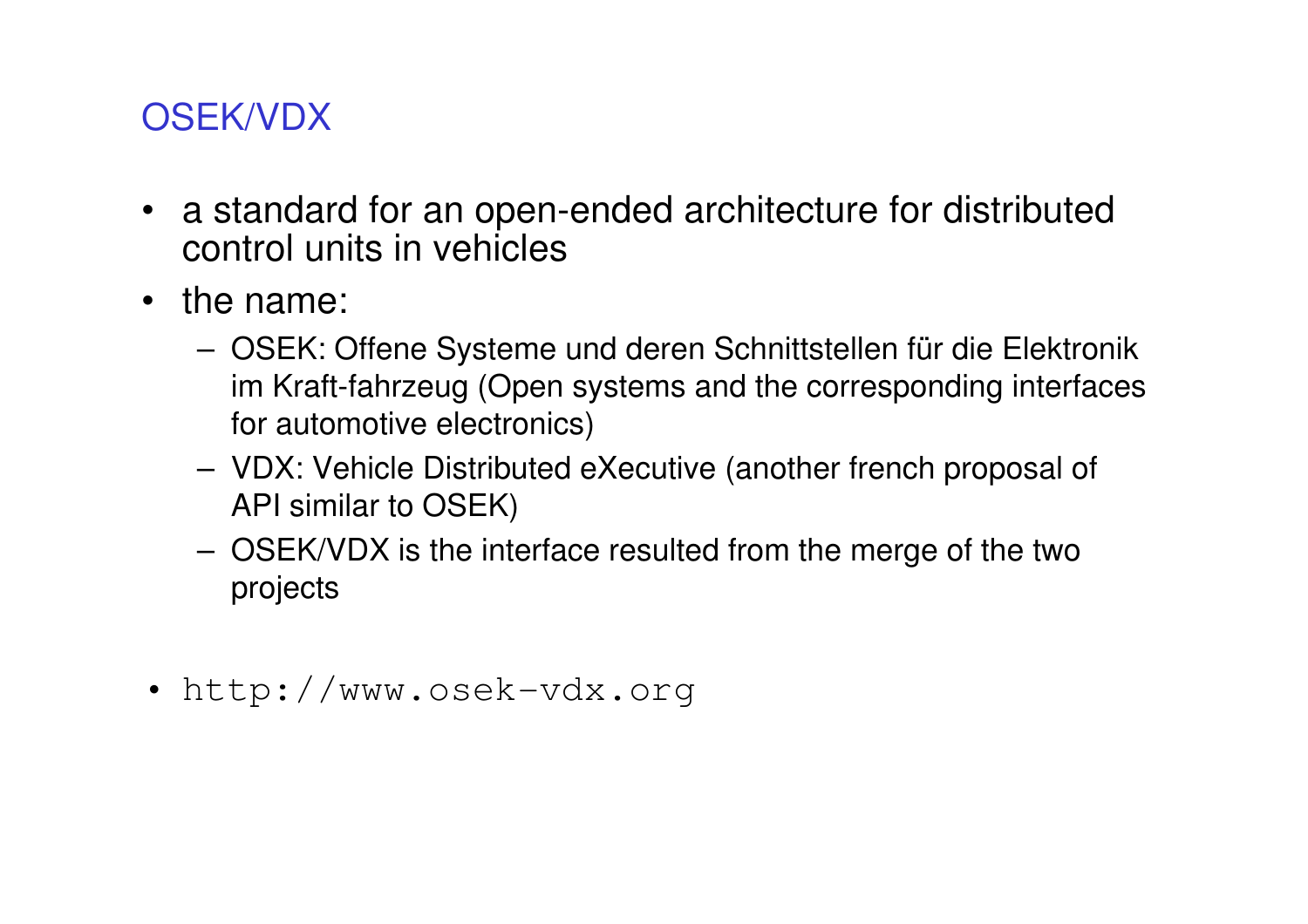# **Motivations**

- • high, recurring expenses in the development and variant management of non-application related aspects of control software.
- incompatibility of control units made by different manufacturers due to different interfaces and protocols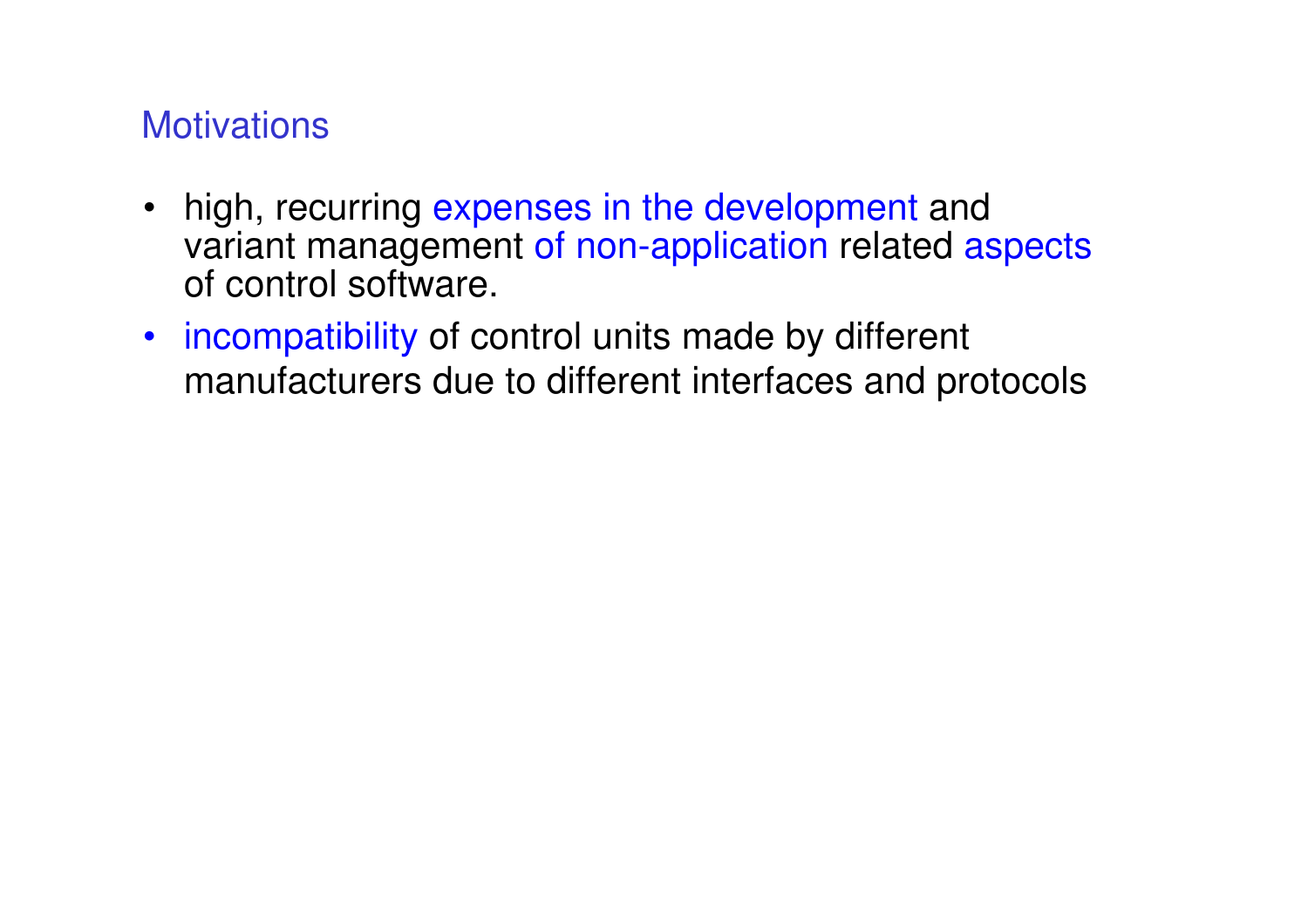# **Objectives**

- portability and reusability of the application software
- $\bullet$  specification of abstract interfaces for RTOS and network management
- specification independent from the HW/network details
- $\bullet$  scalability between different requirements to adapt to specific application needs
- verification of functionality and implementation using a standardized certification process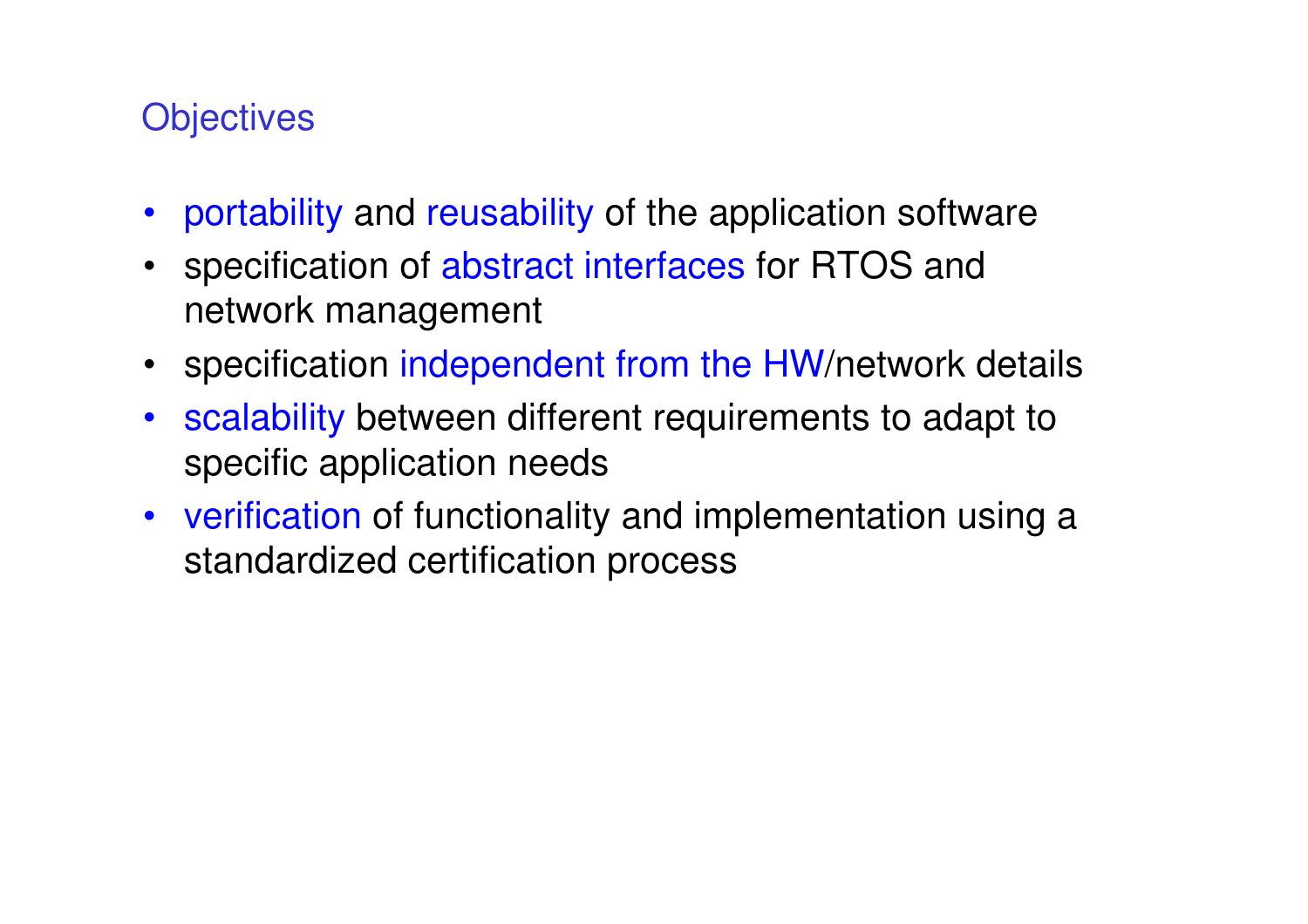# Advantages

- $\bullet$ clear savings in costs and development time.
- $\bullet$ enhanced quality of the software
- creation of a market of uniform competitors
- $\bullet$  independence from the implementation and standardised interfacing features for control units with different architectural designs
- $\bullet$  intelligent usage of the hardware present on the vehicle
	- for example, using a vehicle network the ABS controller could give a speed feedback to the powertrain microcontroller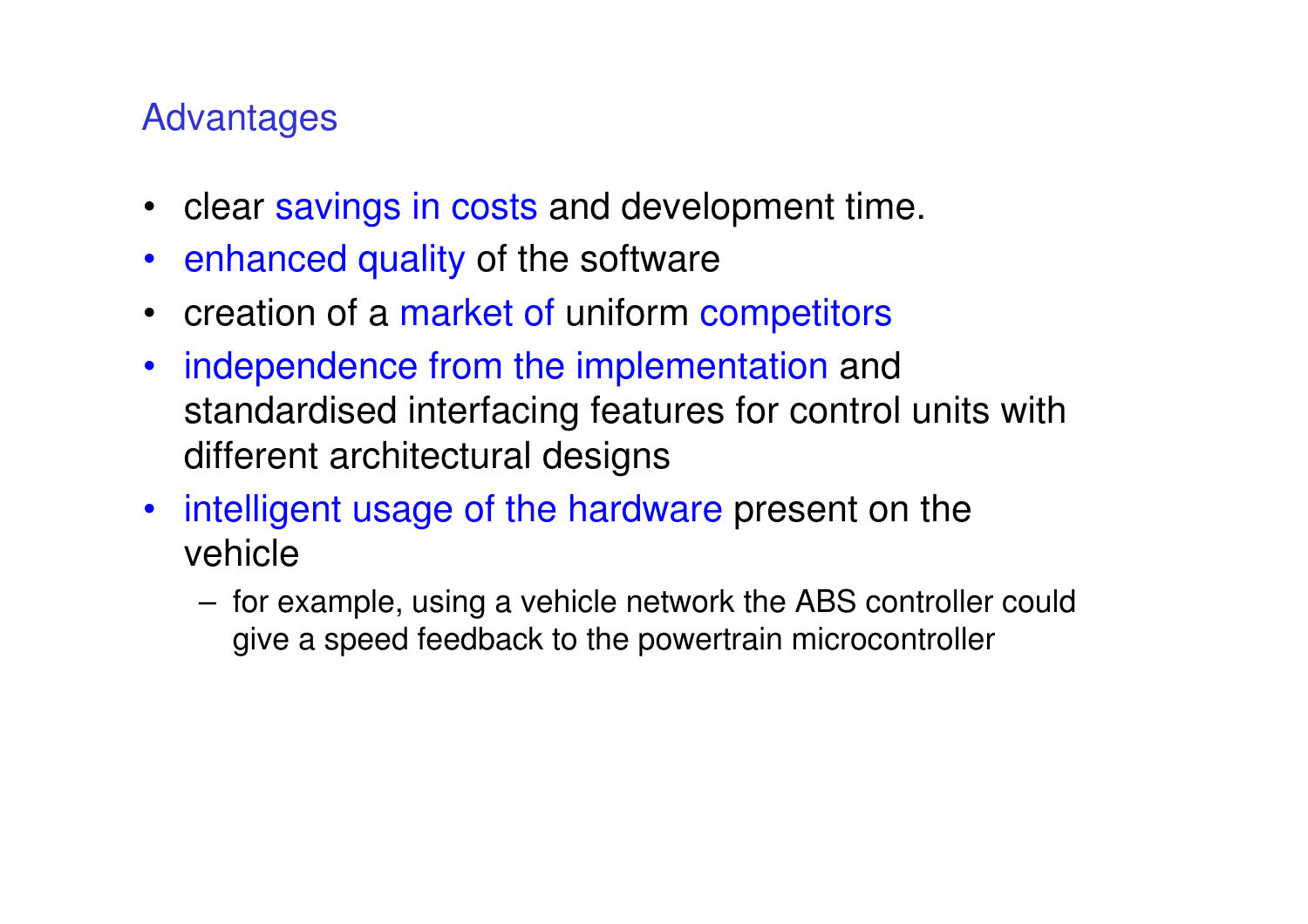# System philosophy

- standard interface ideal for automotive applications
- scalability
	- using conformance classes
- configurable error checking
- portability of software
	- in reality, the firmware on an automotive ECU is 10% RTOS and 90% device drivers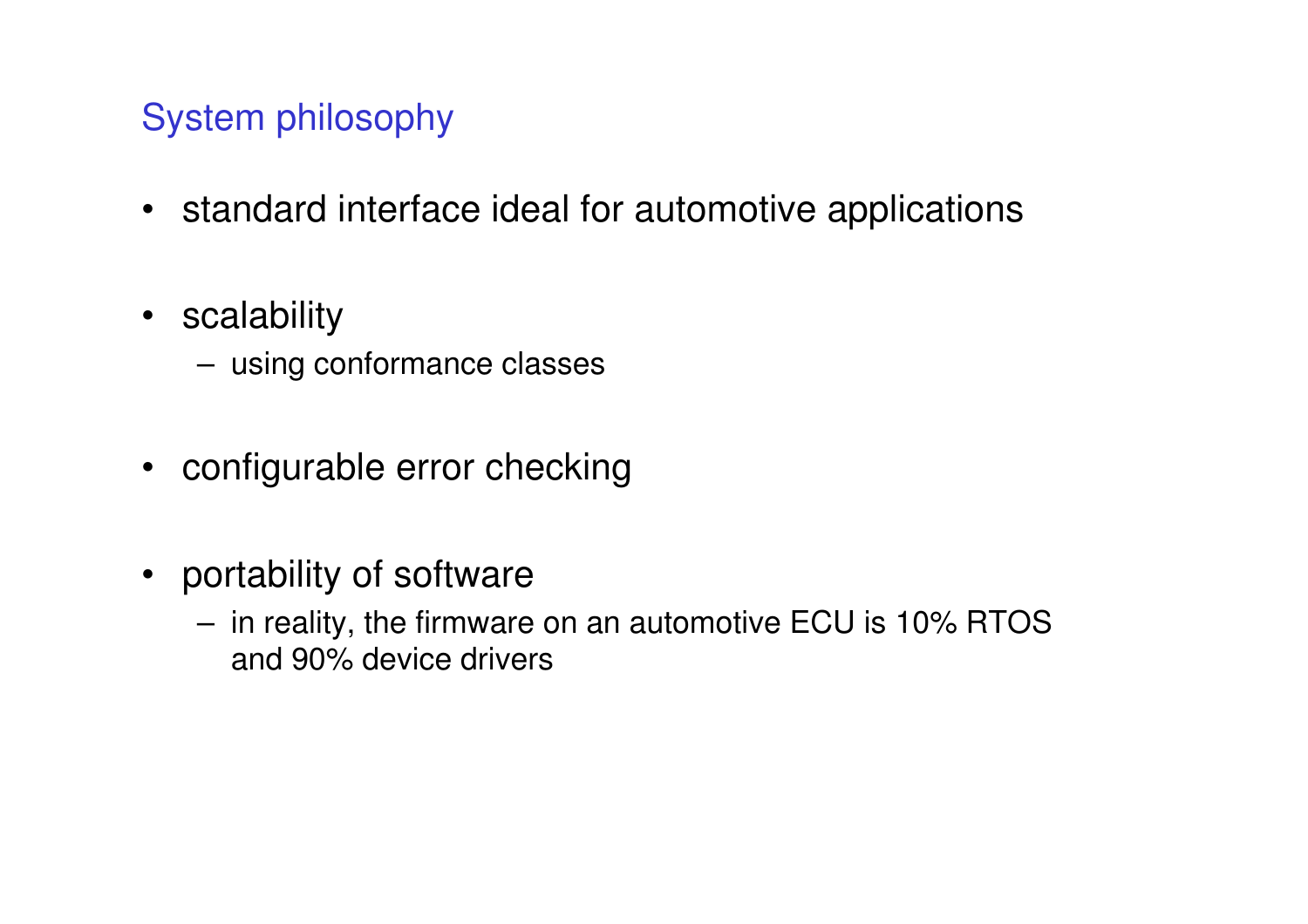# Support for automotive requirements

- the idea is to create a system that is
	- reliable
	- with real-time predictability
- support for
	- fixed priority scheduling with immediate priority ceiling
	- non preemptive scheduling
	- preemption thresholds
	- ROM execution of code
	- stack sharing (limited support for blocking primitives)
- documented system primitives
	- behavior
	- performance of a given RTOS must be known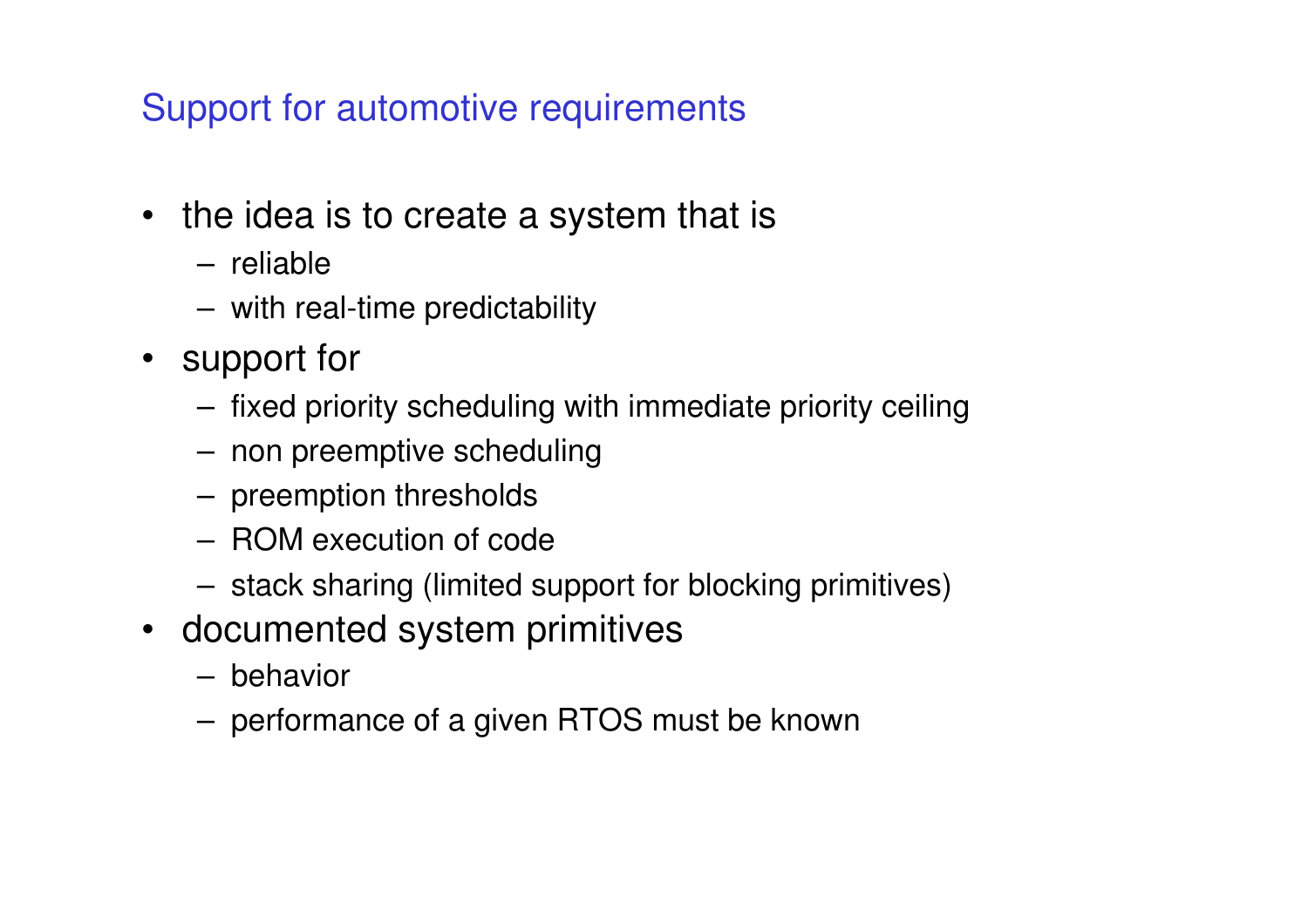# Static configuration

- everything is specified before the system runs
- static approach to system configuration
	- no dynamic allocation on memory
	- no dynamic creation of tasks
	- no flexibility in the specification of the constraints
- • custom languages that helps off-line configuration of the system
	- ( )II + 02 OIL: parameters specification (tasks, resources, stacks…)
	- KOIL: kernel aware debugging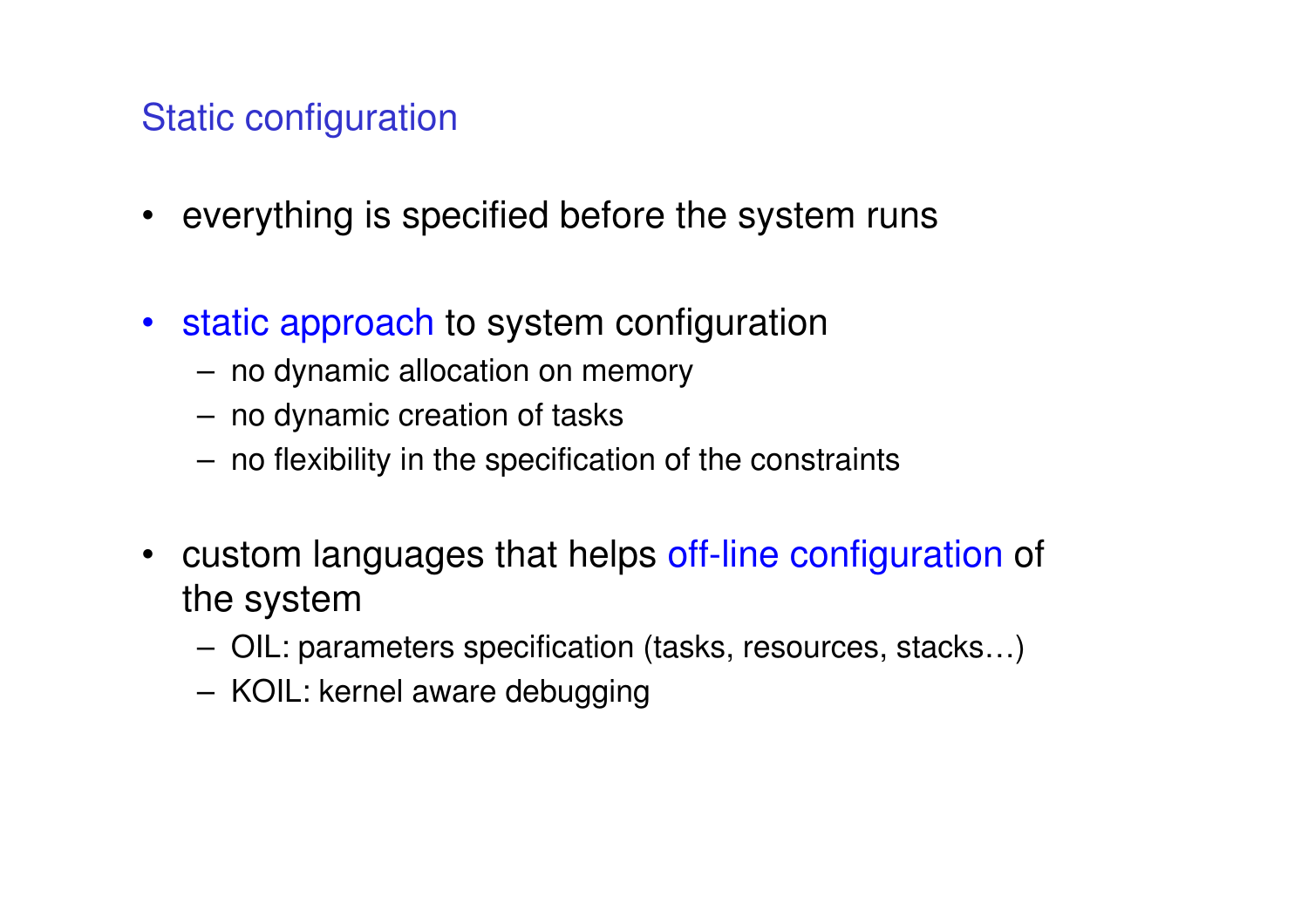# Application building process

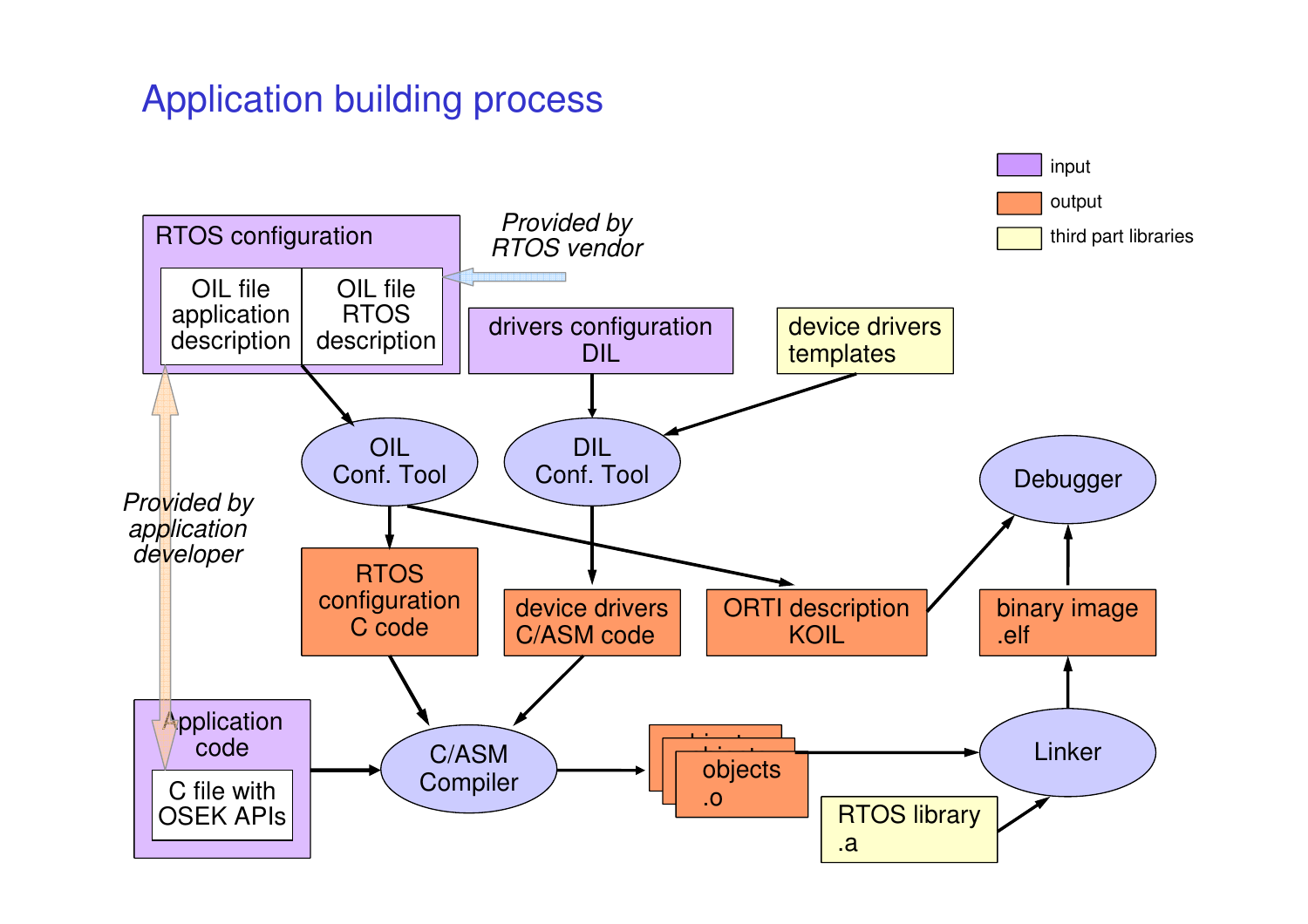# OSEK/VDX standards

- The OSEK/VDX consortium packs its standards in different documents
- OSEK OS operating system
- OSEK Time triggered operating system •
- OSEK COM communication services
- •OSEK FTCOM fault tolerant communication
- OSEK NM network management
- OSEK OIL kernel configuration
- OSEK ORTI kernel awareness for debuggers
- •next slides will describe the OS, OIL, ORTI and COM parts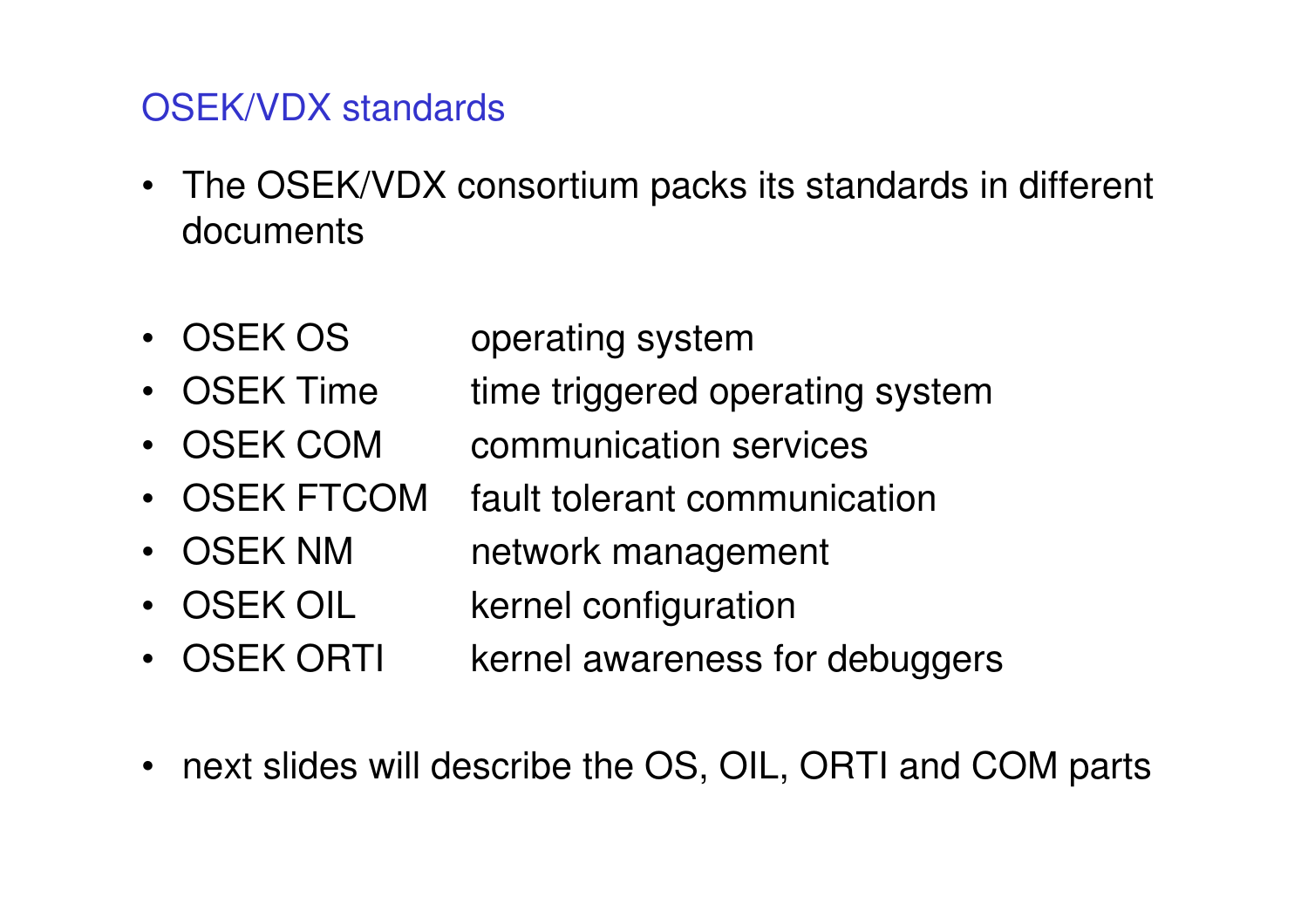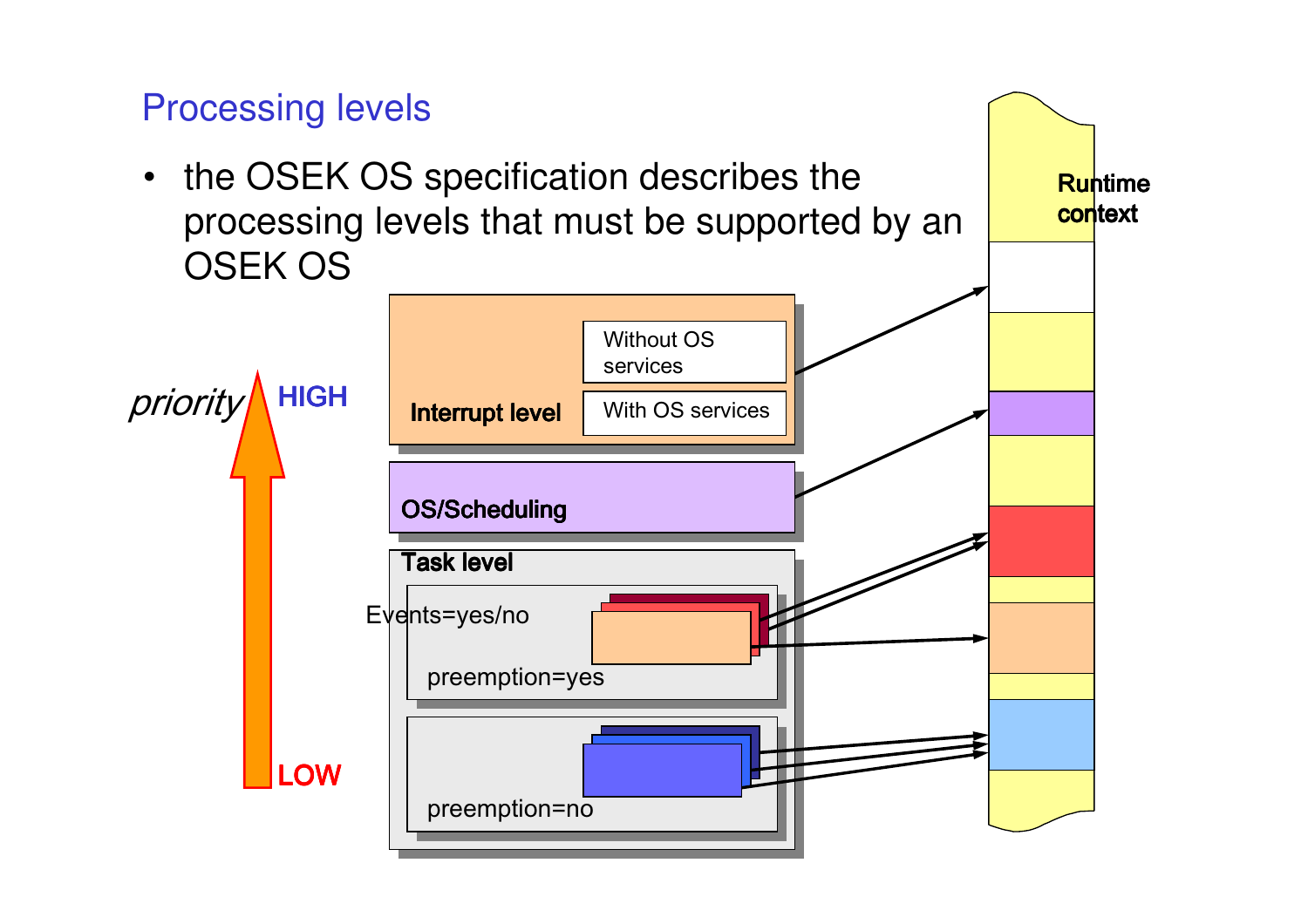# Conformance classes

- OSEK OS should be scalable with the application needs
	- different applications require different services
	- the system services are mapped in Conformance Classes
- a conformance class is a subset of the OSEK OS standard
- objectives of the conformance classes
	- allow partial implementation of the standard
	- allow an upgrade path between classes
- services that discriminates the different conformance classes
	- multiple requests of task activations
	- task types
	- number of tasks per priority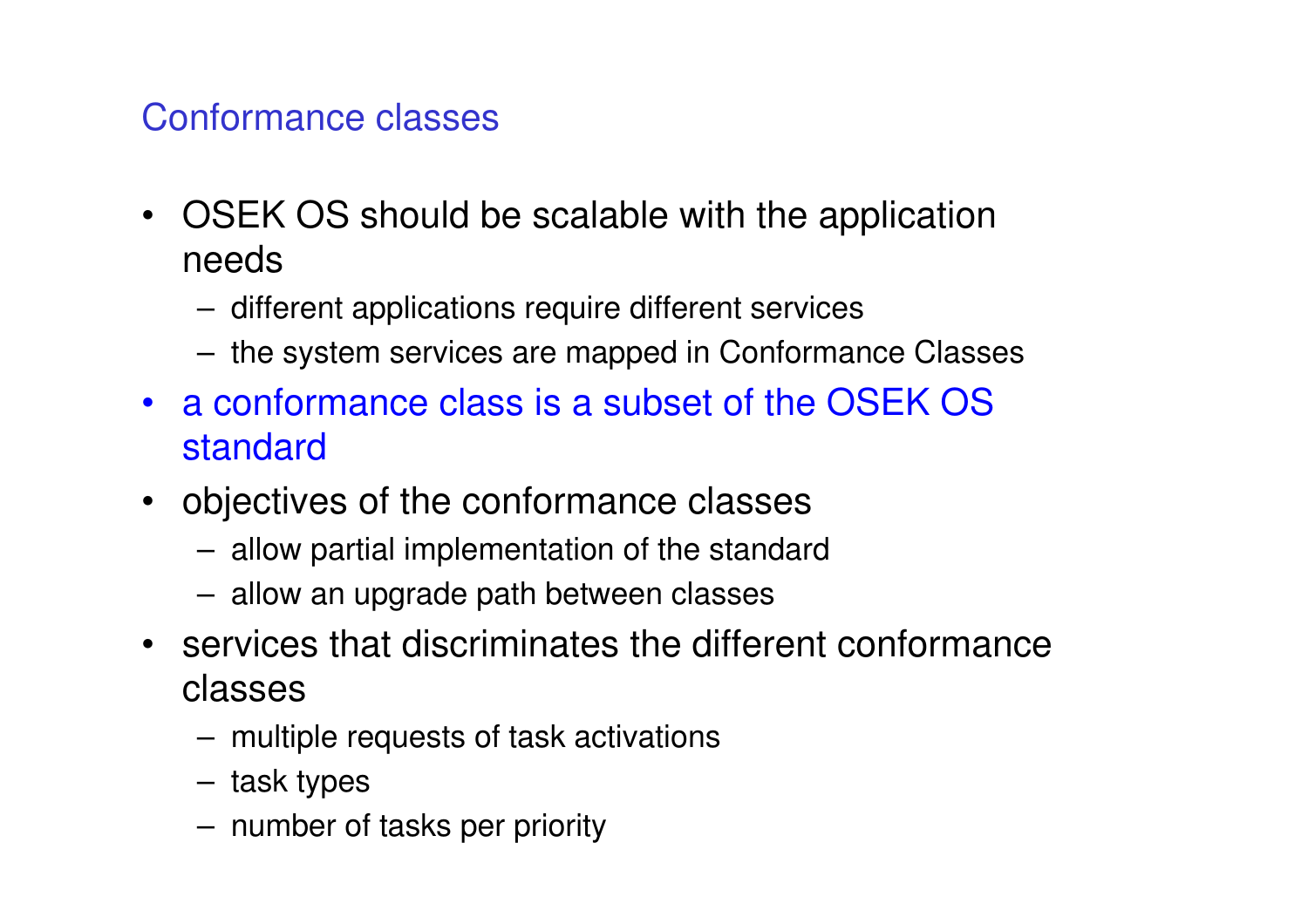Conformance classes (2)

- • there are four conformance classes
	- BCC1

basic tasks, one activation, one task per priority

BCC2

BCC1 plus: > 1 activation, > 1 task per priority

ECC1

BCC1 plus: extended tasks

ECC2

BCC2 plus: > 1 activation (basic tasks), > 1 task per priority

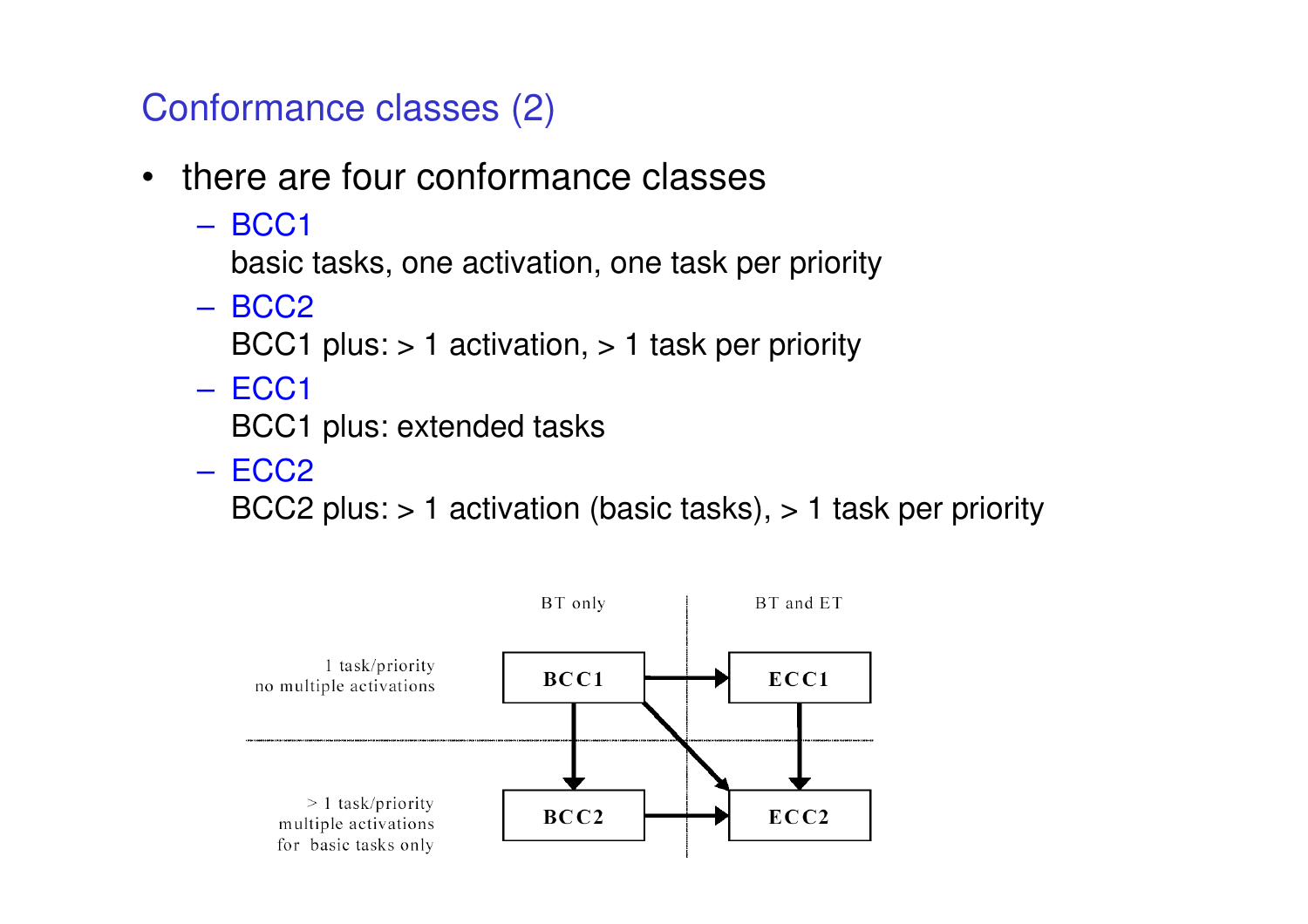# Conformance classes (3)

|                                                                   | BCC1                 | BCC <sub>2</sub>            | ECC1                                | ECC <sub>2</sub>     |
|-------------------------------------------------------------------|----------------------|-----------------------------|-------------------------------------|----------------------|
| Multiple requesting of<br>task activation                         | no                   | yes                         | $BT^3$ : no<br>ET:no                | BT: yes<br>ET:no     |
| <b>Number of tasks</b><br>which are not in the<br>suspended state | 8                    |                             | 16<br>(any combination of $BT/ET$ ) |                      |
| More than one task<br>per priority                                | no                   | yes                         | no<br>(both B T/ET)                 | yes<br>(both B T/ET) |
| Number of<br>events per task                                      |                      |                             | 8                                   |                      |
| Number of task<br>priorities                                      | 8                    |                             | 16                                  |                      |
| <b>Resources</b>                                                  | <b>RES_SCHEDULER</b> | 8 (including RES SCHEDULER) |                                     |                      |
| <b>Internal resources</b>                                         | 2                    |                             |                                     |                      |
| Alarm                                                             |                      |                             |                                     |                      |
| <b>Application Mode</b>                                           |                      |                             |                                     |                      |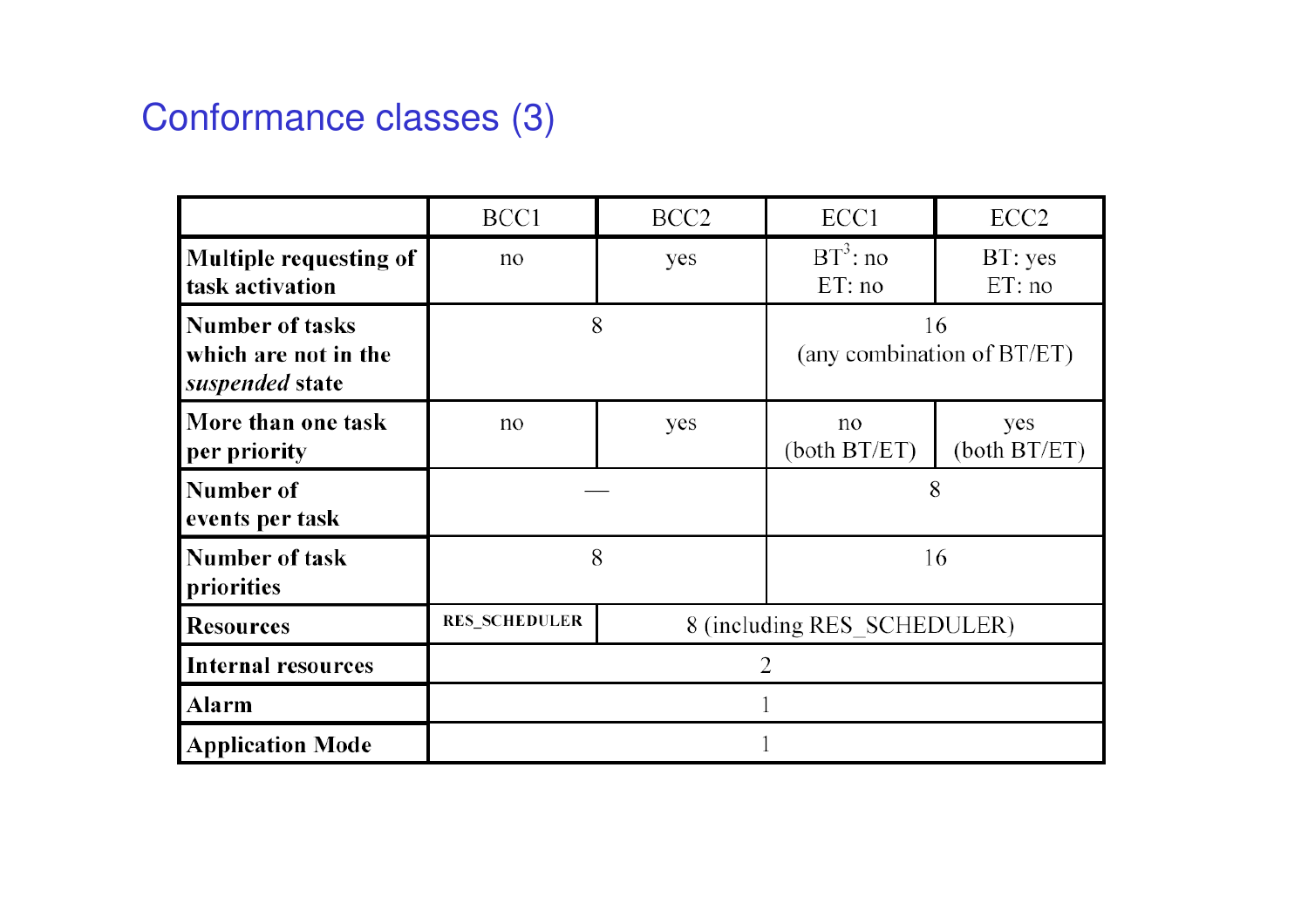# Basic tasks

- a basic task is
	- a C function call that is executed in a proper context
	- that can never block
	- can lock resources
	- can only finish or be preempted by an higher priority task or ISR
- a basic task is ideal for implementing a kernelsupported stack sharing, because
	- the task never blocks
	- when the function call ends, the task ends, and its local variables are destroyed
	- in other words, it uses a one-shot task model
- support for multiple activations
	- in BCC2, ECC2, basic tasks can store pending activations (a task can be activated while it is still running)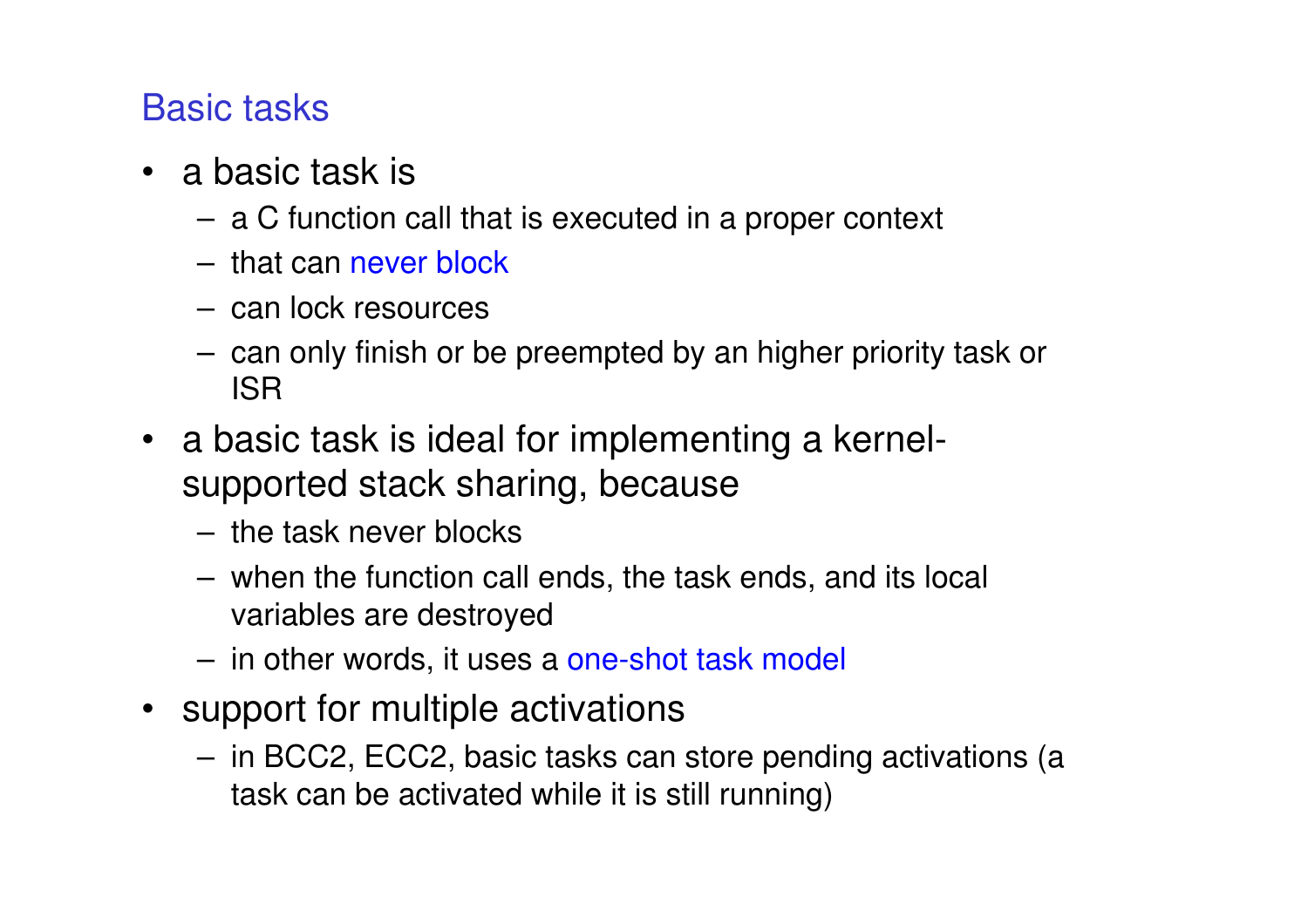# Extended tasks

- extended tasks can use events for synchronization
- $\bullet$ an event is simply an abstraction of a bit mask
	- events can be set/reset using appropriate primitives
	- a task can wait for an event in event mask to be set
- extended tasks typically
	- have their own stack
	- are activated once
	- have as body an infinite loop over a WaitEvent() primitive
- extended tasks do not support multiple activations
	- ... but supports multiple pending events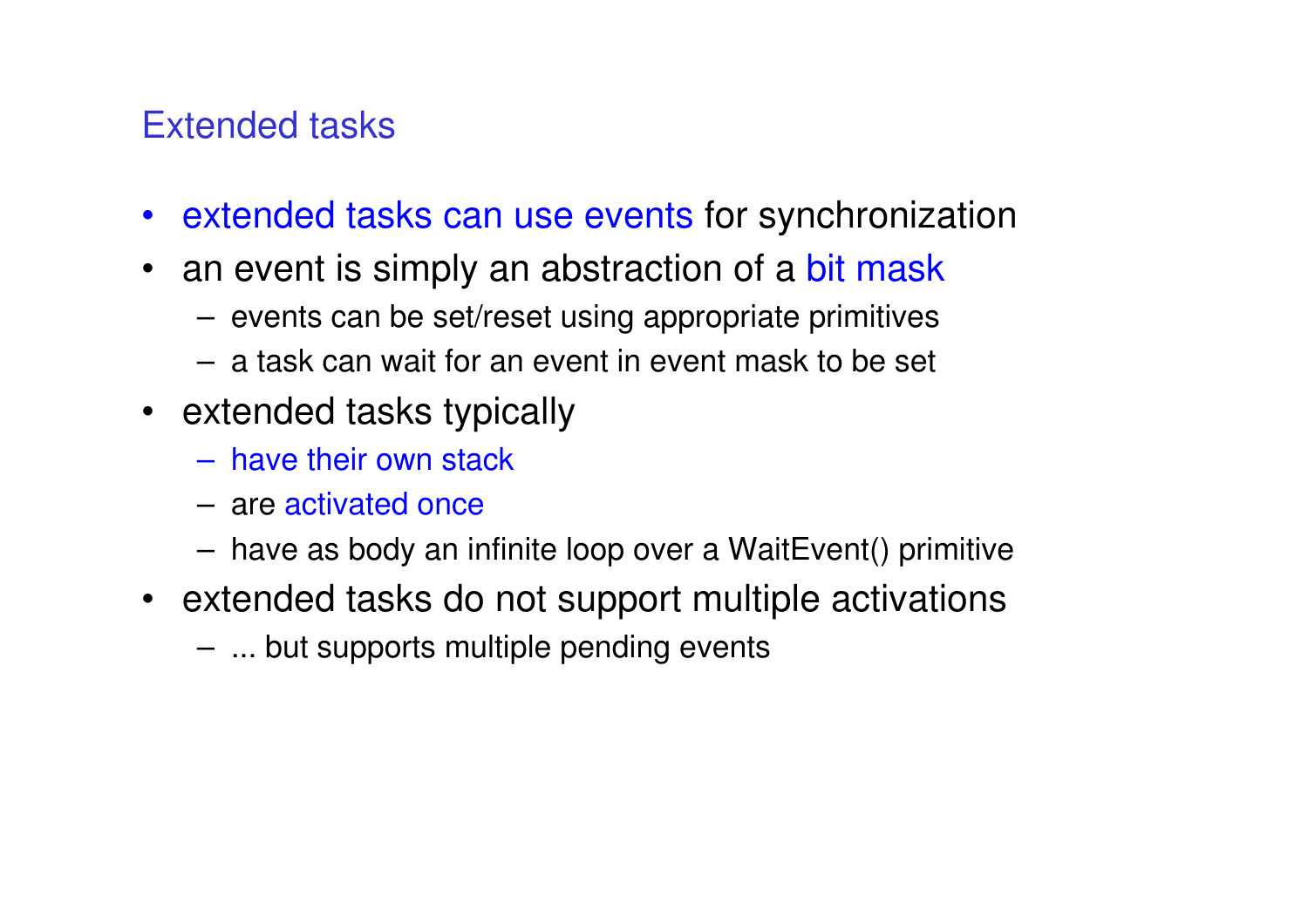# Scheduling algorithm

- the scheduling algorithm is fundamentally a
	- fixed priority scheduler
	- with immediate priority ceiling
	- with preemption threshold
- the approach allows the implementation of
	- preemptive scheduling
	- non preemptive scheduling
	- mixed
- with some peculiarities...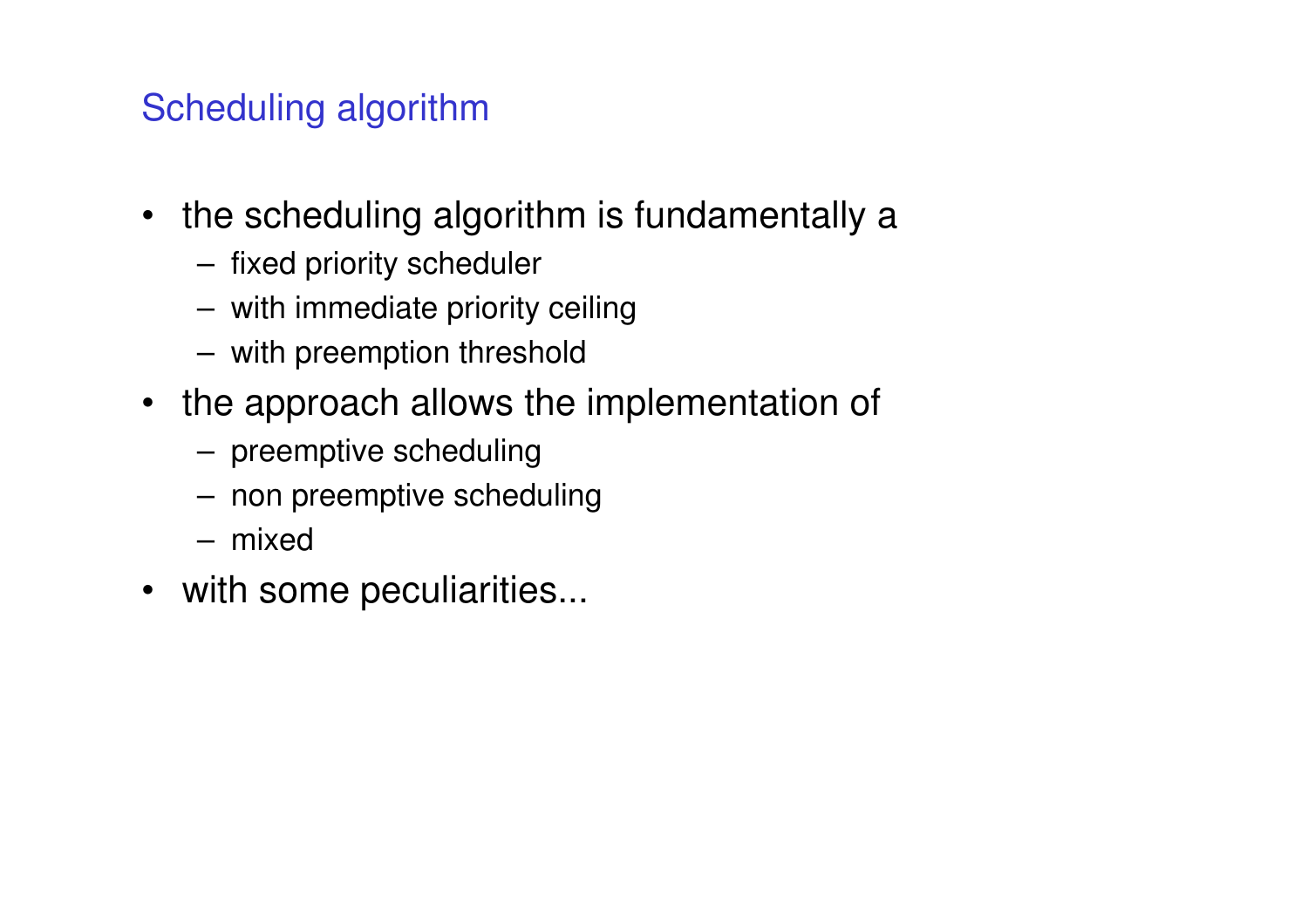Scheduling algorithm: peculiarities

- • multiple activations of tasks with the same priority
	- are handled in FIFO order
	- that imposes in some sense the internal scheduling data structure

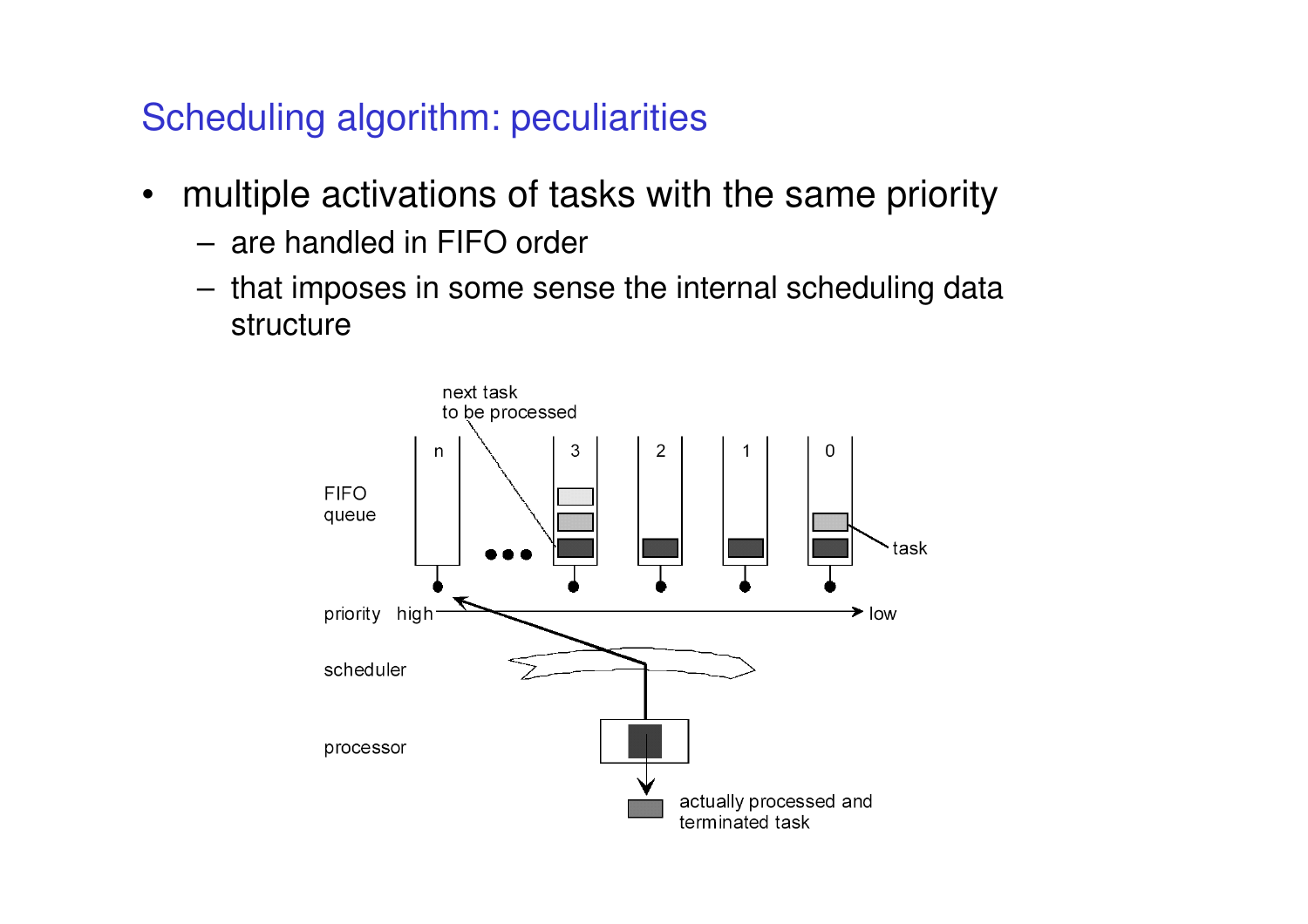OSEK task primitives (basic and extended tasks)

**TASK(<TaskIdentifier>) {…}**

– used to define a task body (it's a macro!)

**DeclareTask(<TaskIdentifier>)**

– used to declare a task name (it's a macro!)

**StatusType ActivateTask(TaskType <TaskID>)**

– activates a task

**StatusType TerminateTask(void)**

– terminates the current running task (from any function nesting!)**StatusType ChainTask(TaskType <TaskID>)**

– atomic version of TerminateTask+ActivateTask

**StatusType Schedule(void)**

– rescheduling point for a non-preemptive task

**StatusType GetTaskID(TaskRefType <TaskID>)**

– returns the running task ID

 **StatusType GetTaskState(TaskType <TaskID>, TaskStateRefType <State>)**

– returns the status of a given task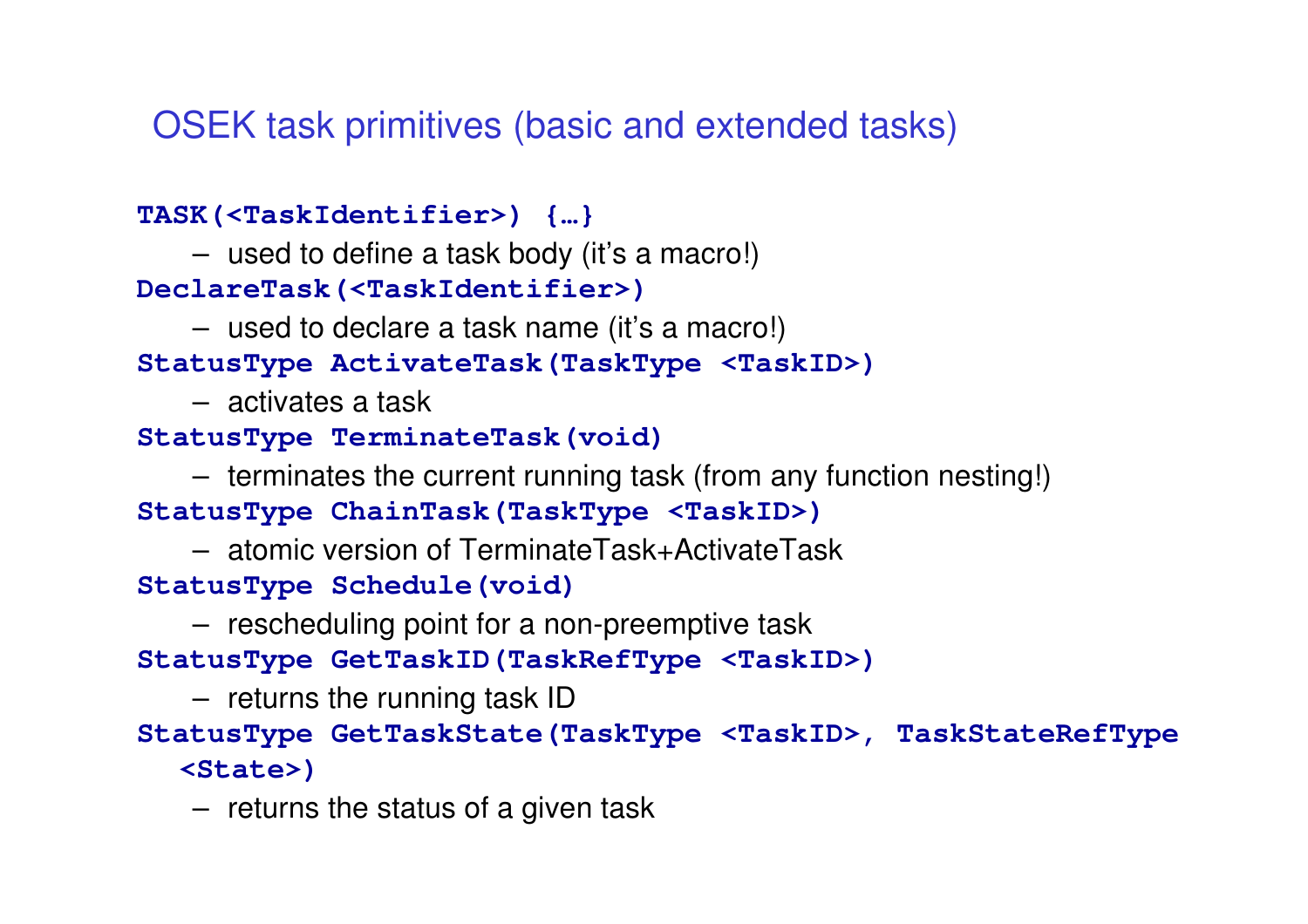# OSEK event primitives

#### **DeclareEvent(<EventIdentifier>)**

– declaration of an Event identifier (it's a macro!)

#### **StatusType SetEvent(TaskType <TaskID>, EventMaskType <Mask>)**

– sets a set of event flags to an extended task

#### **StatusType ClearEvent(EventMaskType <Mask>)**

– clears an event mask (extended tasks only)

#### **StatusType GetEvent(TaskType <TaskID>, EventMaskRefType <Event>)**

– gets an event mask

#### **StatusType WaitEvent(EventMaskType <Mask>)**

- waits for an event mask (extended tasks only)
- $\mathcal{L}_{\mathcal{A}}$  $-$  this is the only blocking primitive of the OSEK standard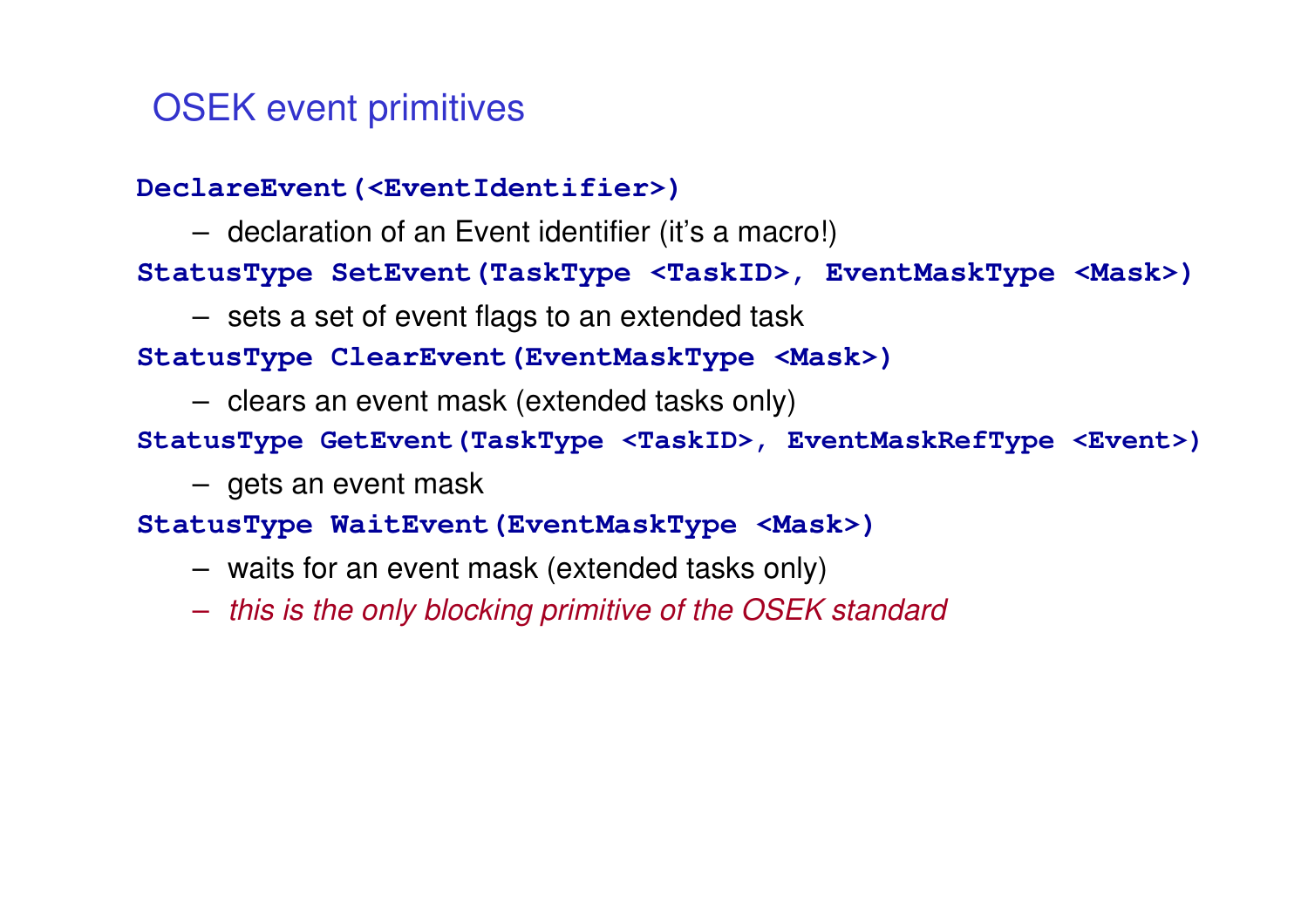Scheduling algorithm: Resources (1)

- • resources
	- are typical Immediate Priority Ceiling mutexes
	- the priority of the task is raised when the task locks the resource

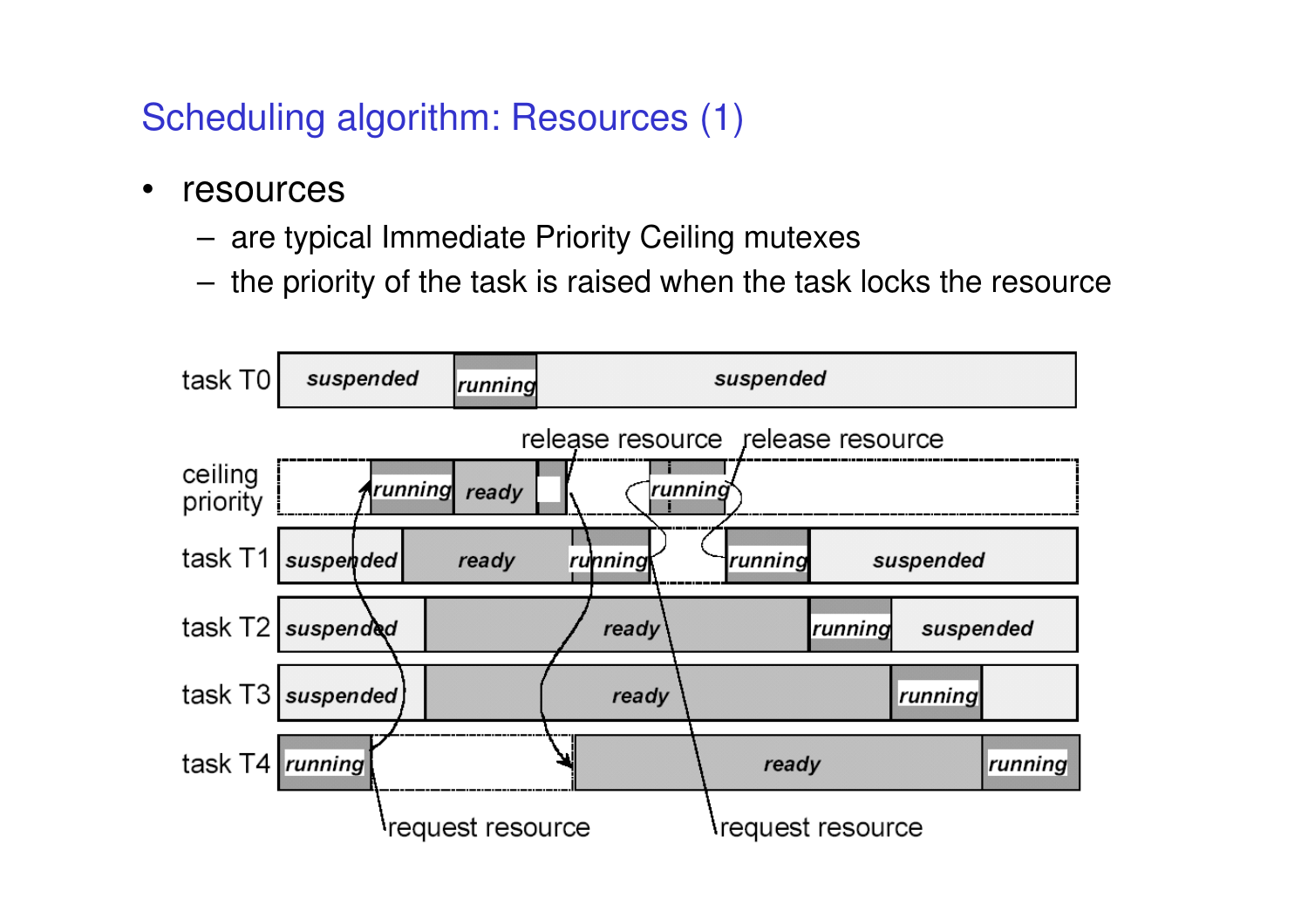Scheduling algorithm: Resources (2)

- • resources at the interrupt level
	- resources can be used at interrupt level
	- for example, to protects drivers
	- the code must directly operate on the interrupt controller

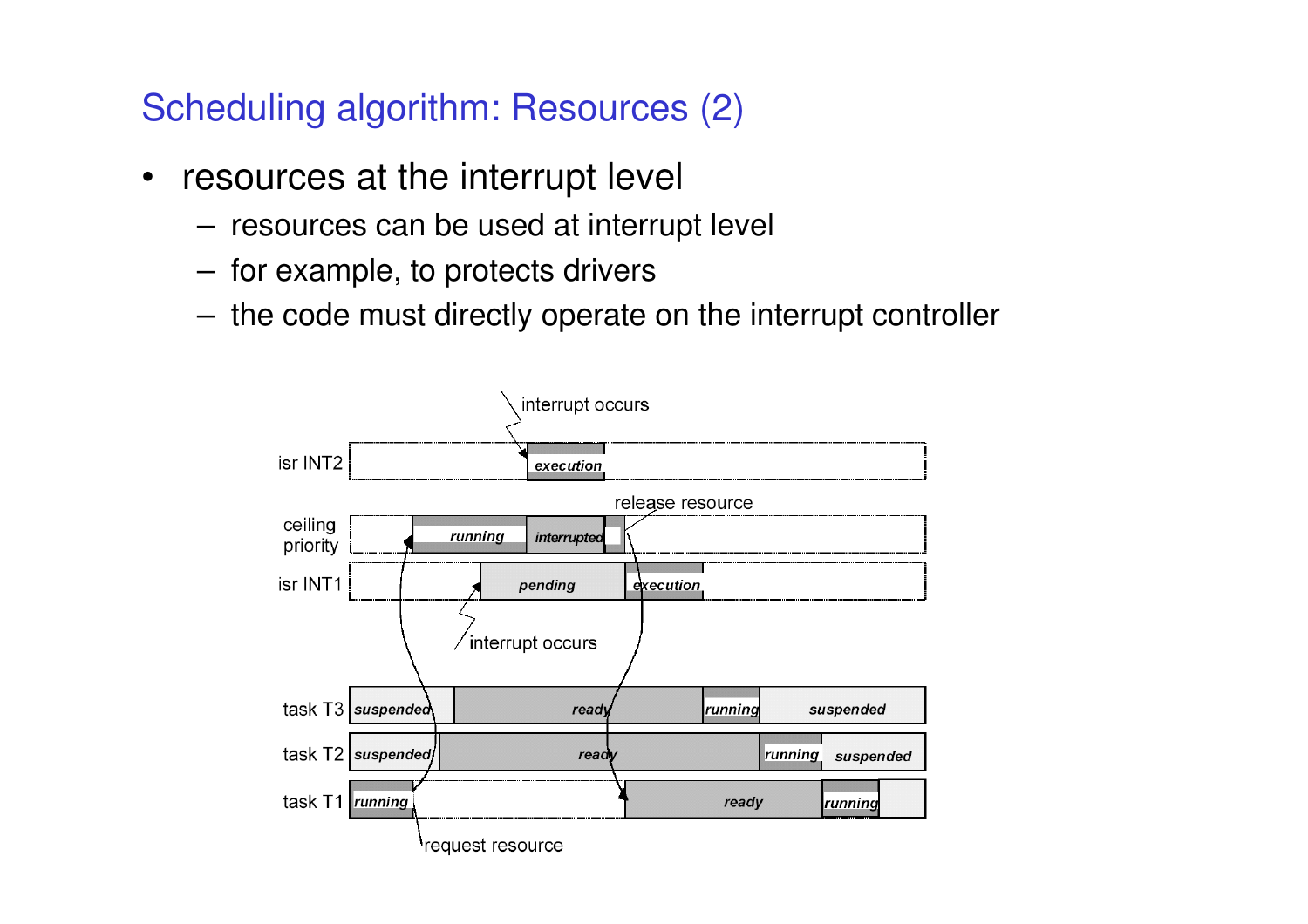Scheduling algorithm: Resources (3)

- preemption threshold implementation
	- done using "internal resources" that are locked when the task starts and unlocked when the task ends
	- internal resources cannot be used by the application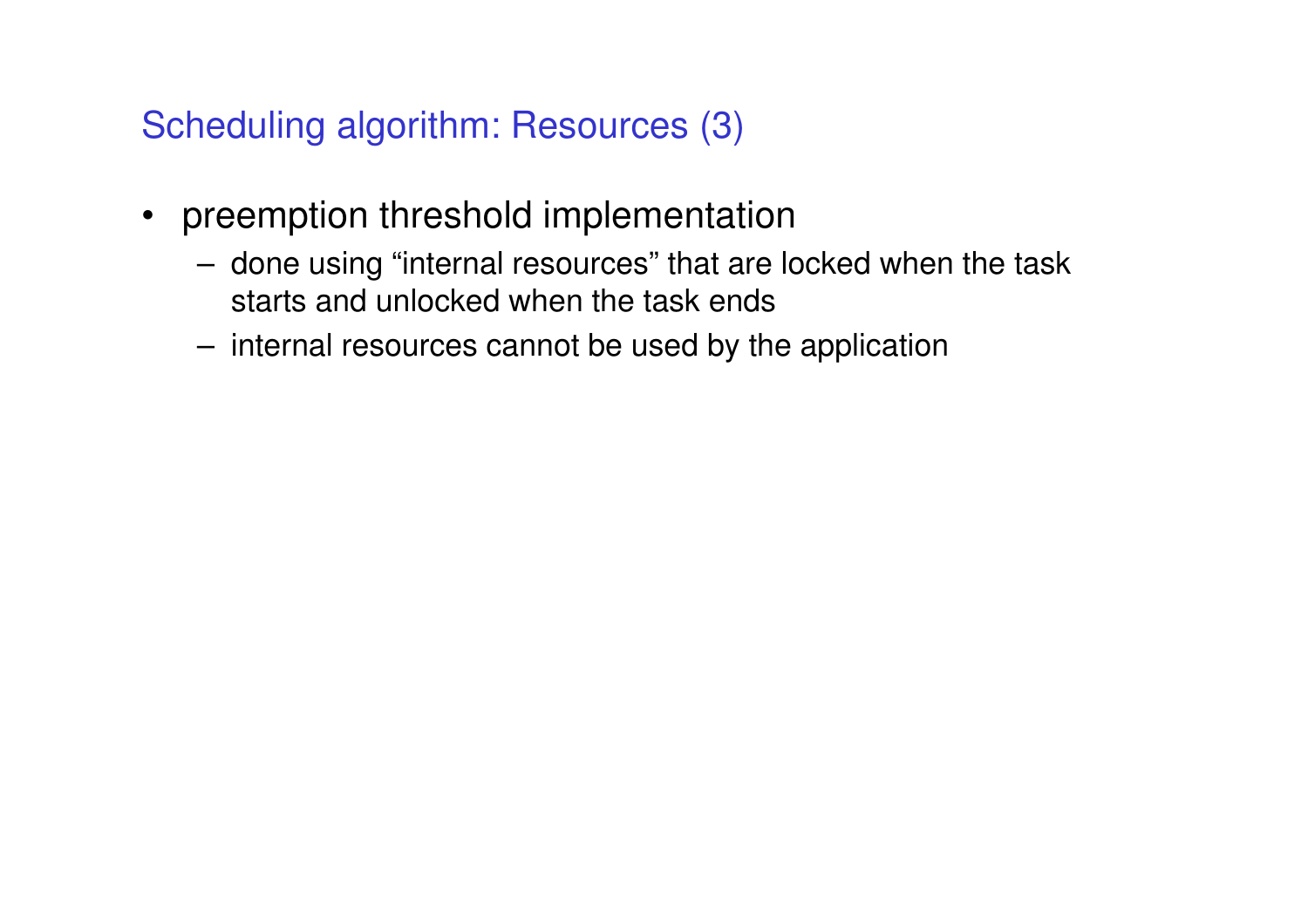# OSEK resource primitives

#### **DeclareResource(<ResourceIdentifier>)**

used to define a resource (it's a macro!)

#### **StatusType GetResource(ResourceType <ResID>)**

resource lock function

#### **StatusType ReleaseResource(ResourceType <ResID>)**

resource unlock function

#### **RES\_SCHEDULER**

resource possibly used by every task  $\rightarrow$  the task becomes non preemptive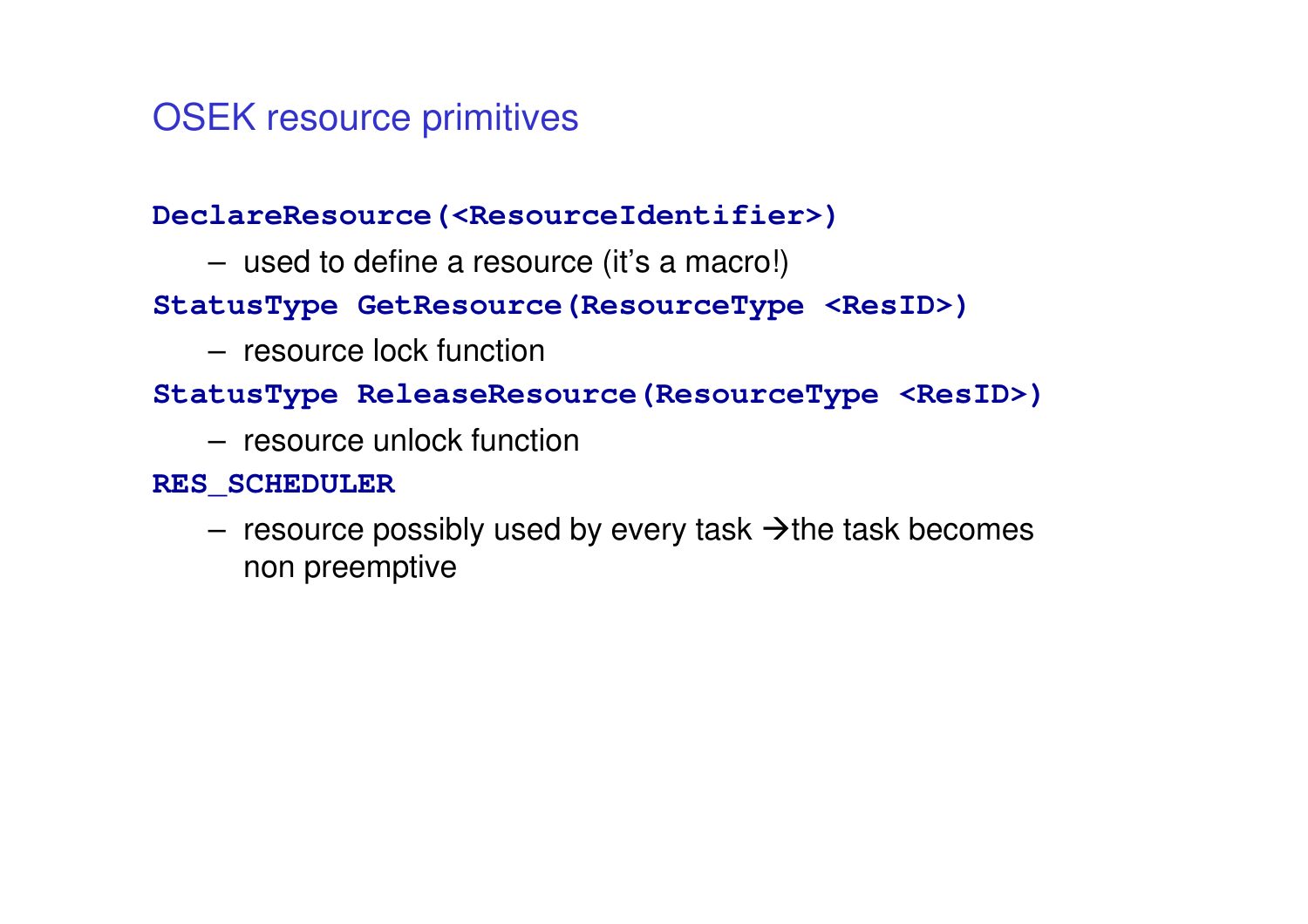# Interrupt service routine

- OSEK OS directly addresses interrupt management inthe standard API
- interrupt service routines (ISR) can be of two types
	- Category 1: without API calls simpler and faster, do not implement a call to the scheduler at the end of the ISR
	- Category 2: with API calls these ISR can call some primitives (ActivateTask, ...) that change the scheduling behavior. The end of the ISR is a rescheduling point
- ISR 1 has always a higher priority than ISR 2
- $\bullet$  finally, the OSEK standard has functions to directly manipulate the CPU interrupt status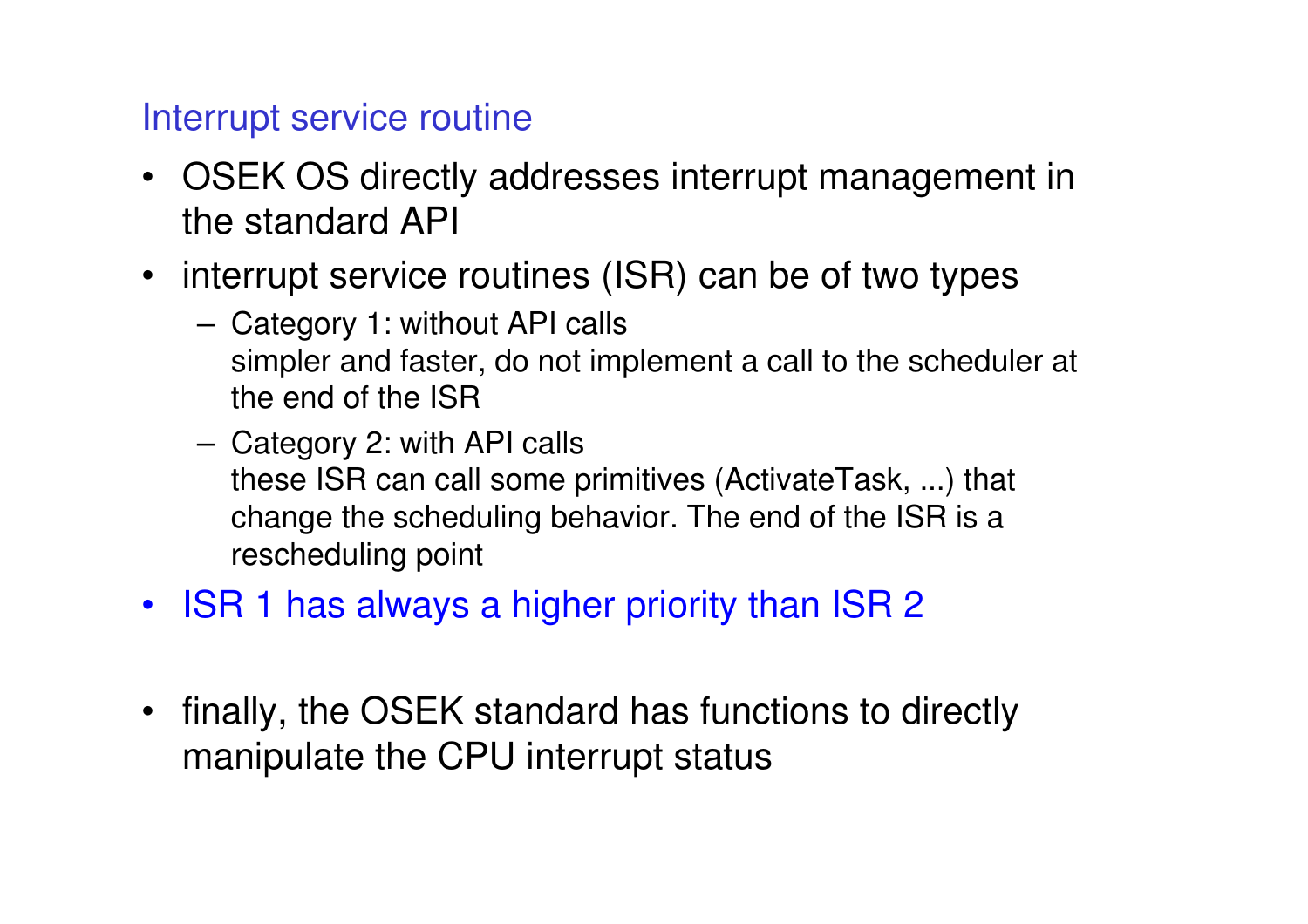## OSEK interrupts primitives

- **ISR(<ISRName>) {…}**
	- define an ISR2 function
- **void EnableAllInterrupts(void)**
- **void DisableAllInterrupts(void)**
	- enable and disable ISR1 and ISR2 interrupts
- **void ResumeAllInterrupts(void)**
- **void SuspendAllInterrupts(void)**
	- enable and disable ISR1 and ISR2 interrupts (nesting possible!)
- **void ResumeOSInterrupts(void)**
- **void SuspendOSInterrupts(void)**
	- enable and disable only ISR2 interrupts (nesting possible!)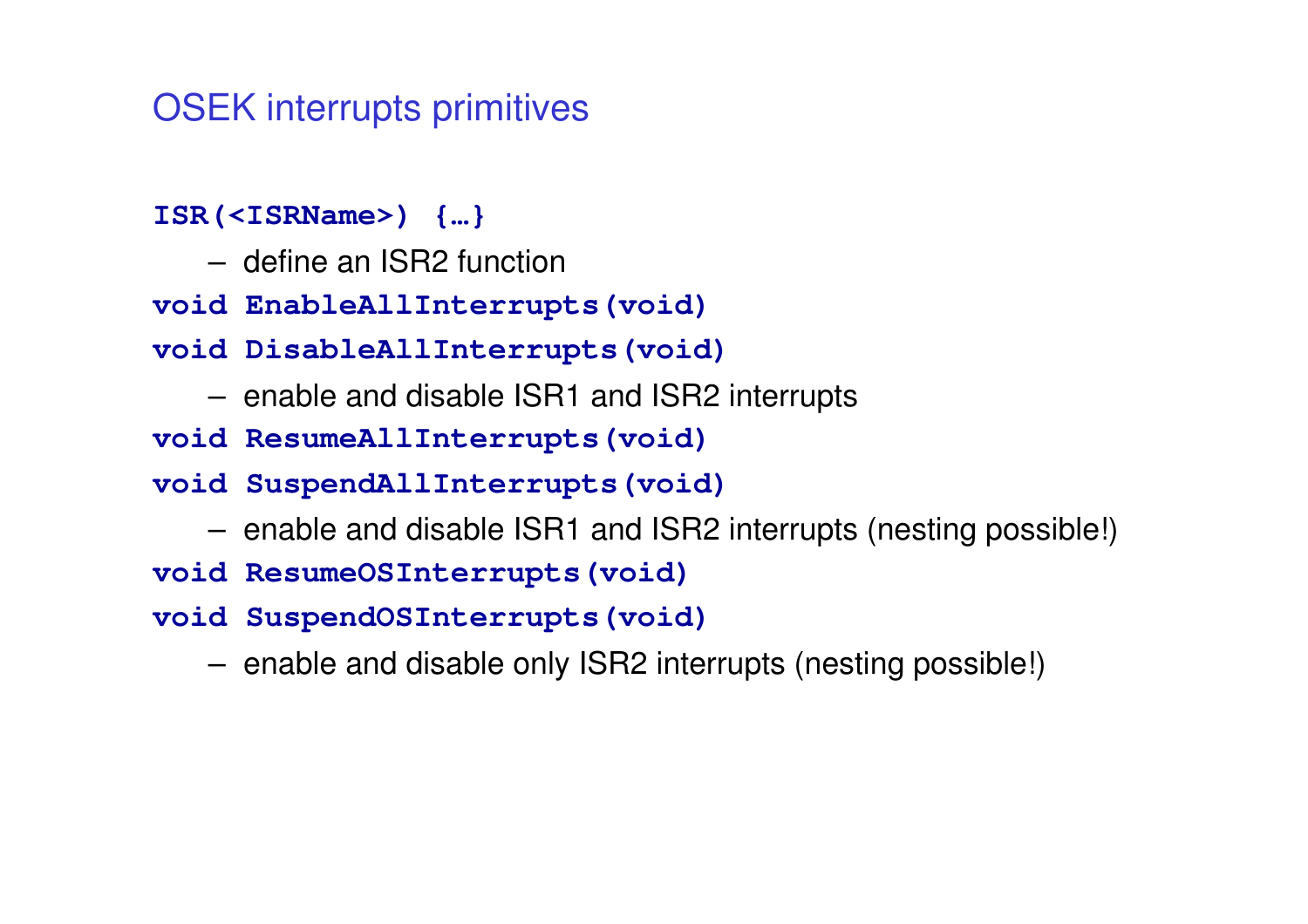# Counters and alarms

- • counter
	- is a memory location or a hardware resource used to count events
	- for example, a counter can count the number of timer interrupts to implement a time reference
- • alarm
	- –is a service used to process recurring events
	- an alarm can be cyclic or one shot
	- when the alarm fires, a notification takes place
		- task activation
		- call of a callback function
		- set of an event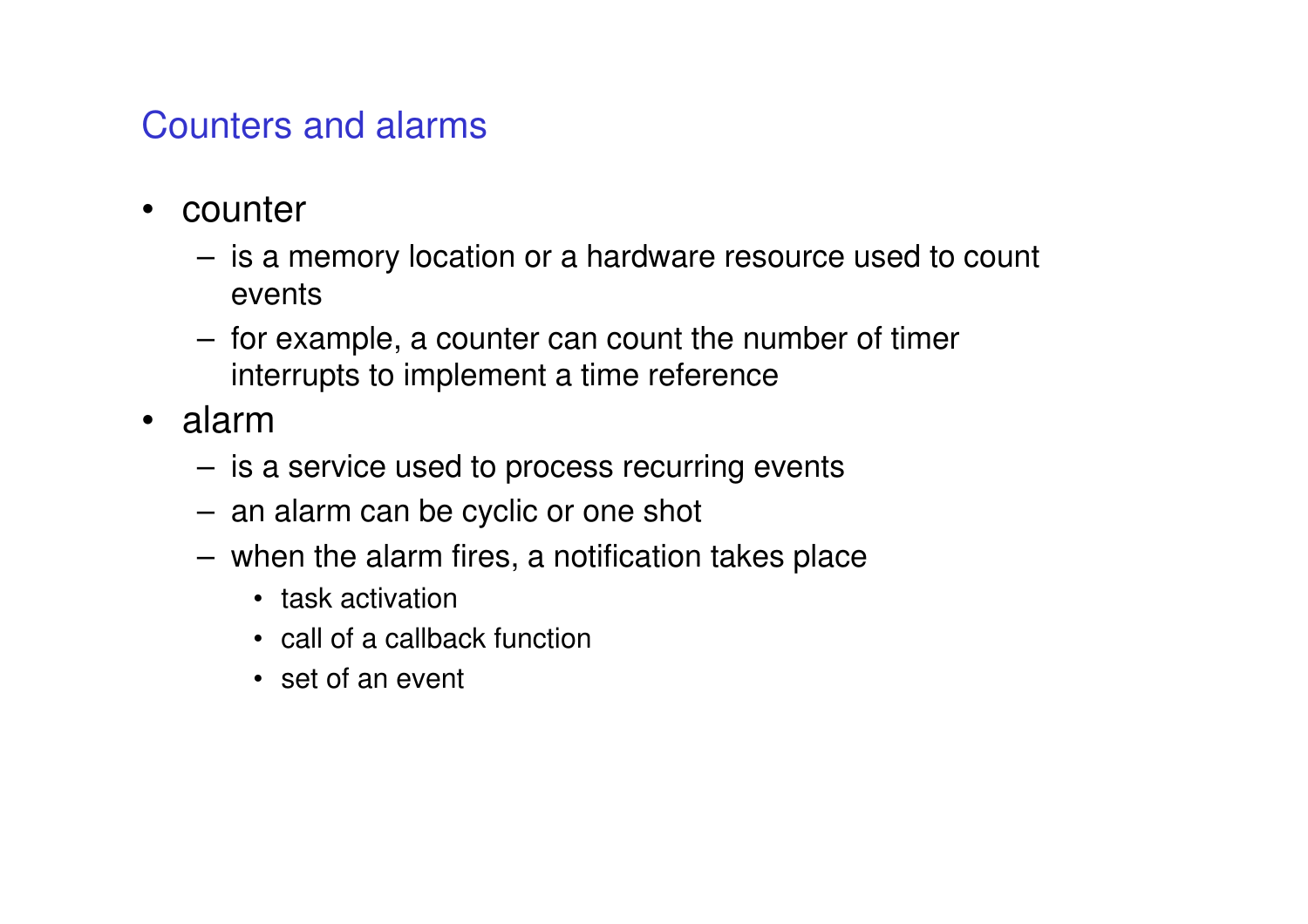# OSEK alarm primitives

```
DeclareAlarm(<AlarmIdentifier>)
```
– declares an Alarm identifier (it's a macro!)

```
StatusType GetAlarmBase ( AlarmType <AlarmID>,
```

```
AlarmBaseRefType <Info> )
```
– gets timing informations for the Alarm

**StatusType GetAlarm ( AlarmType <AlarmID> TickRefType <Tick>)**

```
– value in ticks before the Alarm expires
```
**StatusType SetRelAlarm(AlarmType <AlarmID>,** 

**TickType <increment>, TickType <cycle>)**

**StatusType SetAbsAlarm(AlarmType <AlarmID>,** 

**TickType <start>, TickType <cycle>)** 

– programs an alarm with a relative or absolute offset and period

**StatusType CancelAlarm(AlarmType <AlarmID>)**

– cancels an armed alarm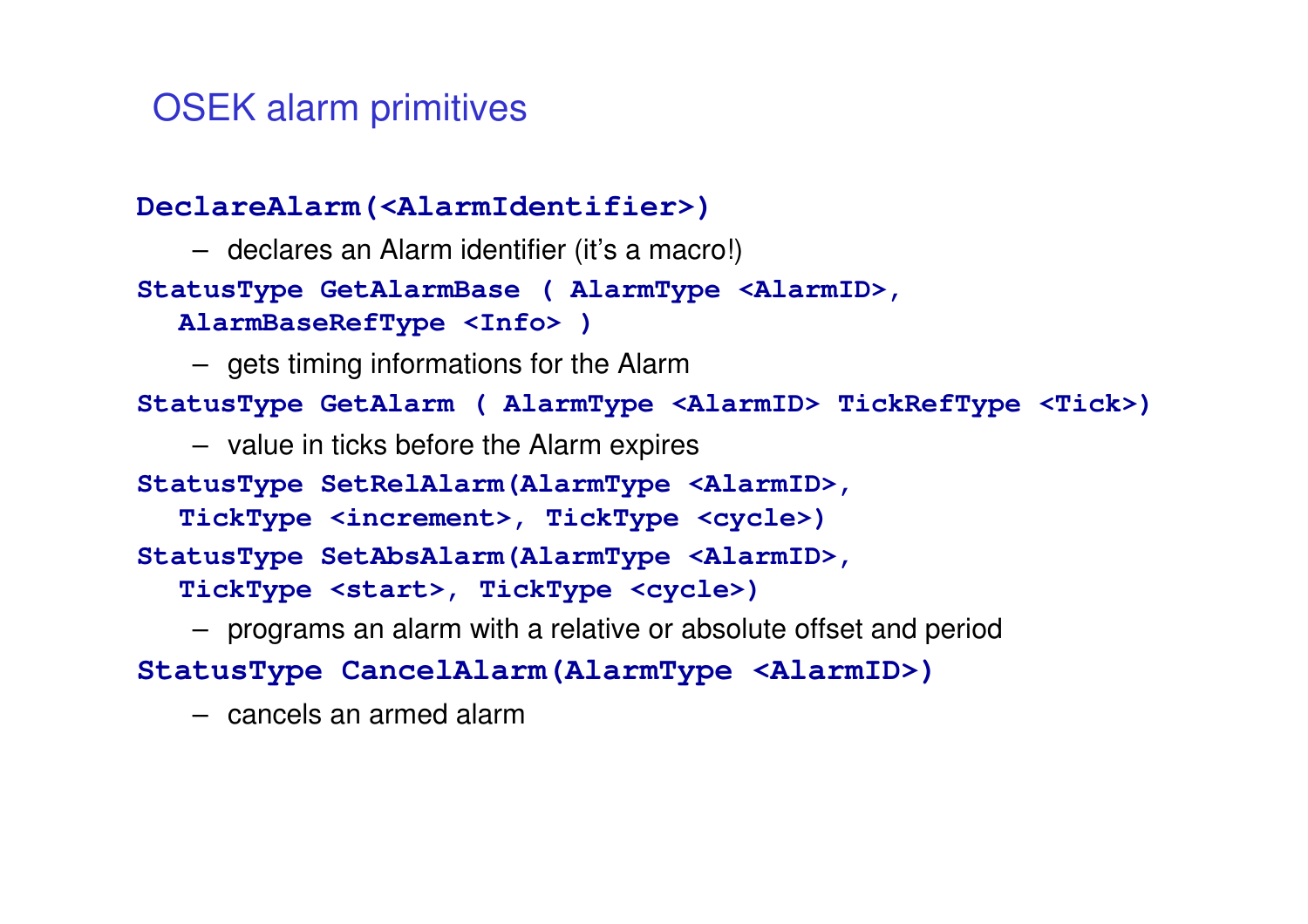# Application modes

- OSEK OS supports the concept of application modes
- an application mode is used to influence the behavior of the device
- example of application modes
	- normal operation
	- debug mode
	- diagnostic mode

...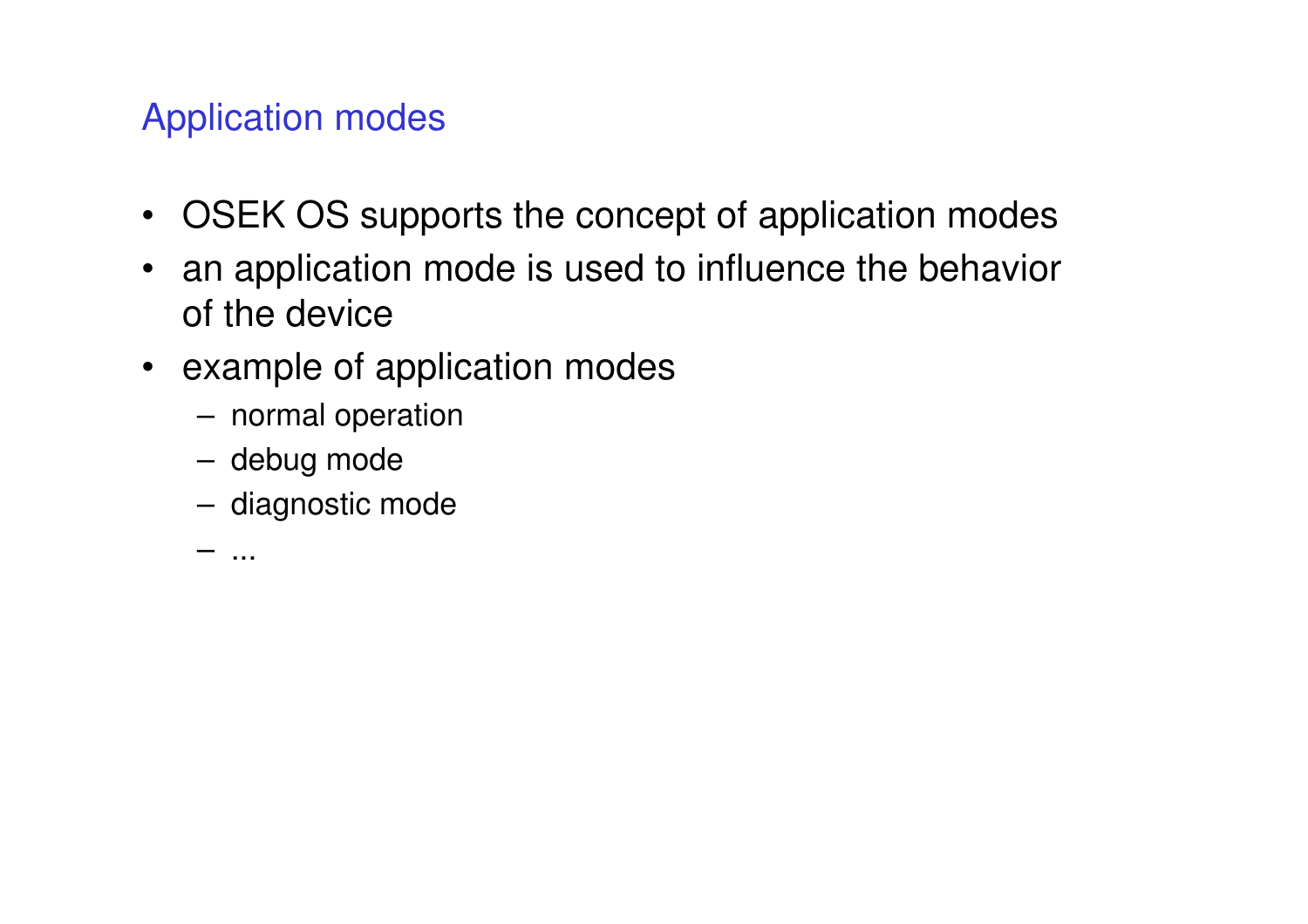OSEK Application modes primitive

**AppModeType GetActiveApplicationMode(void)**

gets the current application mode

**OSDEFAULTAPPMODE**

- a default application mode value always defined
- **void StartOS(AppModeType <Mode>)** 
	- starts the operating system
- **void ShutdownOS(StatusType <Error>)**
	- shuts down the operating system (e.g., a critical error occurred)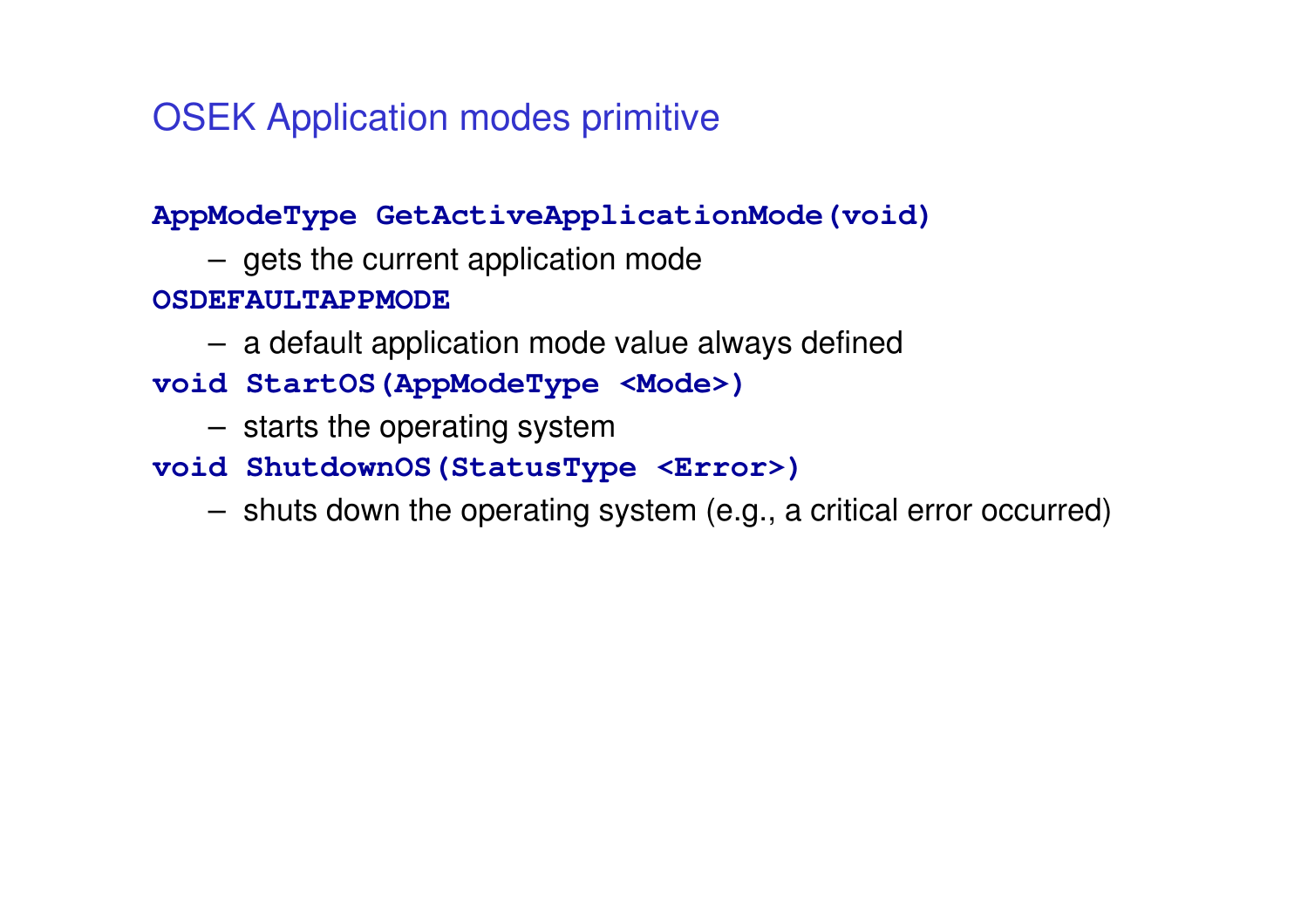# Hooks

- OSEK OS specifies a set of hooks that are called at specific times
	- **StartupHook**

when the system starts

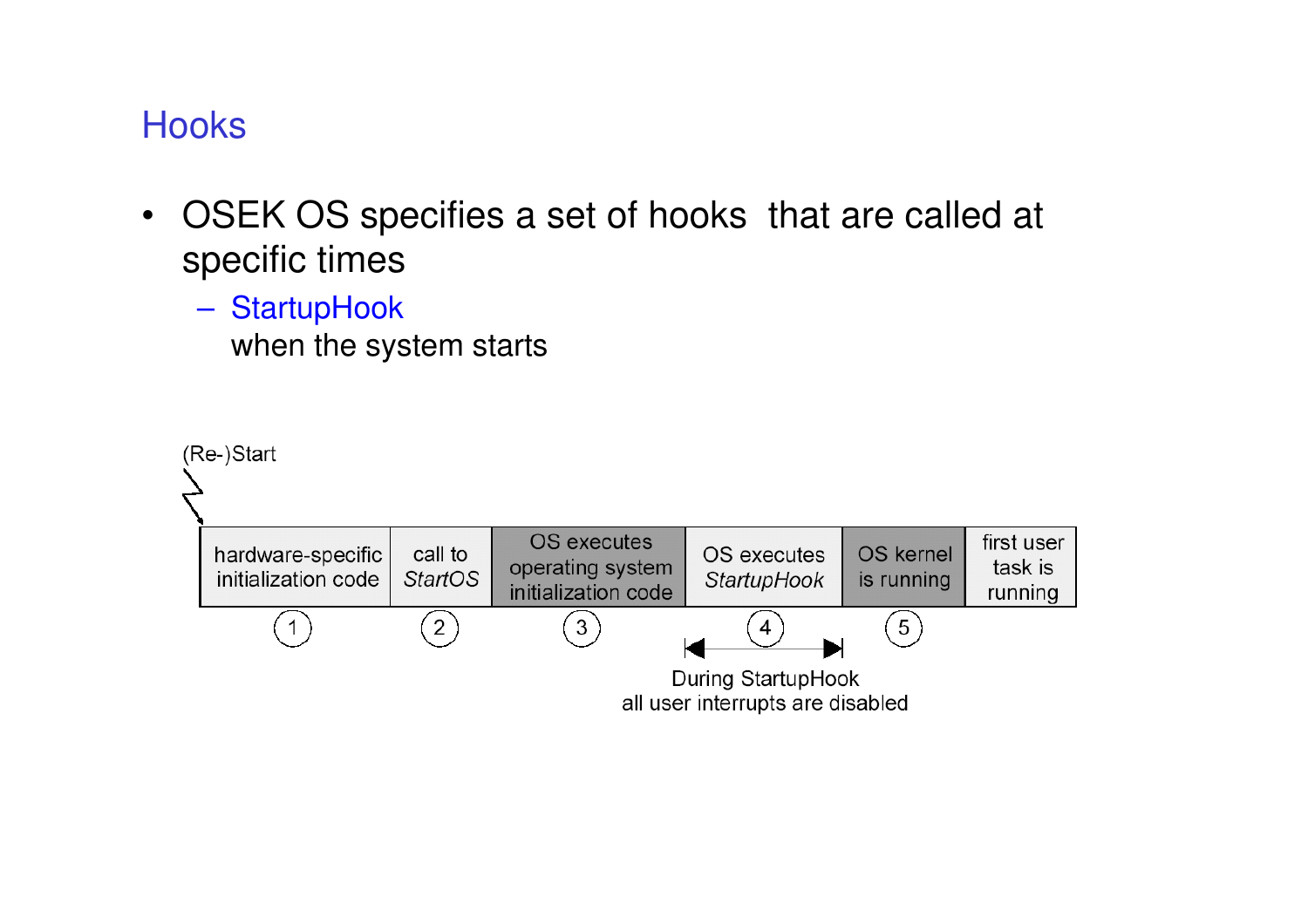# Hooks (2)

- **PreTaskHook** before a task is scheduled
- **PostTaskHook**

after a task has finished its slice



### **ShutdownHook**

 when the system is shutting down (usually because of an unrecoverable error)

**ErrorHook** 

when a primitive returns an error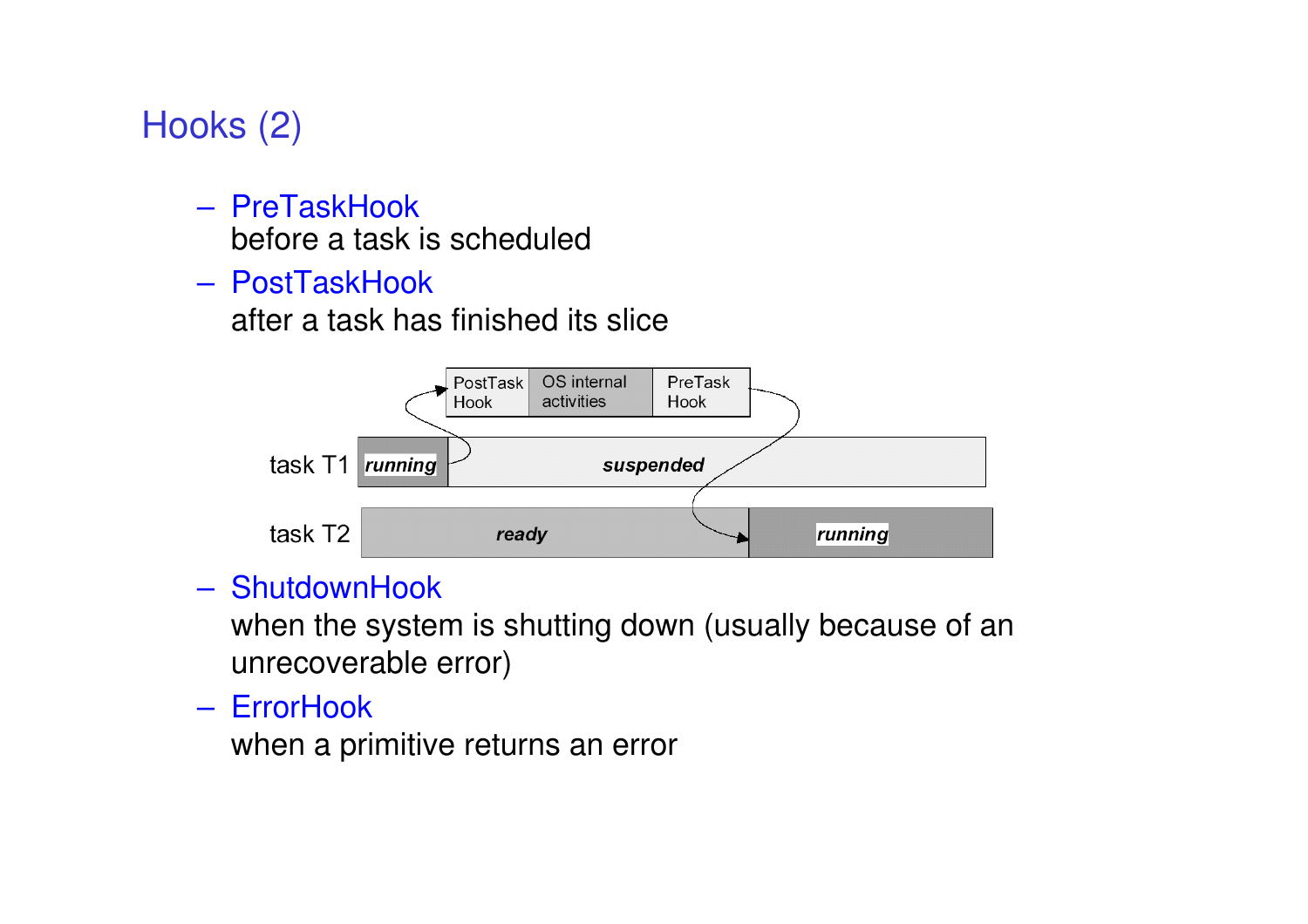# Error handling

- the OSEK OS has two types or error return values
	- standard error
		- (only errors related to the runtime behavior are returned)
	- extended error(more errors are returned, useful when debugging)
- the user has two ways of handling these errors
	- distributed error checkingthe user checks the return value of each primitive
	- centralized error checking
		- the user provides a ErrorHook that is called whenever an error condition occurs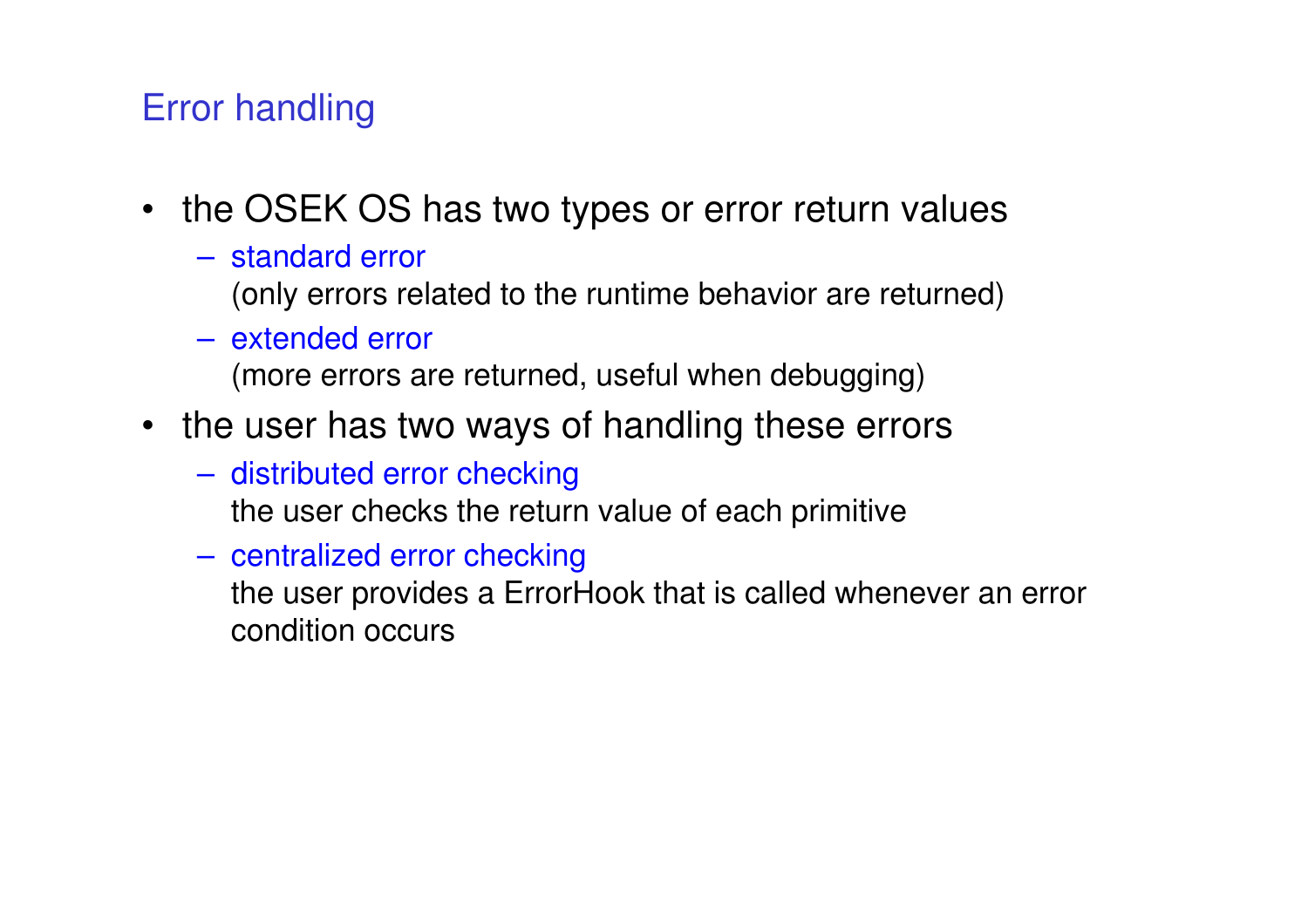# OSEK OIL

- goal
	- provide a mechanism to configure an OSEK application inside a particular CPU (for each CPU there is one OIL description)
- the OIL language
	- allows the user to define objects with properties(e.g., a task that has a priority)
	- some object and properties have a behavior specified by the standard
- an OIL file is divided in two parts
	- an implementation definitiondefines the objects that are present and their properties
	- an application definition
		- define the instances of the available objects for a given application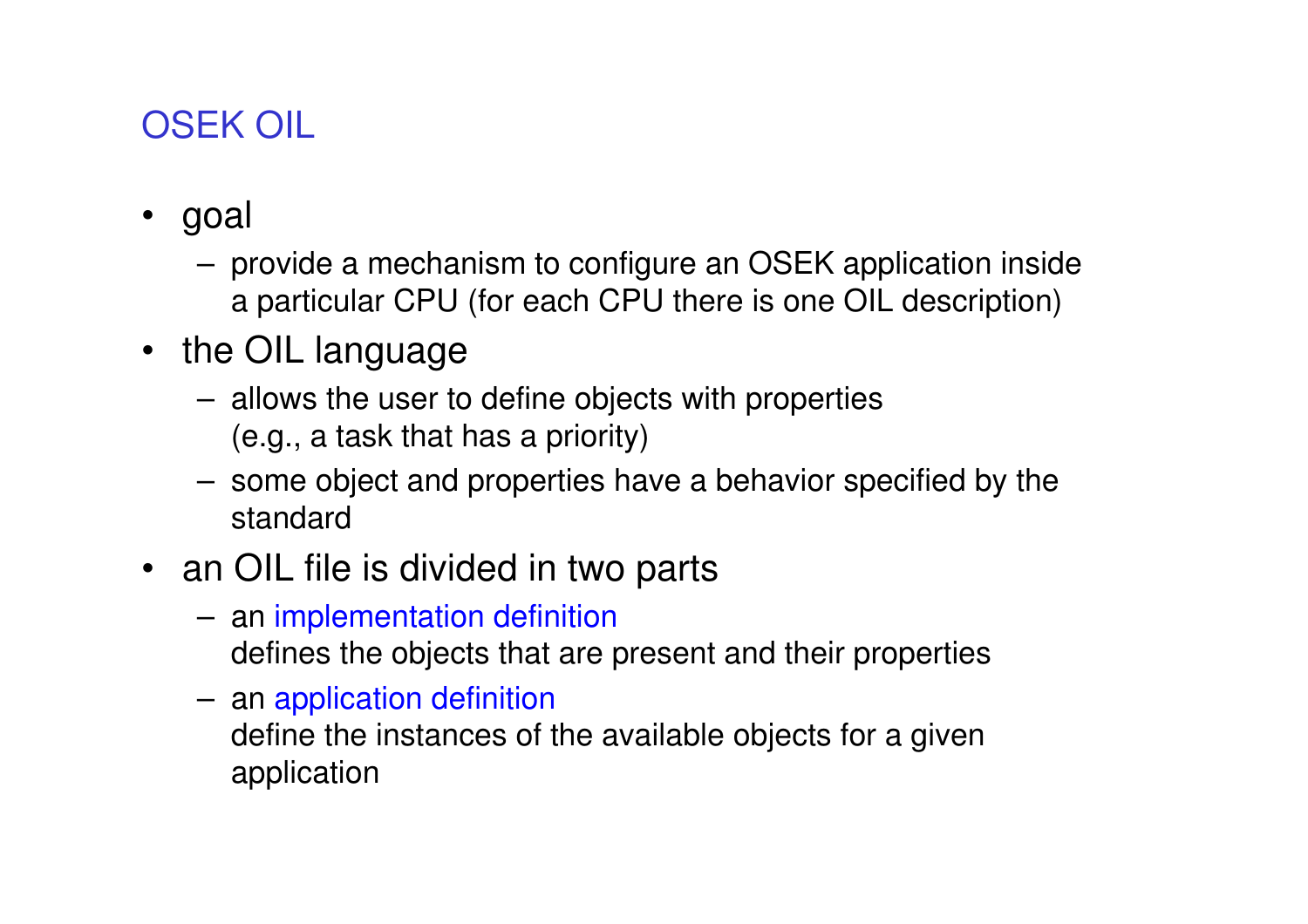# OSEK OIL objects

- The OIL specification defines the properties of the following objects:
	- CPU

the CPU on which the application runs

OS

the OSEK OS which runs on the CPU

ISR

interrupt service routines supported by OS

RESOURCE

resources that can be used by a task

TASK

tasks handled by the OS

**COUNTER** 

 the counter represents hardware/software tick source for alarms.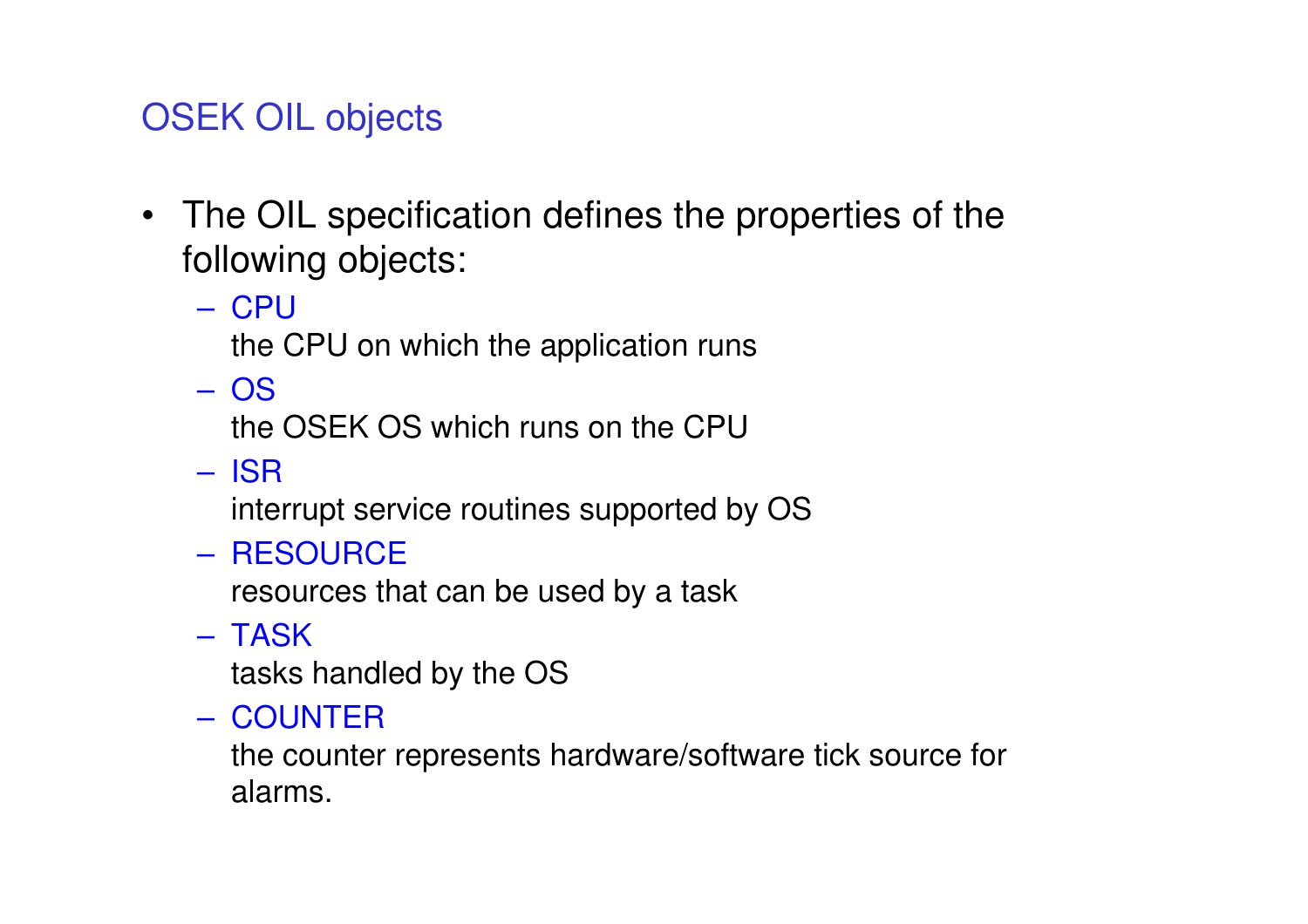# OSEK OIL objects (2)

EVENT

the event owned by a task.

ALARM

the alarm is based on a counter

MESSAGE

 the COM message which provides local or network communication

**COM** 

the communication subsystem

NM

the network management subsystem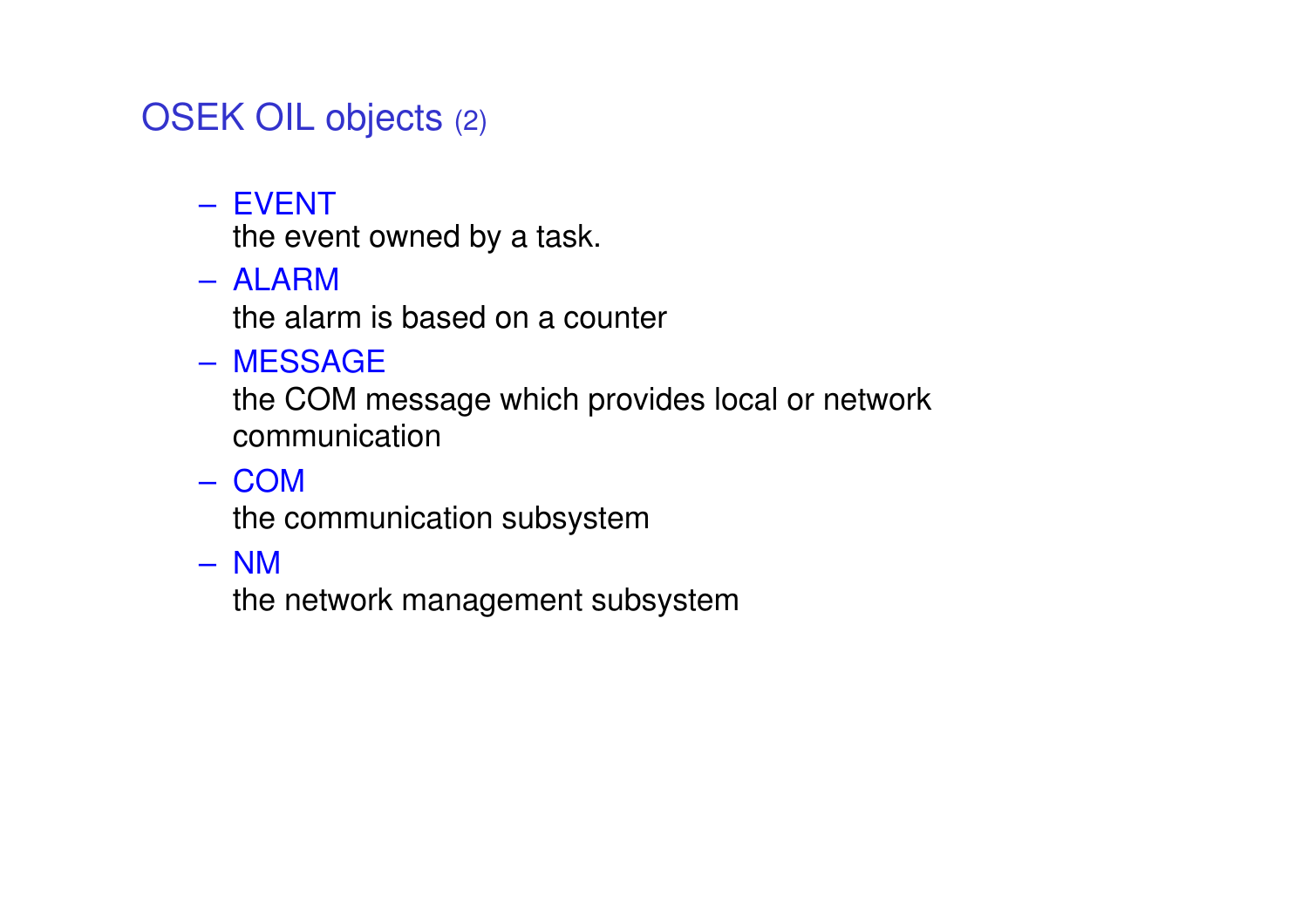## OIL example: implementation definition

```
OIL VERSION = "2.4";
IMPLEMENTATION my_osek_kernel {[...]
TASK {
BOOLEAN [
TRUE { APPMODE_TYPE APPMODE[]; },FALSE
] AUTOSTART;
UINT32 PRIORITY;
UINT32 ACTIVATION = 1;
ENUM [NON, FULL] SCHEDULE;EVENT TYPE EVENT[];

RESOURCE_TYPE RESOURCE[];/* my_osek_kernel specific values */
        ENUM [
SHARED,
PRIVATE { UINT32 SIZE; }] STACK;};\left[\ldots\right]};
```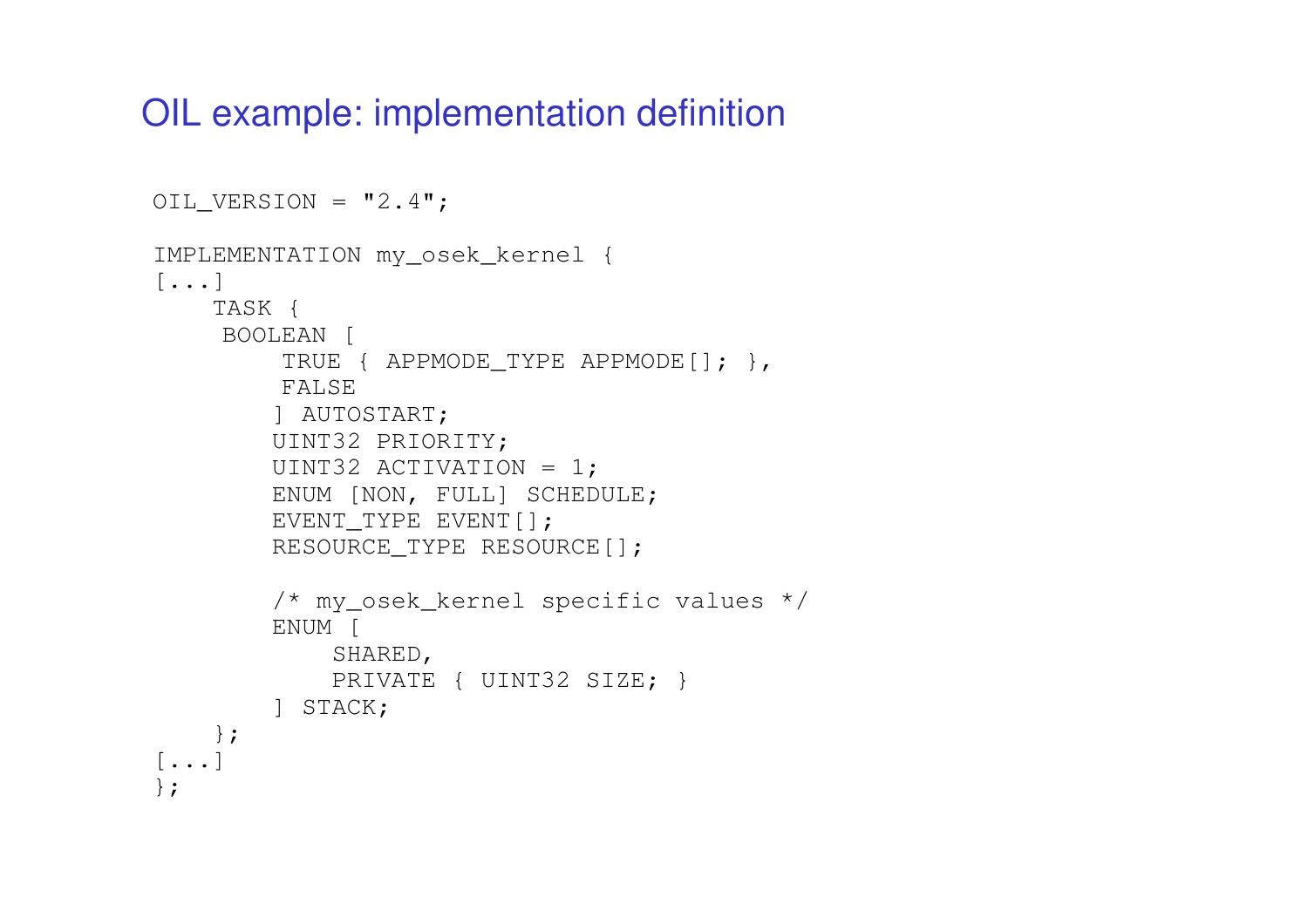## OIL example: application definition

```
CPU my_application {TASK Task1 {
PRIORITY = 0x01;
ACTIVATION = 1;
SCHEDULE = FULL;
AUTOSTART = TRUE;STACK = SHAREN;};};
```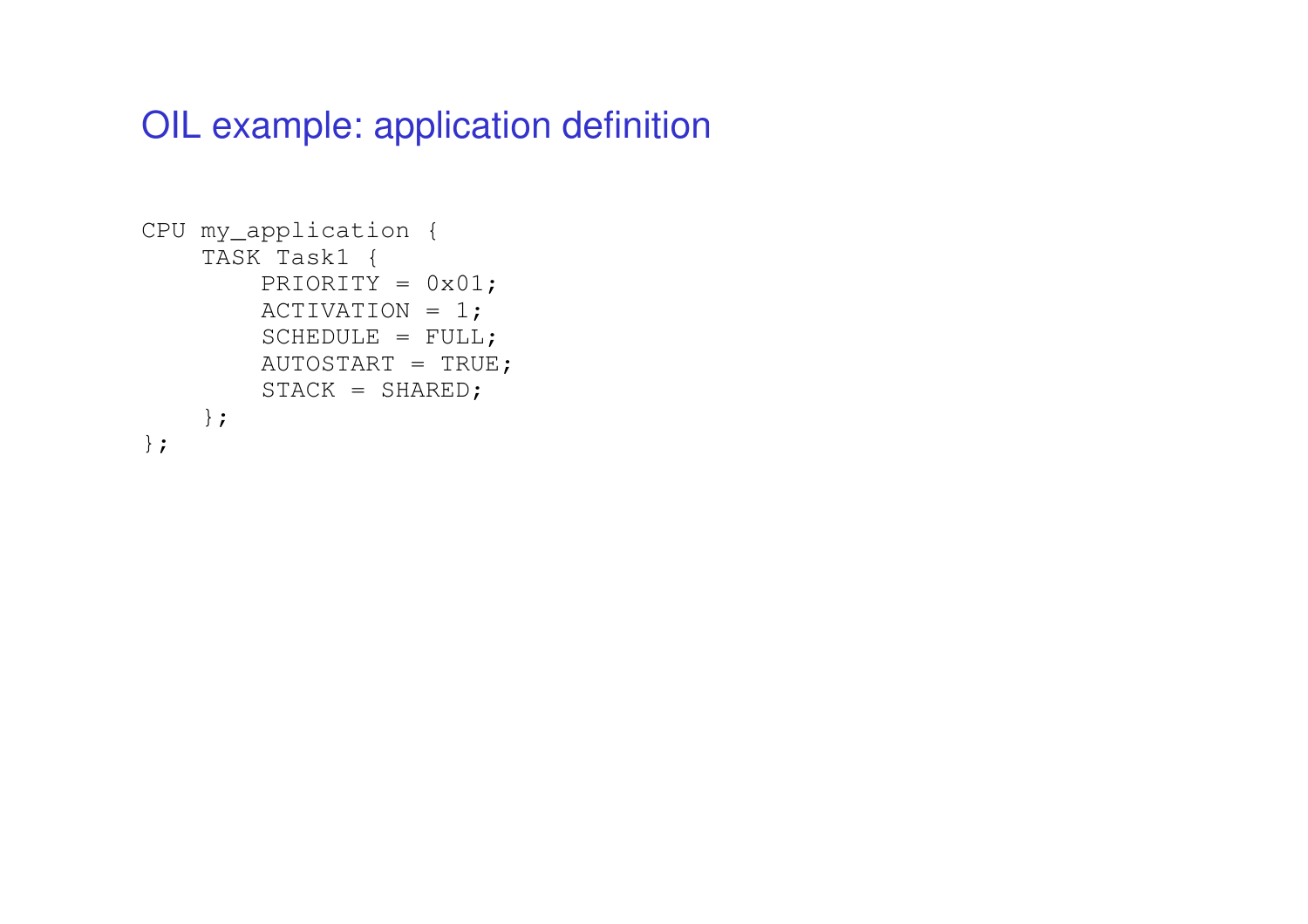# I/O Management architecture

- the application calls I/O functions
- typical I/O functions are non-blocking
	- OSEK BCC1/BCC2 does not have blocking primitives
- blocking primitives can be implemented
	- with OSEK ECC1/ECC2
	- not straightforward
- the driver can use
	- polling
		- typically used for low bandwidth, fast interfaces
		- typically non-blocking
		- typically independent from the RTOS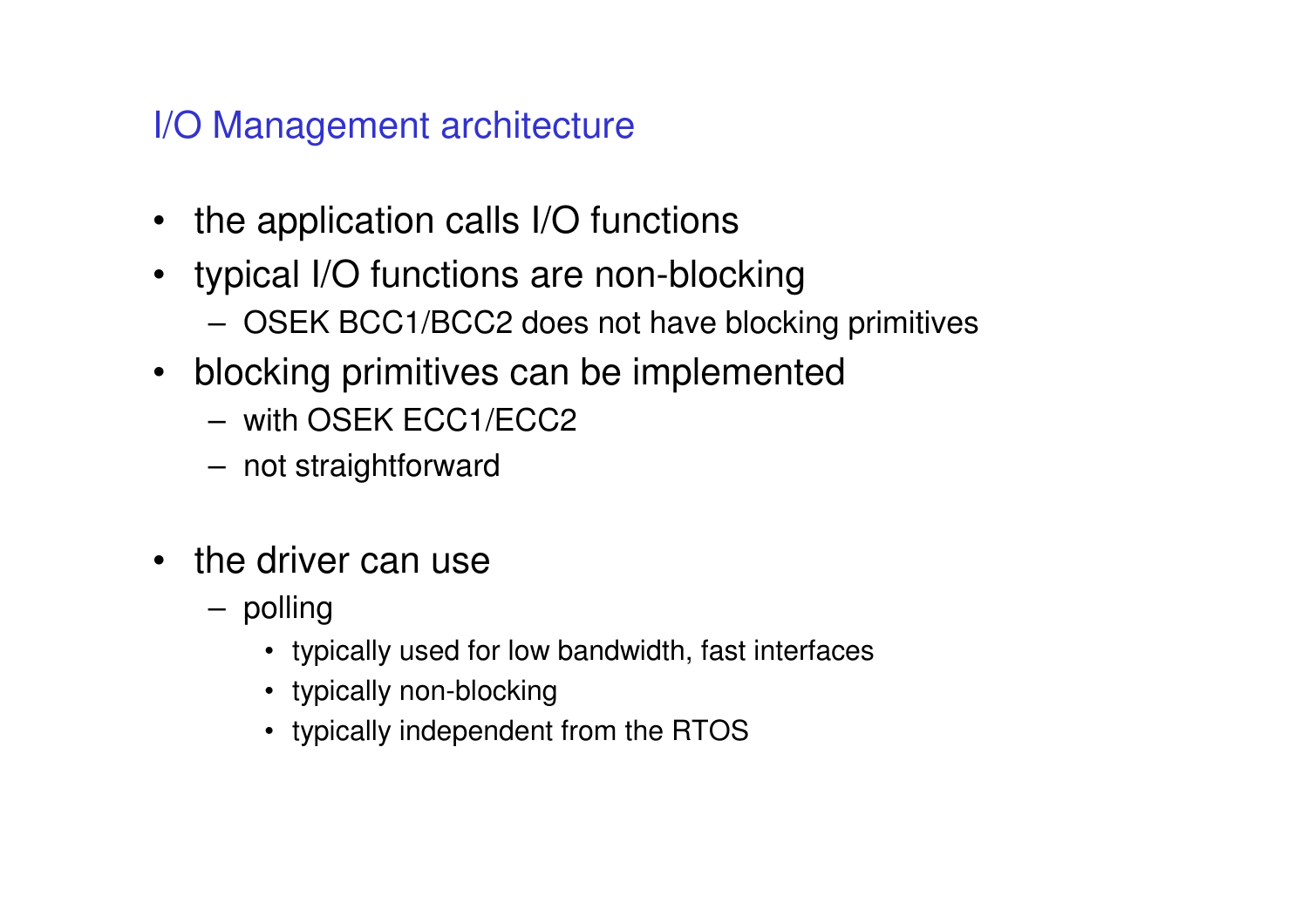# I/O Management architecture (2)

- interrupts
	- there are a lot of interrupts in the system
	- interrupts nesting often enabled
	- most of the interrupts are ISR1 (independent from the RTOS) because of runtime efficiency
	- one ISR2 that handles the notifications to the application
- DMA
	- typically used for high-bandwidth devices(e.g., transfers from memory to device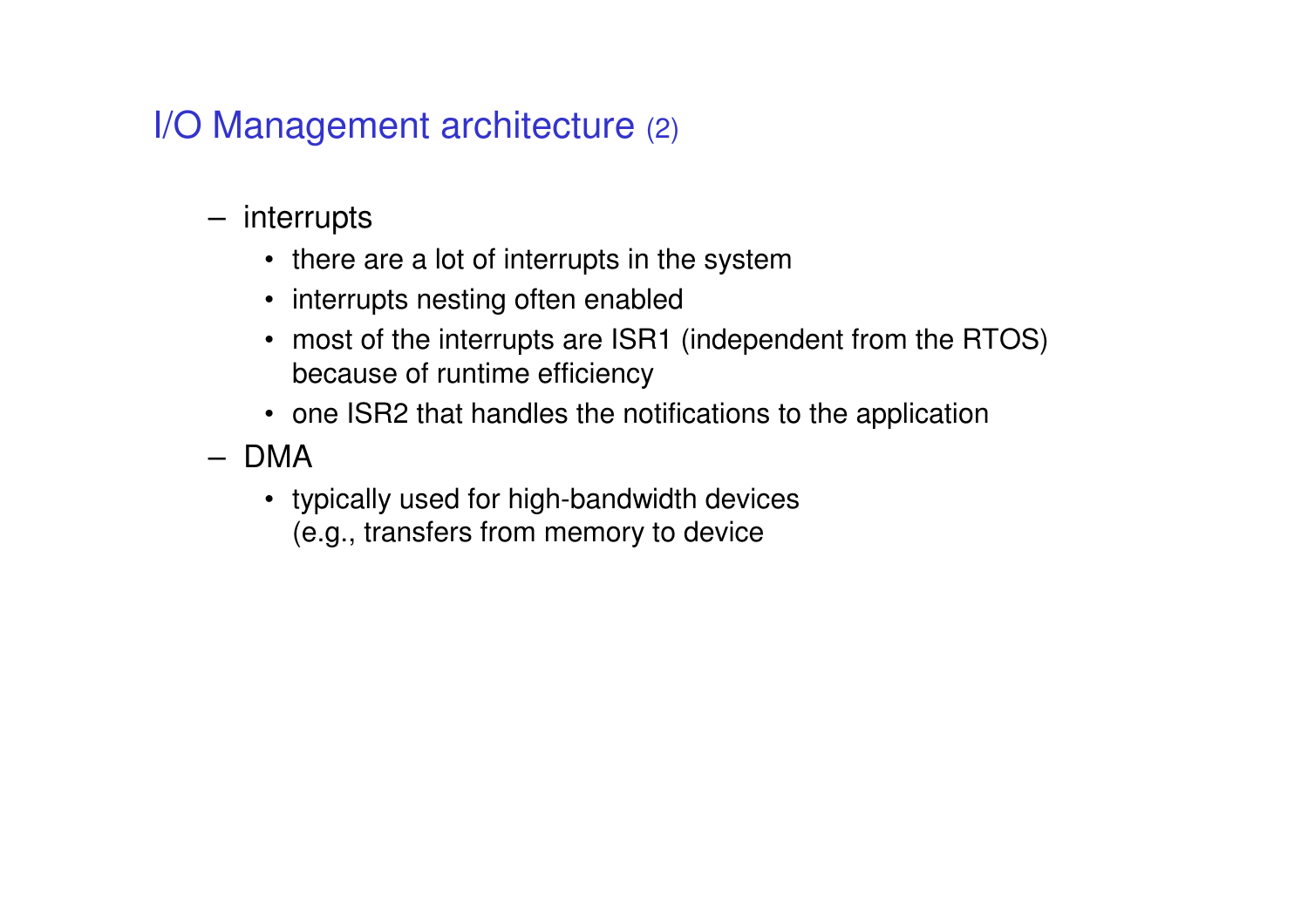# I/O Management: using ISR2

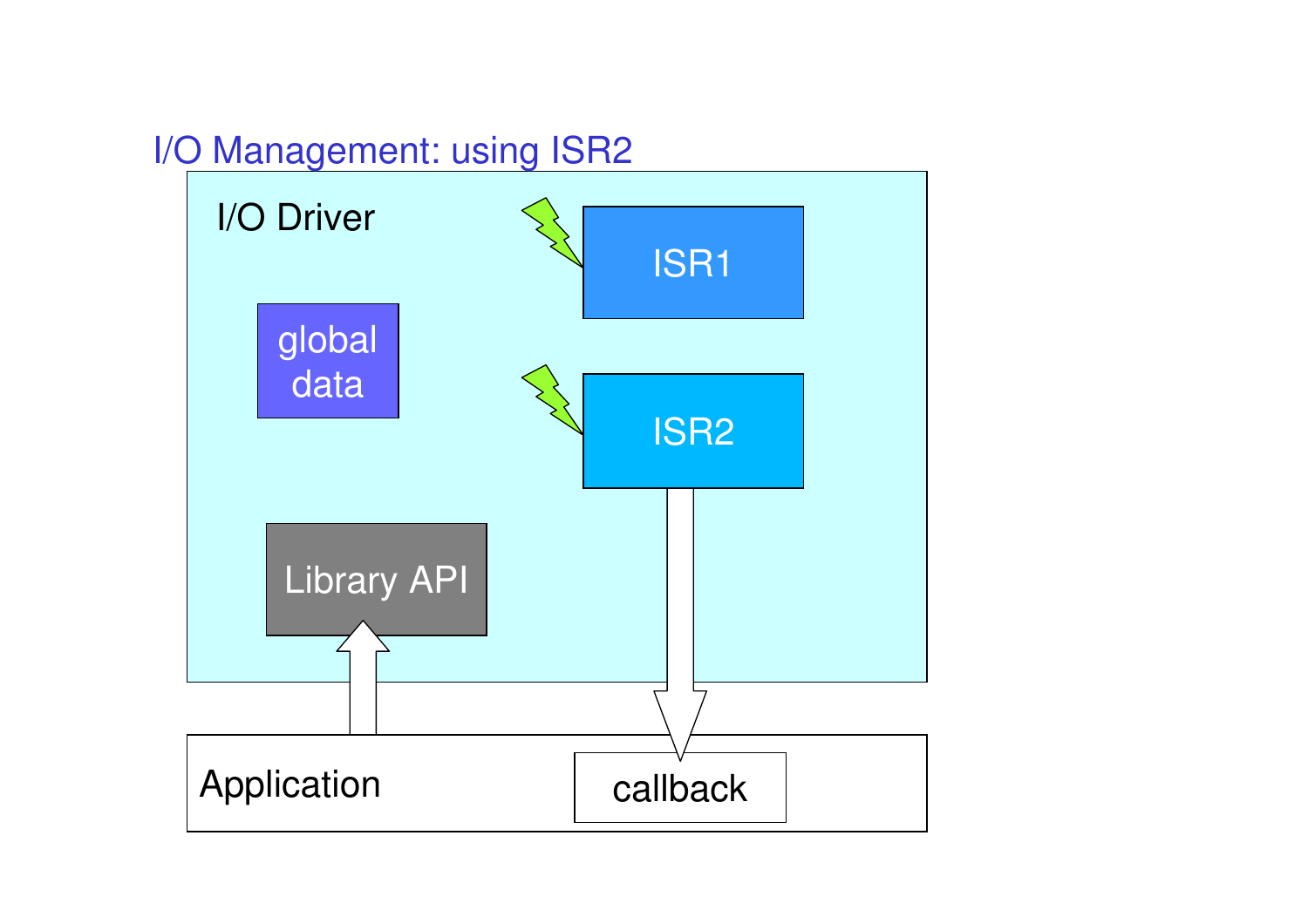I/O Management architecture (3)

- another option is to use the ISR2 to wake up a driver task
- the driver task will be scheduled by the RTOS together with the other application tasks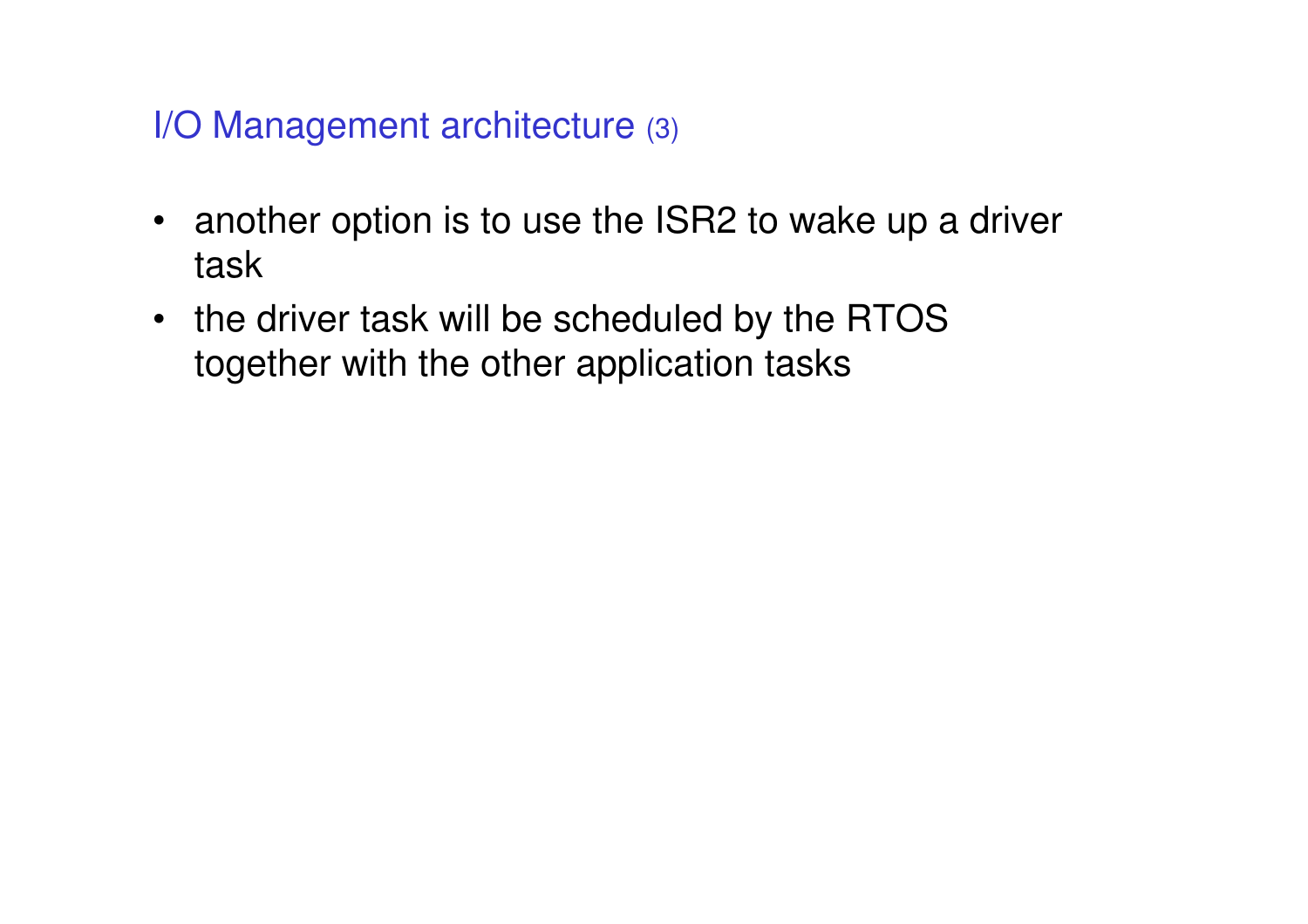# I/O Management architecture

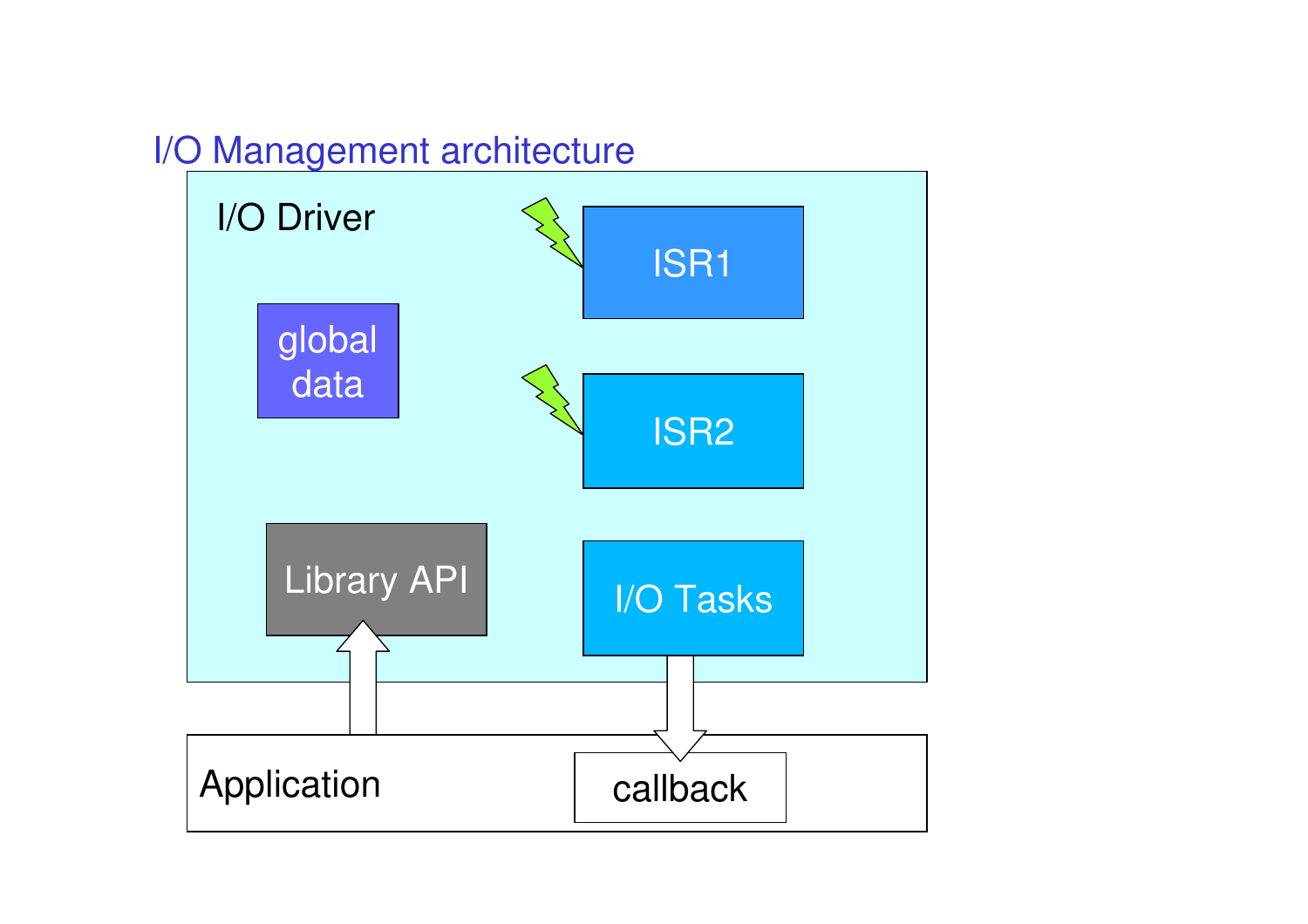OSEK Standard and experiments on microcontroller devices

> Paolo GaiEvidence Srlpj@evidence.eu.com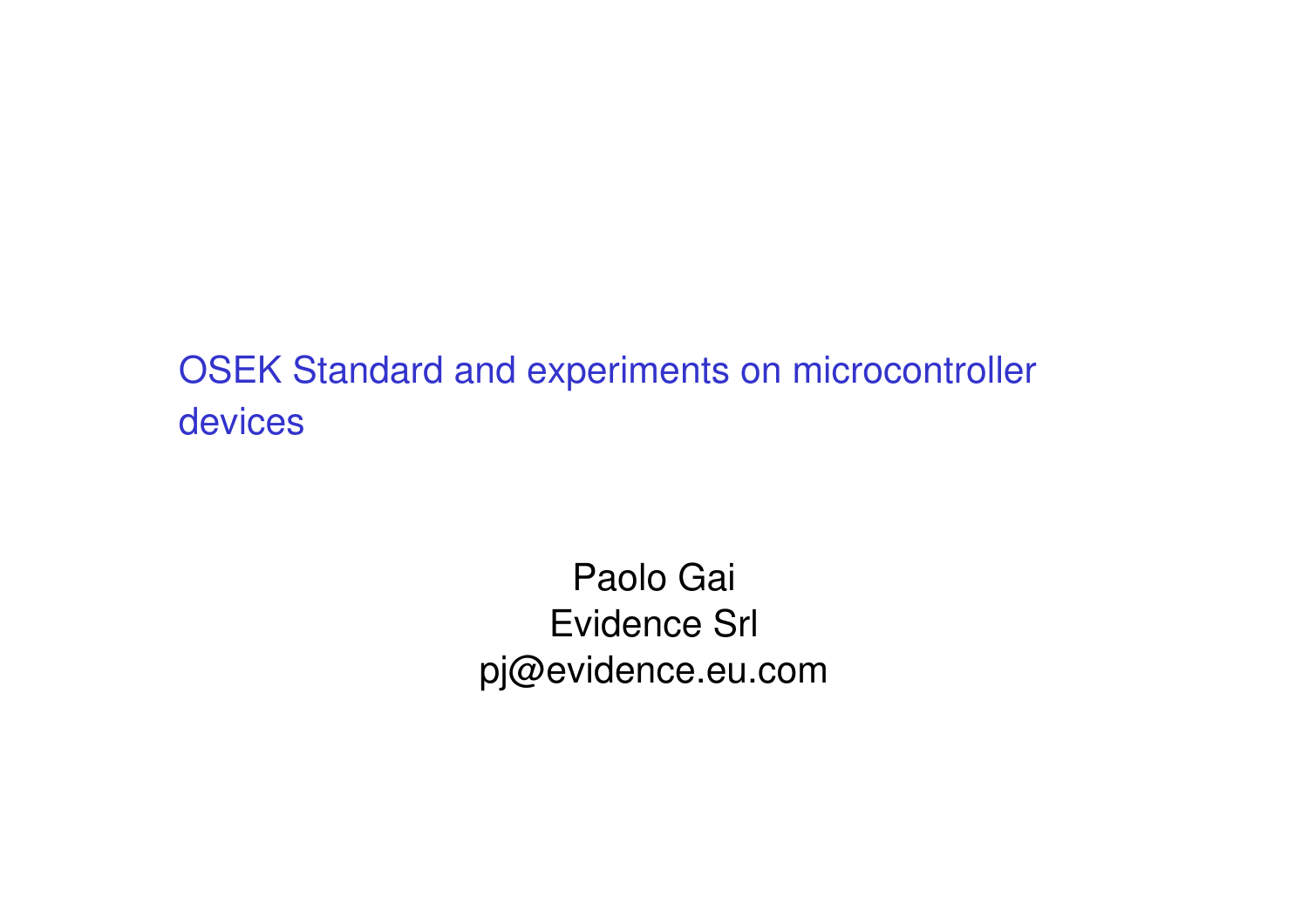#### summary

- the hardware
- example 1 ISR2 and tasks
- example 2 application modes and resources
- example 3 events, alarms, ErrorHook, ORTI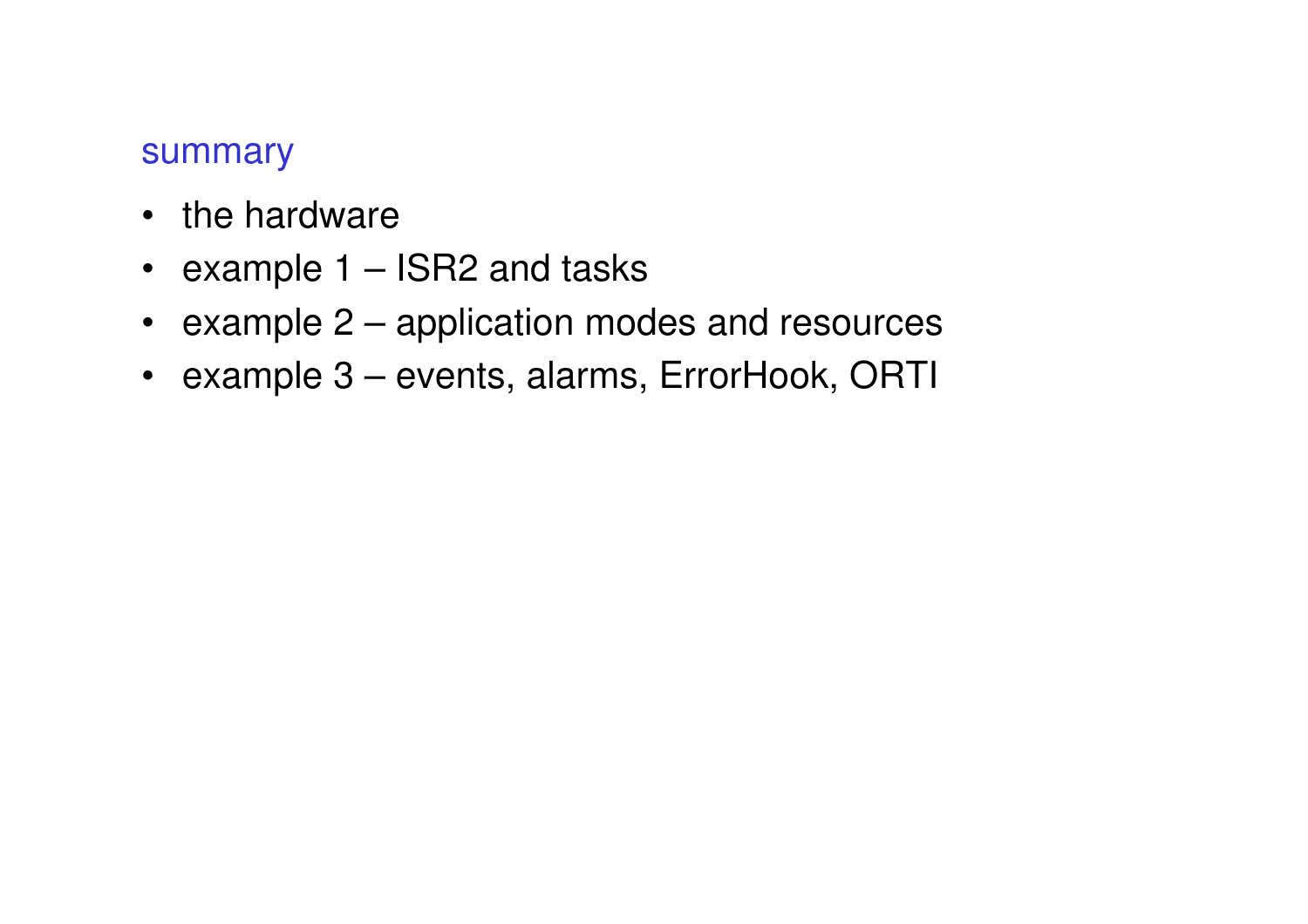## the hardware

- the evaluation board used is a FLEX board (Light or Full) with a Demo Daughter board
- during the examples, we'll use the following devices:
	- the DSPIC MCU
	- 1 timer
	- a button
		- used to generate interrupts when pressed or released
		- also used as external input
	- leds
	- 16x2 LCD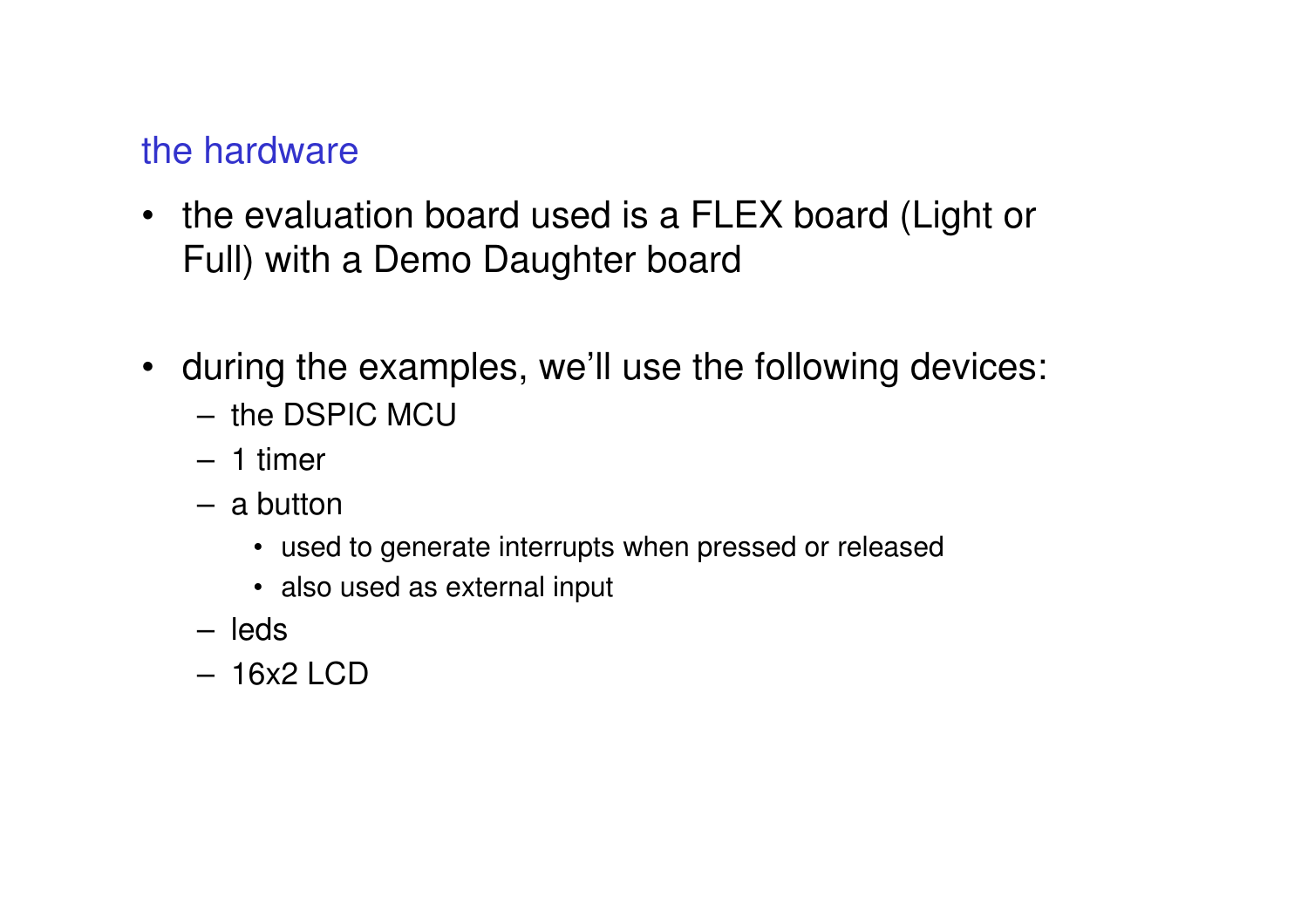# Example 1 – Tasks and ISR2

• The demo shows the usage of the followingprimitives:

DeclareTask – ActivateTask – TerminateTask -**Schedule** 

- $\bullet$  Demo structure
	- The demo is consists of two tasks, Task1 and Task2.
	- Task1 repeatedly puts on and off a sequence of LEDs
	- Task2 simply turns on and off a LED, and is activated by pressing a button. Task2 depending on the configurationparameters, may preempt Task1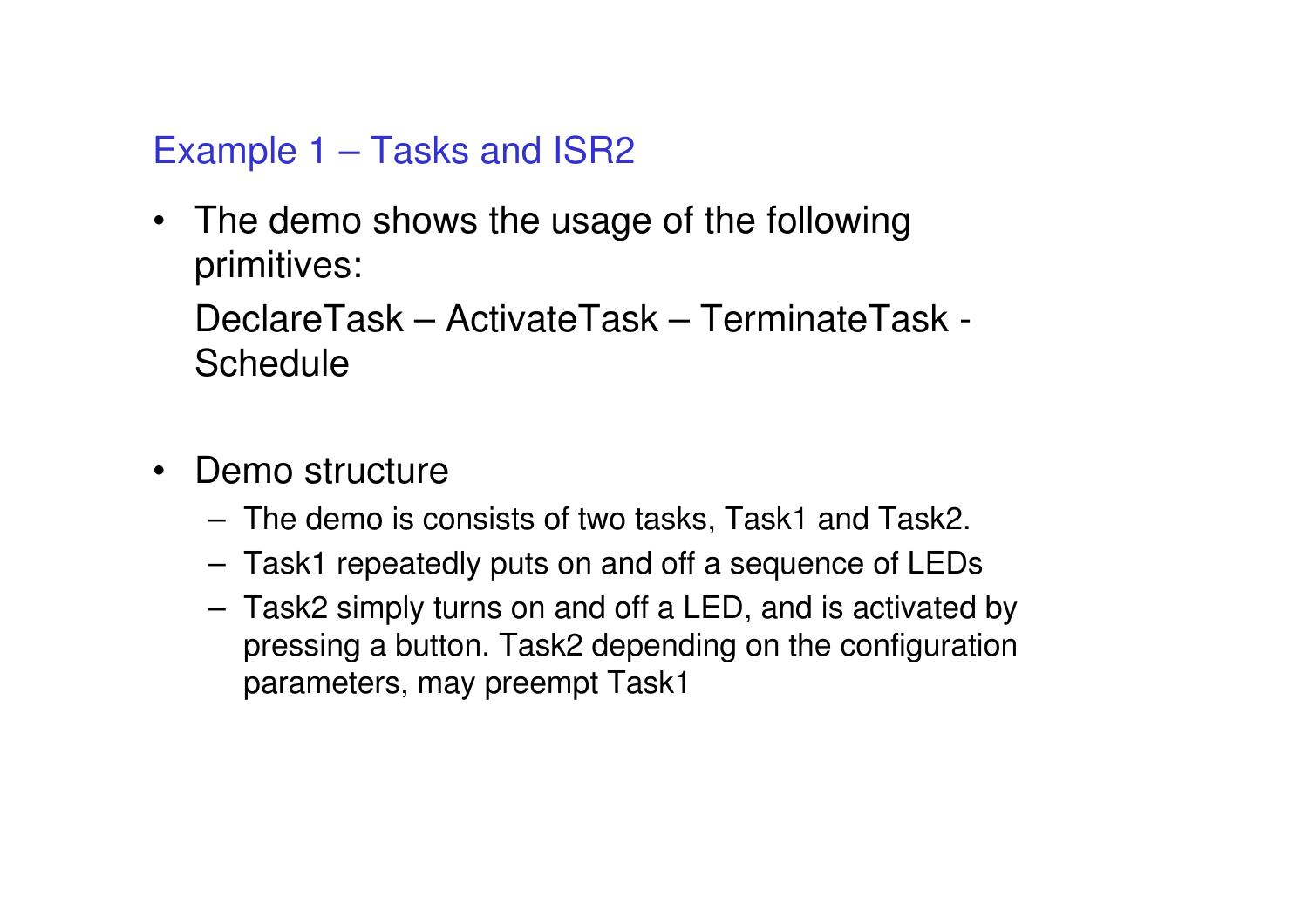# Ex. 1 Configuration 1: Full preemptive

- $\bullet$  This configuration is characterized by the followingproperties:
	- periodic interrupt → Task1 activation → LED 0 to 5 blink<br>button > Task0 setivation > Task0 shysys are are made Ta
	- button  $\rightarrow$  Task2 activation  $\rightarrow$  Task2 always preempts Task1,<br>blinks LED 6/7 and prints a message blinks LED 6/7 and prints a message

Notes:

- Task2 is automatically activated by StartOS
	- AUTOSTART=TRUE
- Conformance Class is BCC1
	- lost activations if the button pressed too fast!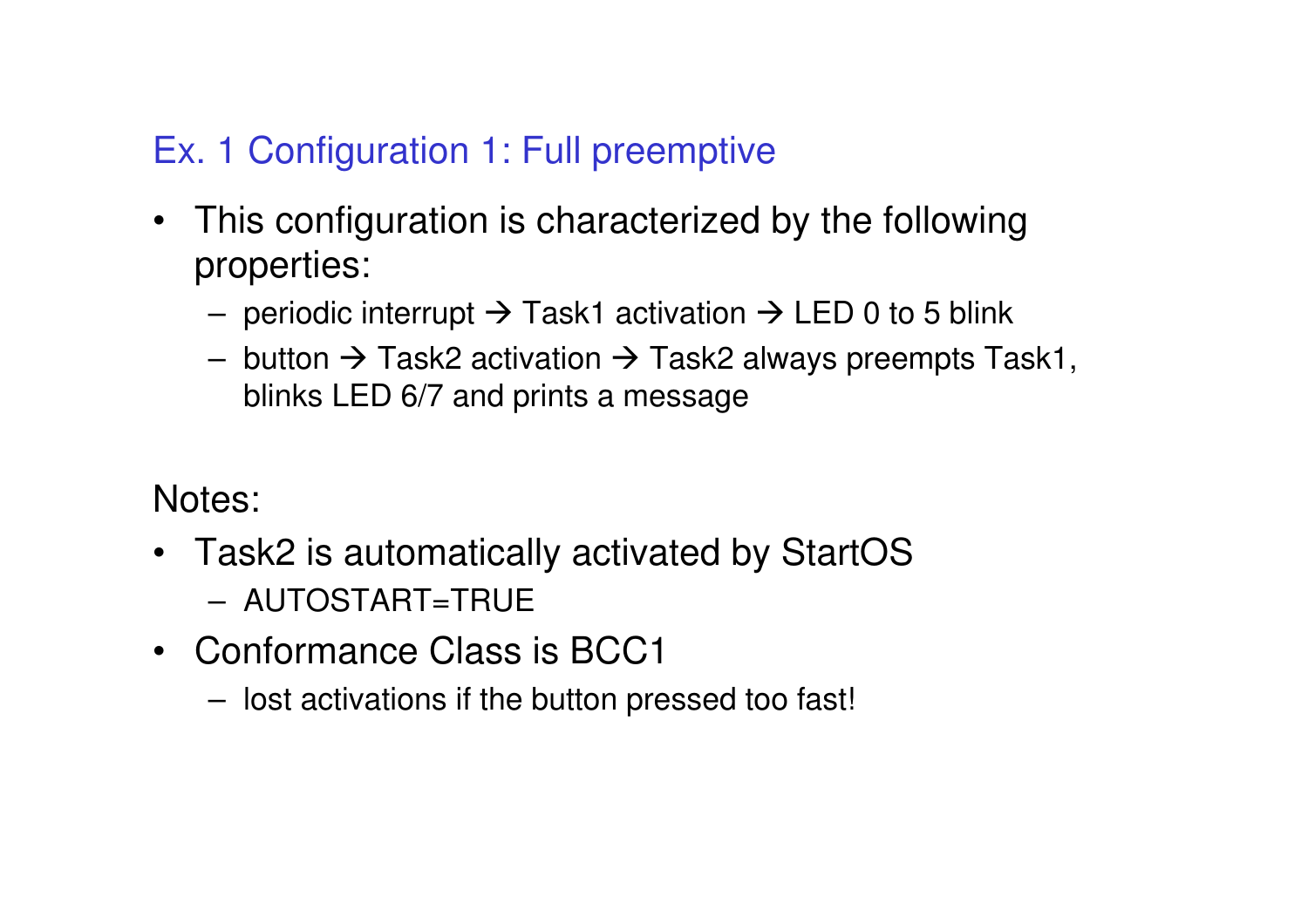# Ex. 1 Configuration 2: Non preemptive

- Task1 is NON preemptive
- Task2 runs only when Task1 does not runLEDs 6 and 7 does not interrupt the ChristmasTree
- IRQs are not lost, but task activations may be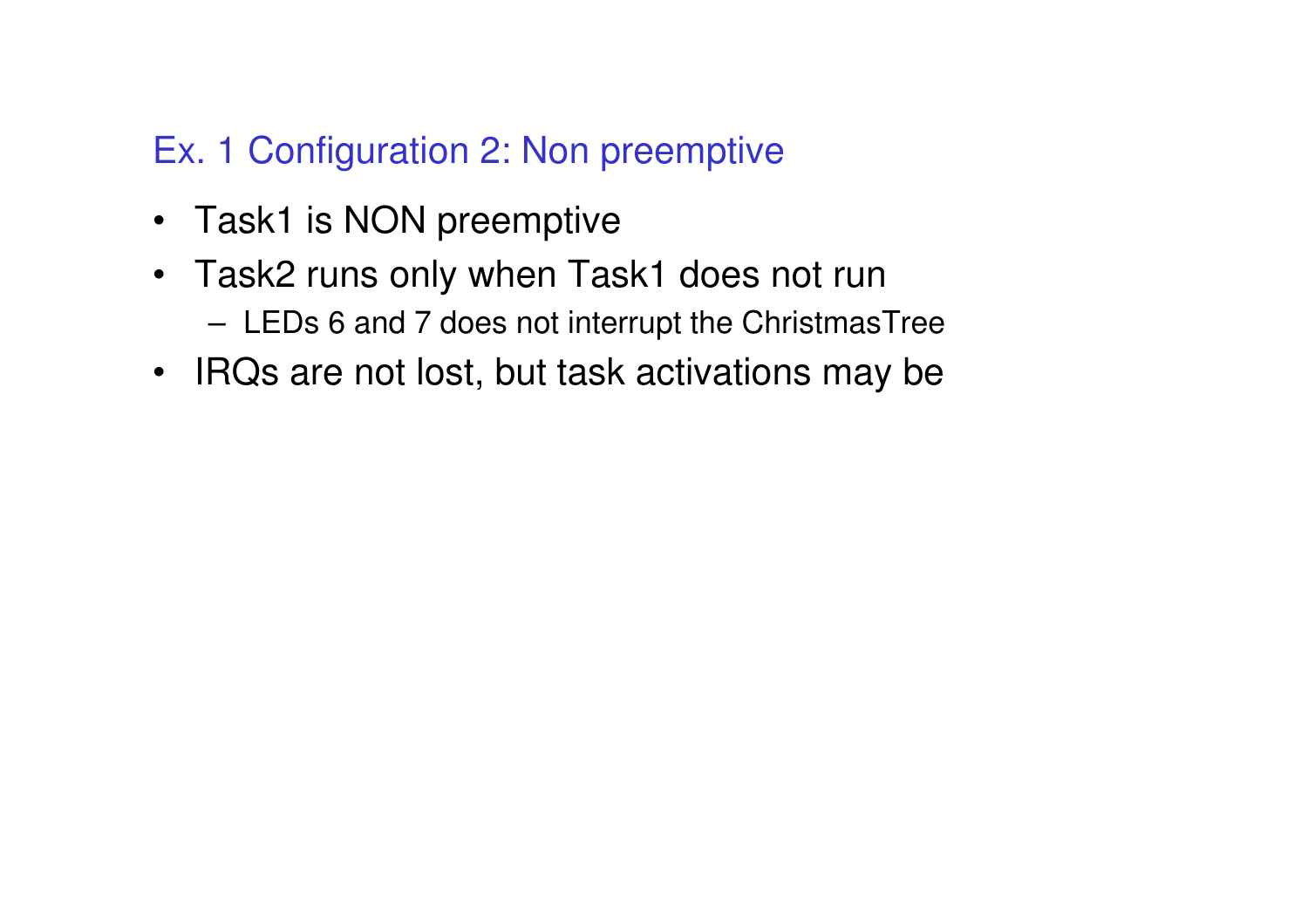# Ex. 1 Configuration 3: Preemption points

- Task1 calls Schedule in the middle of the Christmastree
- Result:
	- Task2 can now preempt Task1 in the middle of the Christmas tree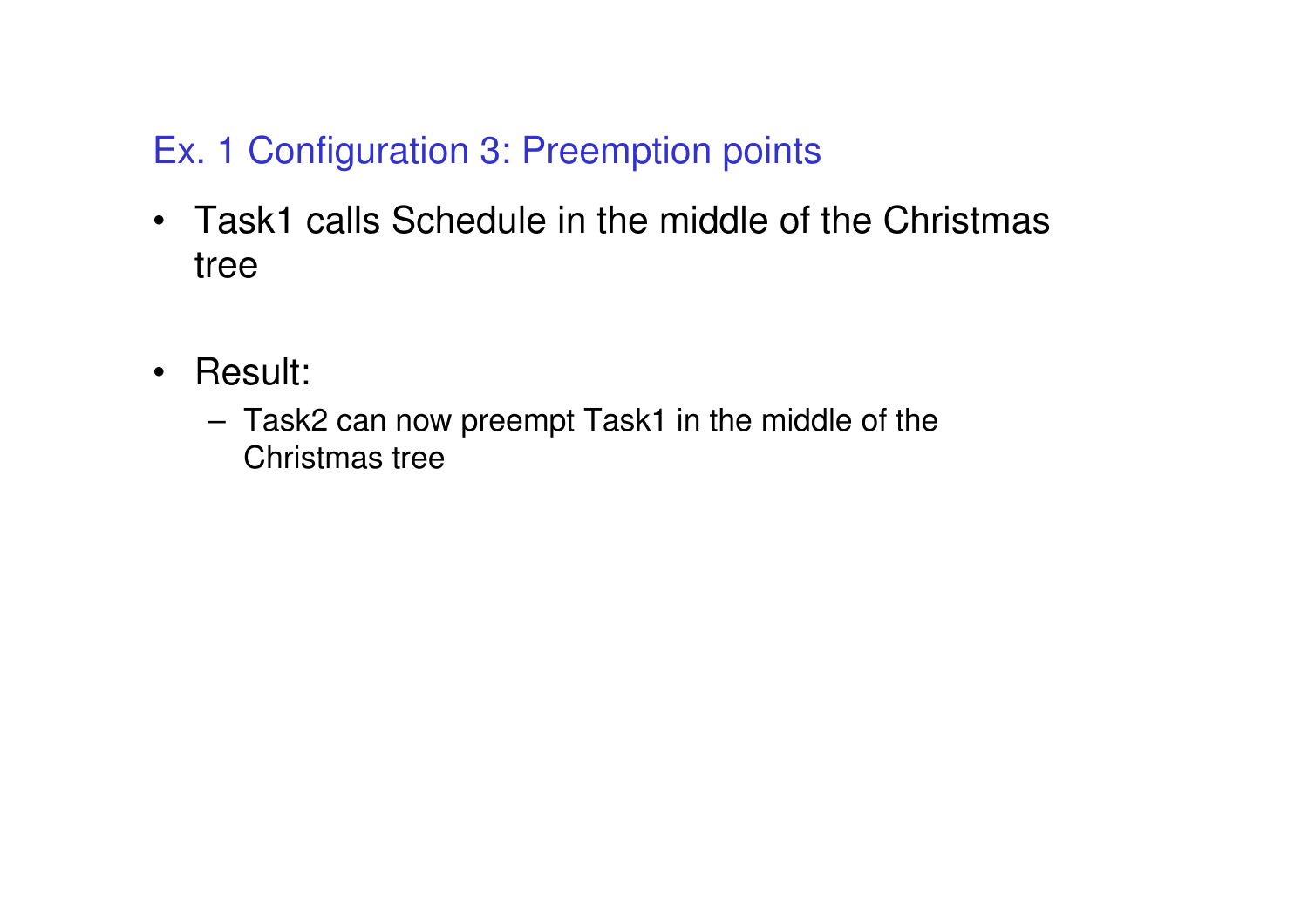# Ex. 4 Configuration 4: Multiple Activations.

- BCC2 Conformance class
- Task2 can now store pending activations, which are executed whenever possible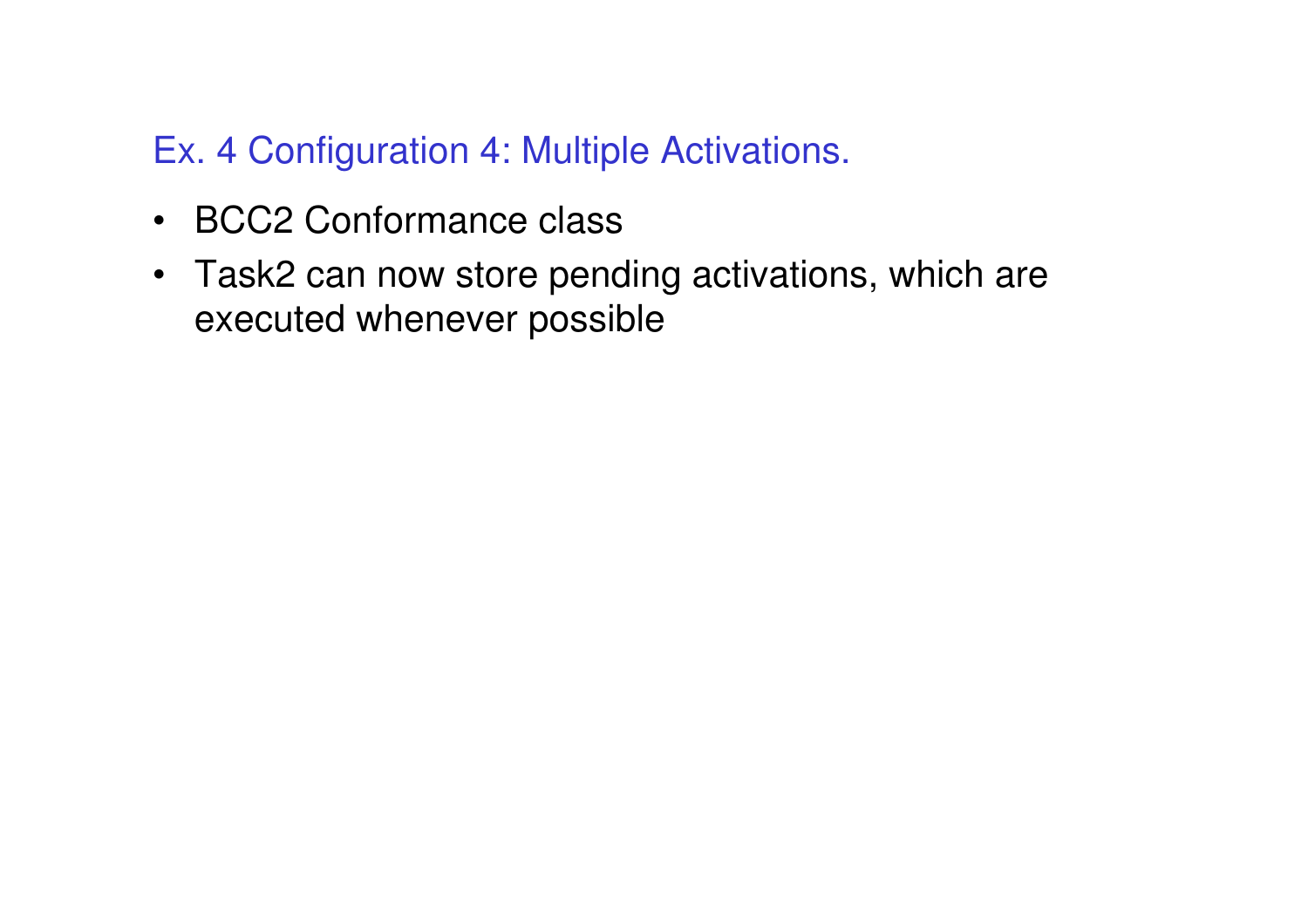# Example 2 - Resources and App. modes

• The demo shows the usage of the followingprimitives:

GetActiveApplicationMode, GetResource, **ReleaseResource** 

- Demo structure
	- Two tasks, LowTask and HighTask sharing a resource.
	- LowTask is a periodic low priority task, activated by a timer, with a long execution time.
	- – Almost all its execution time is spent inside a critical section. LED 0 is turned on when LowTask is inside the critical section.
	- HighTask is a high priority task that increments (decrements) a counter depending on the application mode being ModeIncrement (ModeDecrement). The task is aperiodic, and is activated by the ISR linked to the button.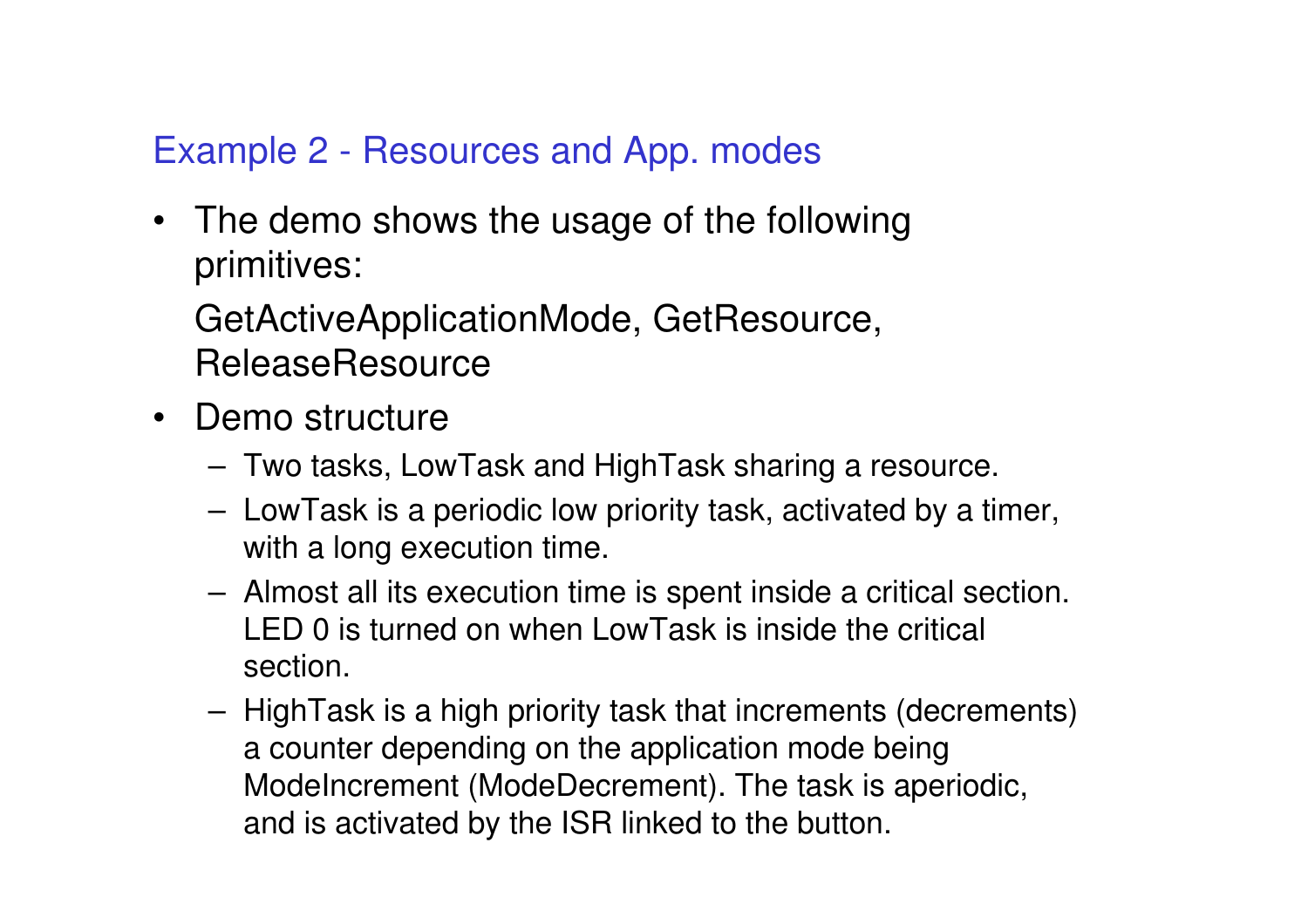# Example 2 - Resources and App. modes (2)

- Application Modes are used to implement a task behaviordependent on a startup condition
- (ERIKA specific) HighTask and LowTask are configured to share the same stack by setting the following line inside the OIL task properties:

STACK = SHARED;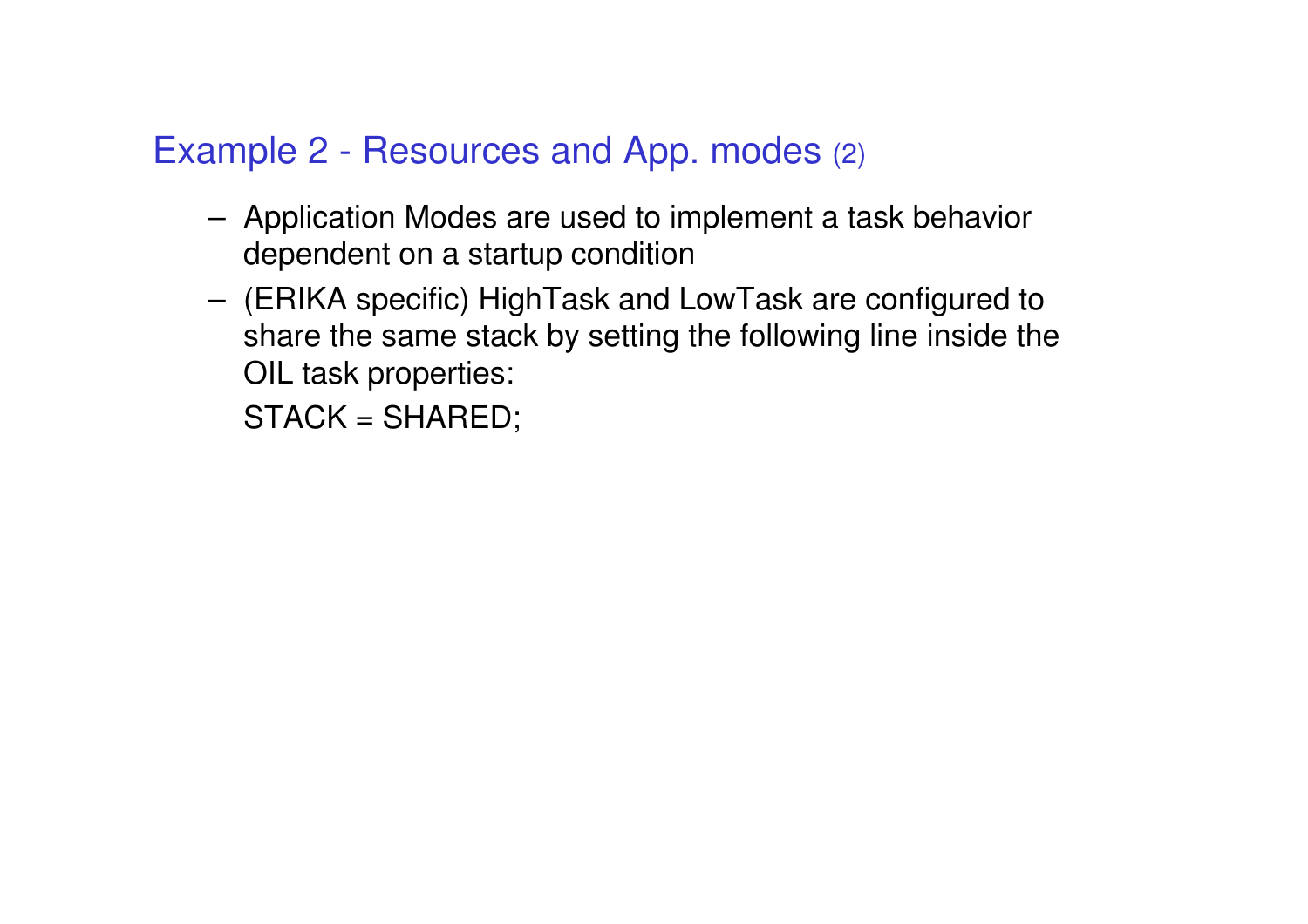# Example 3 - Event and Alarm API Example

• The demo shows the usage of the followingprimitives:

WaitEvent, Getevent, ClearEvent, SetEvent, ErrorHook, StartupHook, SetRelAlarm, CounterTick

- Demo structure:
	- The demo consists of two tasks, Task1 and Task2.
	- Task1 is an extended task. Extended tasks are tasks that:
		- can call blocking primitives (WaitEvent)
		- must have a separate stack
	- A task is considered an Extended Task when the OIL file includes events inside the task properties.
	- Task1 waits for two events:
		- Timer → CounterTick → AlarmTask1 → TimerEvent → LED 1<br>Putter IPO > SetEvent(ButterFuent) > LED 9
		- Button IRQ  $\rightarrow$  SetEvent(ButtonEvent)  $\rightarrow$  LED 2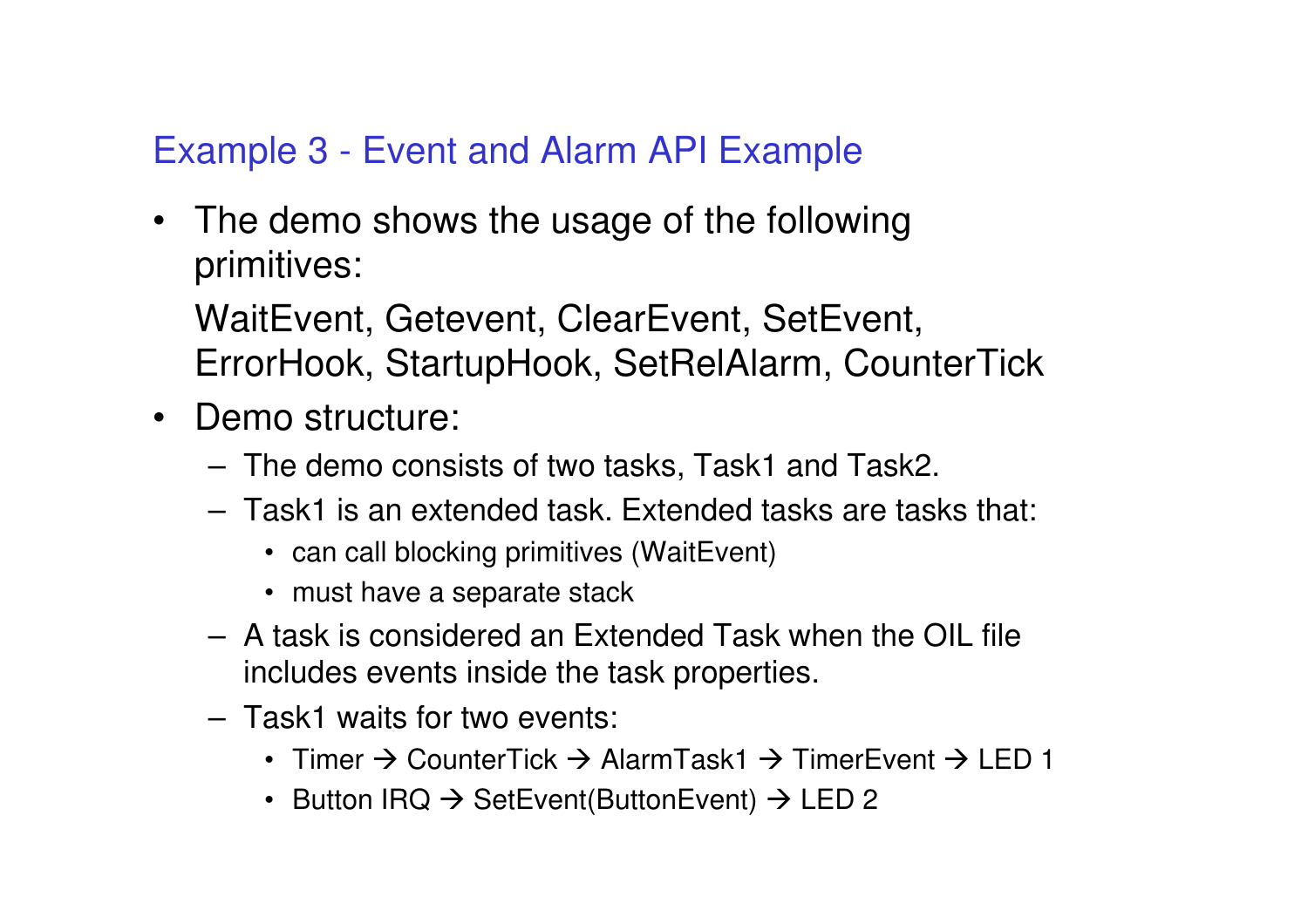# Example 3 - Event and Alarm API Example (2)

- Button press  $\rightarrow$  ISR2  $\rightarrow$  SetRelAlarm(AlarmTask2)  $\rightarrow$  Task2 activation  $\rightarrow$  LED 3 on activation → LED 3 on.<br>Erred leak Nurben the
- ErrorHook  $\rightarrow$  when the button is pressed rapidly twice
	- SetRelAlarm primitive called by the Button IRQ on an alreadyarmed alarm
- $-$  The alarm cul The alarm support is basically a wakeup mechanism that can be attached to application or external events (such <sup>a</sup>s timer interrupts) by calling CounterTick to implement anasynchronous notification.
- (ERIKA Enterprise specific) Task1 needs a separate stack because it uses WaitEvent.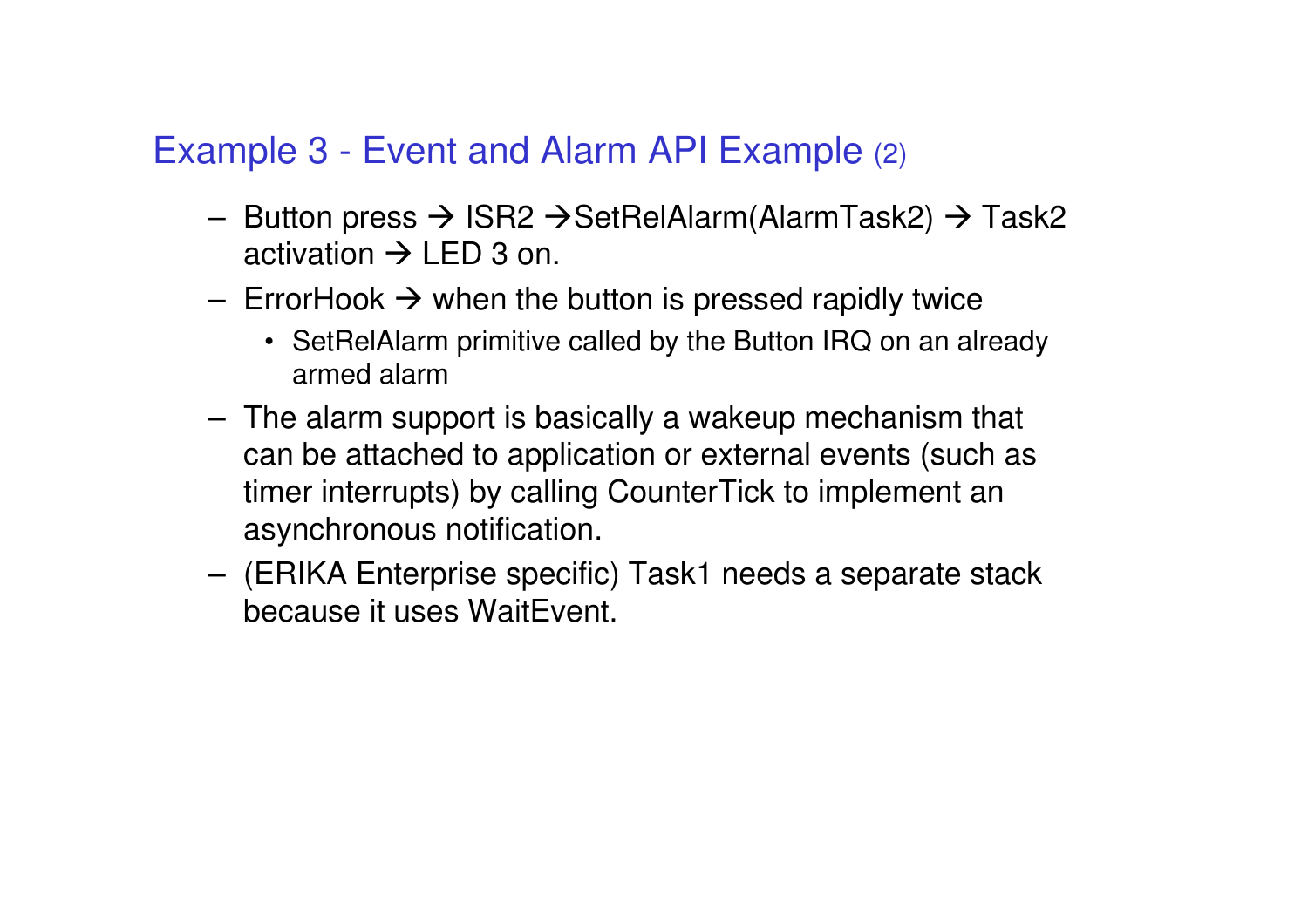# Example 3 - Event and Alarm API Example (3)

- Running the example
	- Timer Interrupt → Counter1 incremented.
	- AlarmTask1  $\rightarrow$  TimerEvent event set on Task1  $\rightarrow$  Task1 wakes up net the event and blinks LED 1 wakes up, get the event, and blinks LED 1.
	- The visible result is that LED 1 periodically blinks on the board.
	- button press  $\rightarrow$  Task1 runs and LED 3 goes on and off
	- rapid button press → ErrorHook due to multiple calls of<br>SetBelAlarm **SetRelAlarm**
	- ORTI Informations are available for this demo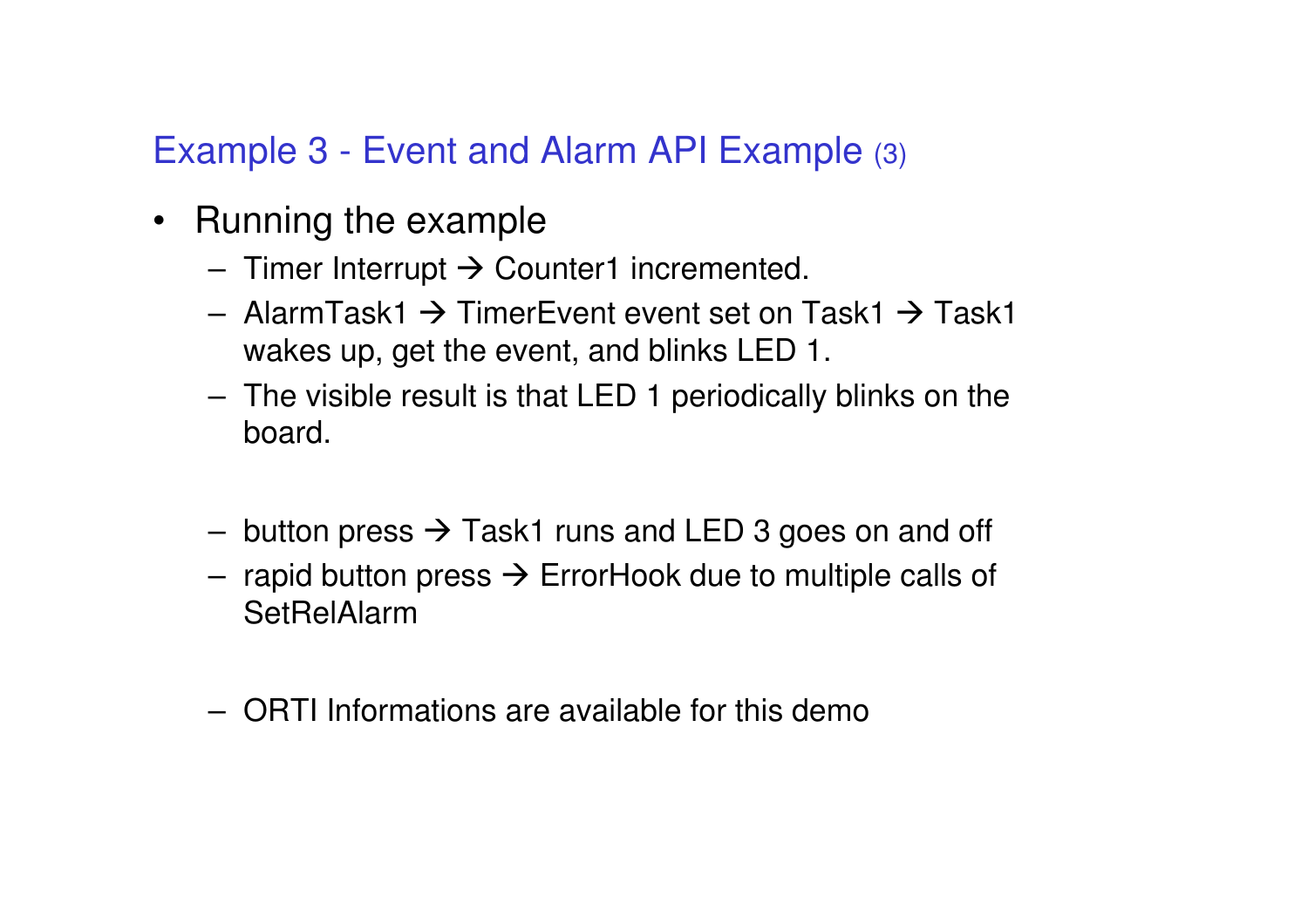```
CPU test_application {
    OS EE {CFLAGS = "-DALT DEBUG -00 -q";
            CFLAGS = "-Wall";ASFLAGS = " - q":
LDFLAGS = "-Wl,-Map -Wl,project.map";
            LDDEPS = "\wedge";
            LIBS = " - lm";
NIOS2_SYS_CONFIG = "Debug";
NIOS2_APP_CONFIG = "Debug";
NIOS2_DO_MAKE_OBJDUMP = TRUE;NIOS2_JAM_FILE = 
"C:/altera/81/nios2eds/examples/verilog/niosII_stratixII_2s60_RoHS/frsh_small/fpga.jam";NIOS2_PTF_FILE = 
"C:/altera/81/nios2eds/examples/verilog/niosII_stratixII_2s60_RoHS/frsh_small/NiosII_stratixII_2s60_RoHS_small_sopc.ptf";
CPU_DATA = NIOSII {
                        MULTI STACK = FALSE;
                        STACK TOP = " alt stack pointer";
                        SYS SIZE = 0x1000;
                        SYSTEM_LIBRARY_NAME = "frsh_small_syslib";

SYSTEM_LIBRARY_PATH = "/cygdrive/c/Users/Marco/workspaceFRSH81/frsh_small_syslib";APP SRC = "code.c";};
STATUS = EXTENDED;
STARTUPHOOK = FALSE;ERRORHOOK = FALSE;
SHUTDOWNHOOK = FALSE;
PRETASKHOOK = FALSE;
POSTTASKHOOK = FALSE;
USEGETSERVICEID = FALSE;
USEPARAMETERACCESS = FALSE;USERESSCHEDULER = FALSE;// ORTI_SECTIONS = ALL;
```

```
};
```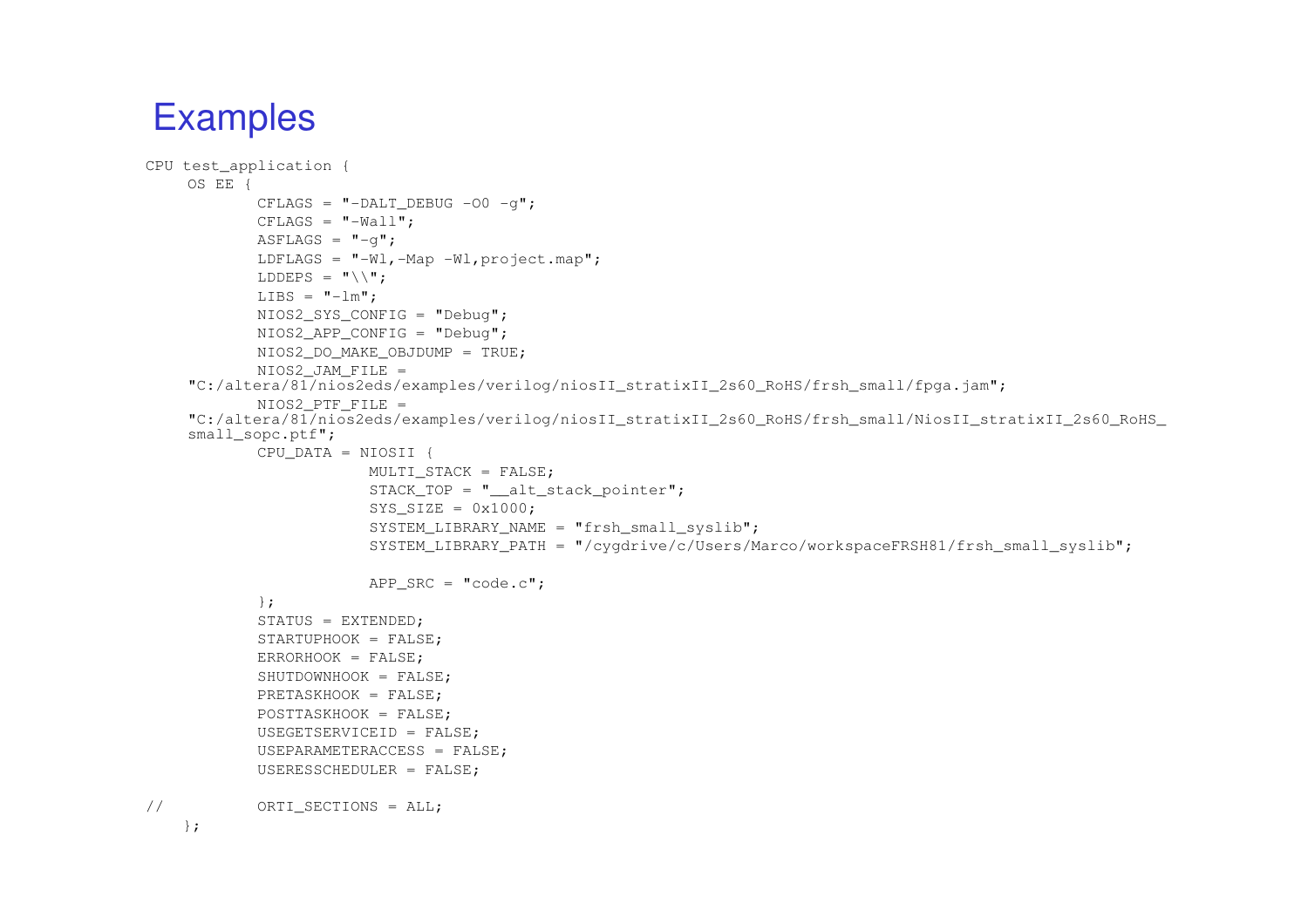```
/* this is the OIL part for the task displaying the christmas tree */
TASK Task1 {
PRIORITY = 0x01; /* Low priority */
        AUTOSTART = FALSE;STACK = SHARED;
ACTIVATION = 1; /* only one pending activation */
};/* this is the OIL part for the task activated by the button press */
TASK Task2 {
PRIORITY = 0x02; /* High priority */
        SCHEDULE = FULL;
AUTOSTART = TRUE;STACK = SHARED;};/* CONFIGURATION 1:* Kernel is BCC1
 * Task 1 is full preemptive
 */OS EE { KERNEL_TYPE = BCC1; }; 
TASK Task1 { SCHEDULE = FULL; };TASK Task2 { ACTIVATION = 1; };
```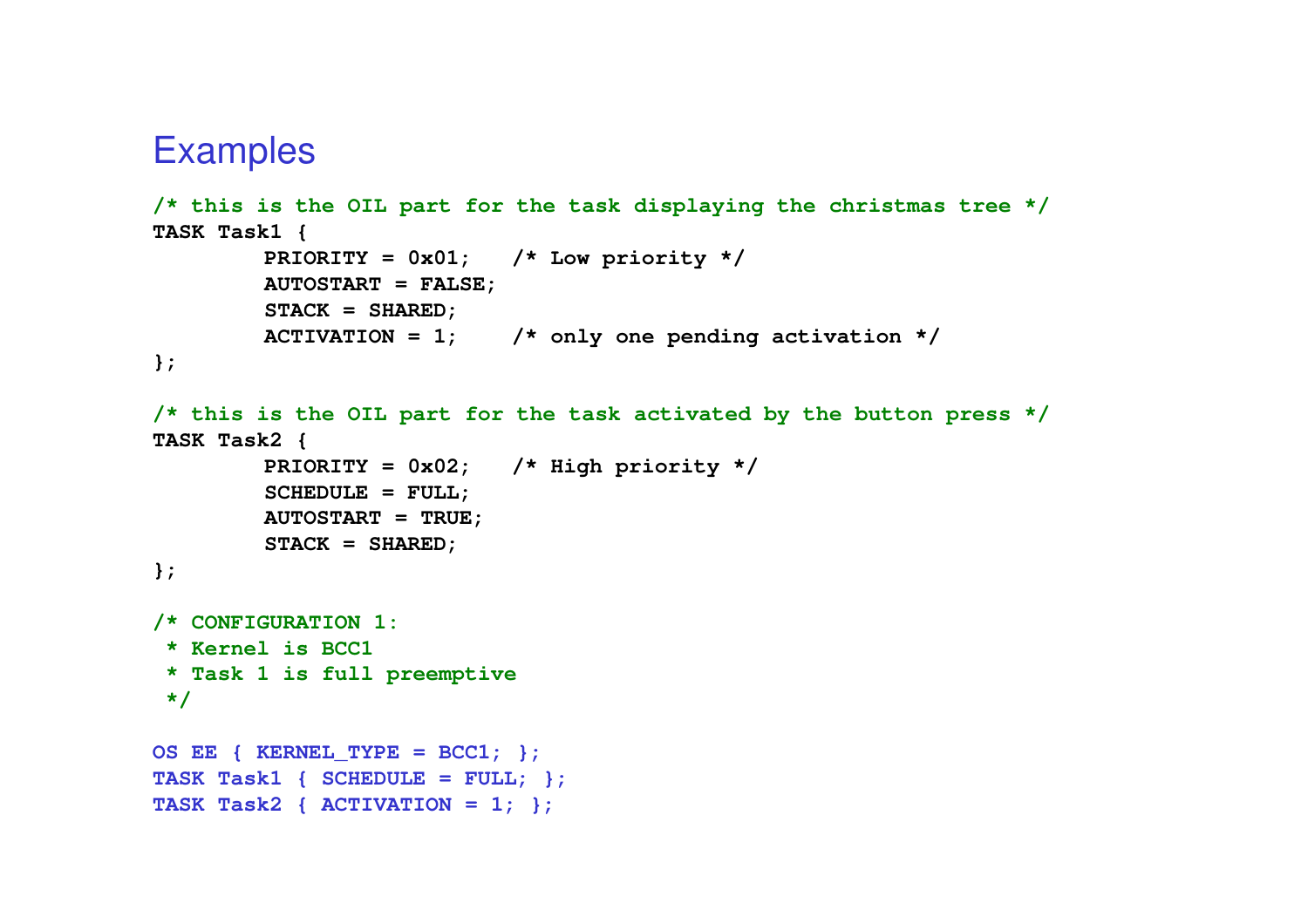```
/* A few counters incremented at each event 
* (alarm, button press or task activation...)*/
volatile int timer_fired=0;
volatile int button_fired=0;
volatile int task2_fired=0;
/* Let's remember the led status! 
* Mutual exclusion on this variable is not included in the demo to make it
 * not too complicated; in general shared variables should be protected using* GetResource/ReleaseResource calls
 */
volatile int led_status = 0;
/* Let's declare the tasks identifiers */DeclareTask(Task1);
DeclareTask(Task2);/* just a dummy delay */ 
#define ONEMILLION 1000000static void mydelay(void){int i;
  for (i=0; i<ONEMILLION/2; i++);}
```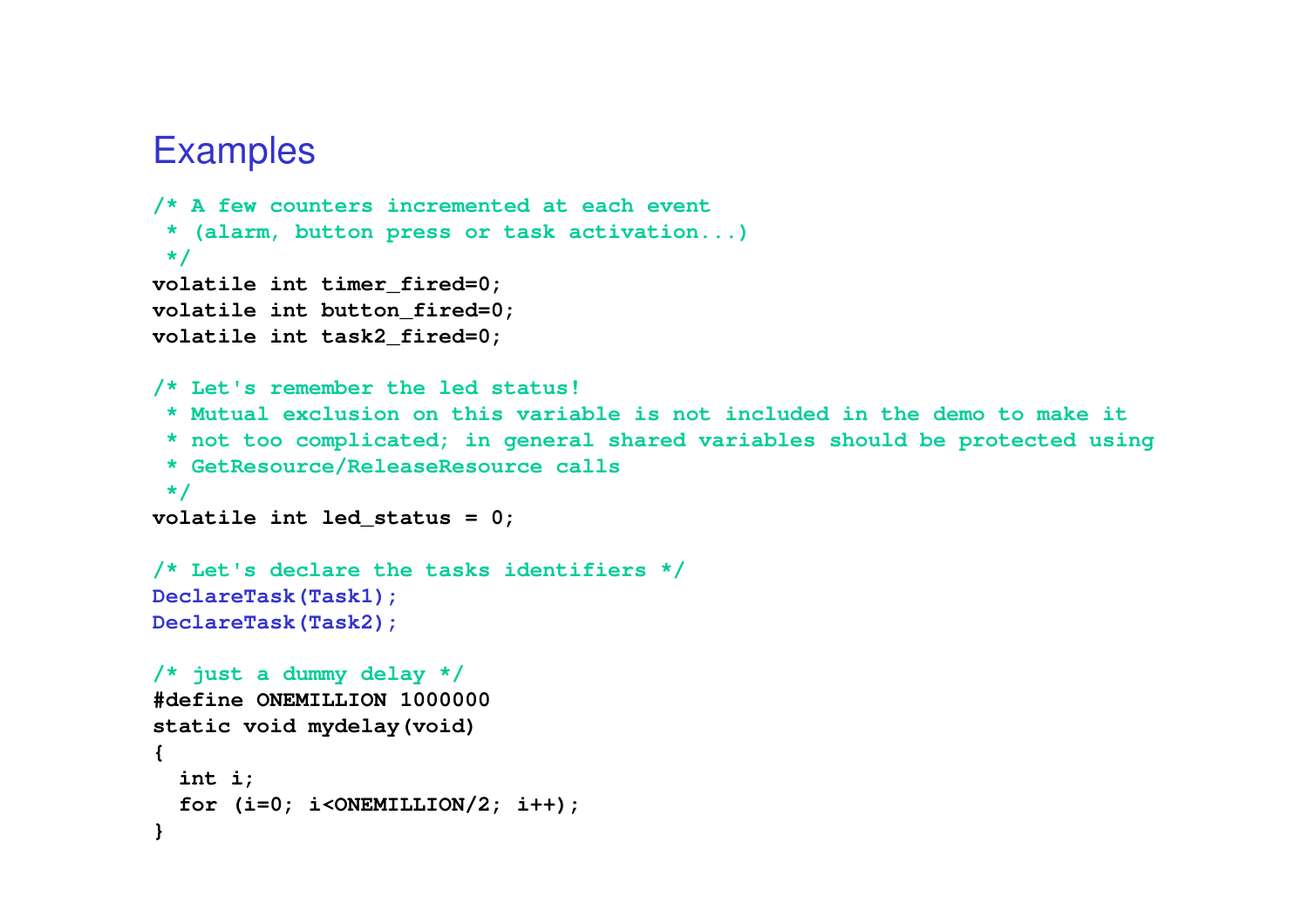```
/* sets and resets a led configuration passed as parameter, leaving the other* bits unchanged* 
* Note: led_blink is called both from Task1 and Task2. To avoid race 
* conditions, we forced the atomicity of the led manipulation using IRQ
* enabling/disabling. We did not use Resources in this case because the 
* critical section is -really- small. An example of critical section using 
* resources can be found in the osek_resource example.
*/
void led_blink(int theled)
{alt_irq_context c;
 c = alt_irq_disable_all();led_status |= theled;
 IOWR_ALTERA_AVALON_PIO_DATA(LED_PIO_BASE, led_status);alt irq enable all(c);
 mydelay();c = alt_irq_disable_all();led_status &= ~theled;
 IOWR_ALTERA_AVALON_PIO_DATA(LED_PIO_BASE, led_status);alt_irq_enable_all(c);}
```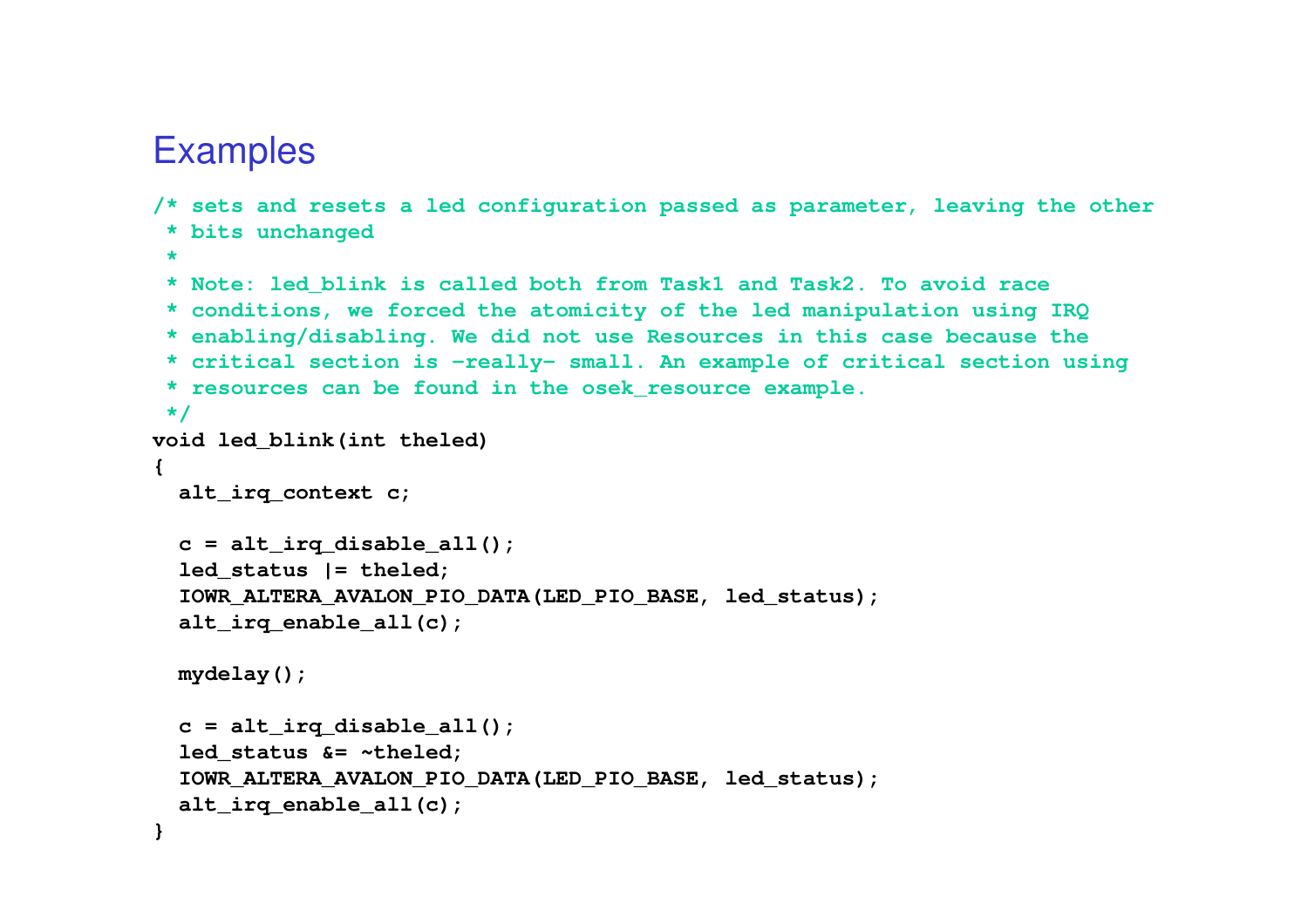```
/* This alarm callback is attached to the system timer, and is used to* activate Task1
* The period in expressed in system timer ticks, each one typically 10ms */
#define TASK1_TIMER_INTERVAL 400
alt_u32 Task1_alarm_callback (void* arg){/* Count the number of alarm expirations */timer_fired++;
ActivateTask(Task1);
return TASK1_TIMER_INTERVAL;}
```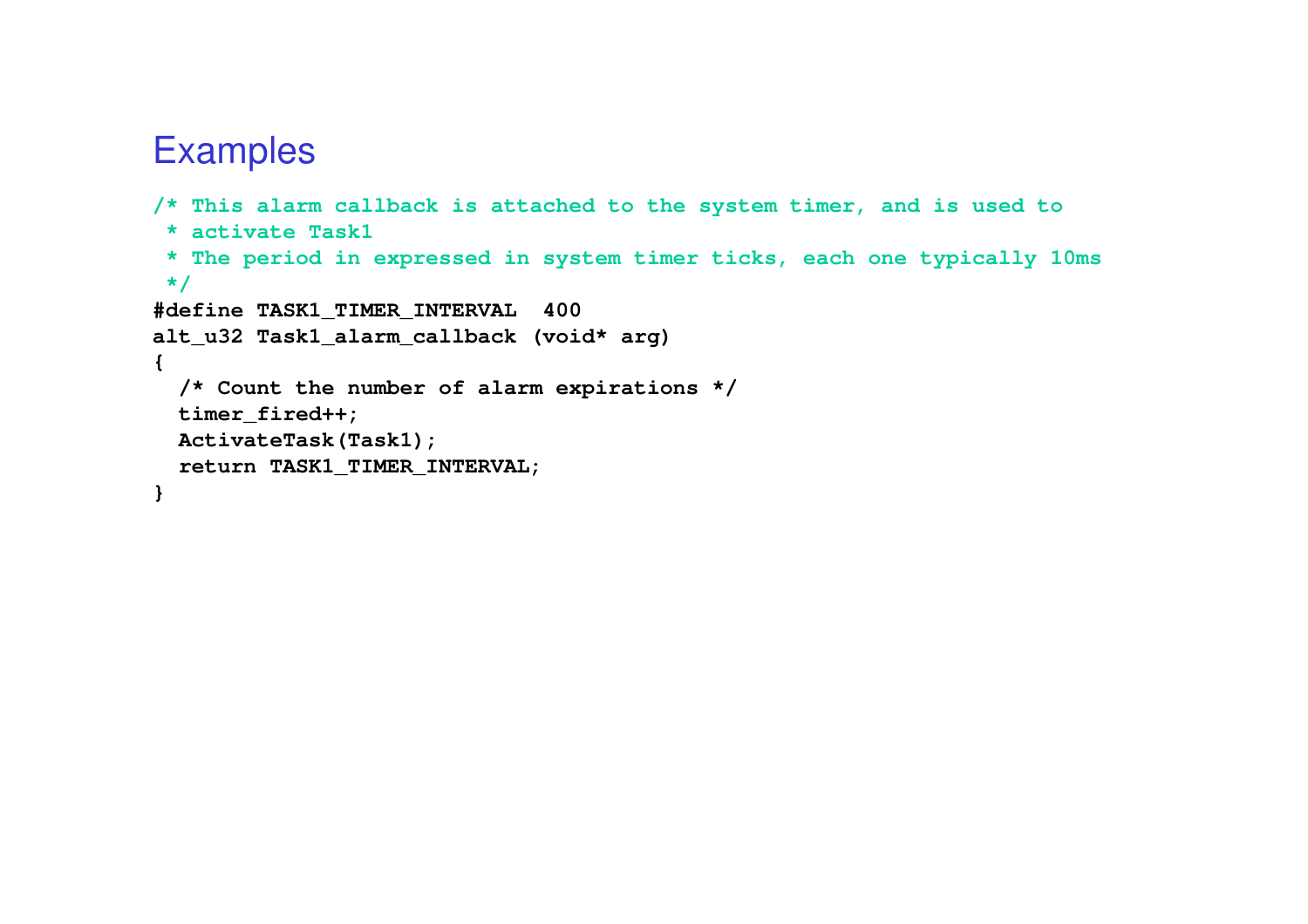```
/* Task1: just call the ChristmasTree */
TASK(Task1){/* First half of the christmas tree */
  led_blink(0x01);
led_blink(0x02);
led_blink(0x04);
/* CONFIGURATION 3 and 4: we put an additional Schedule() here! */#ifdef MYSCHEDULE
  Schedule();#endif
/* Second half of the christmas tree */
 led_blink(0x08);
led_blink(0x10);
led_blink(0x20);
TerminateTask();}
```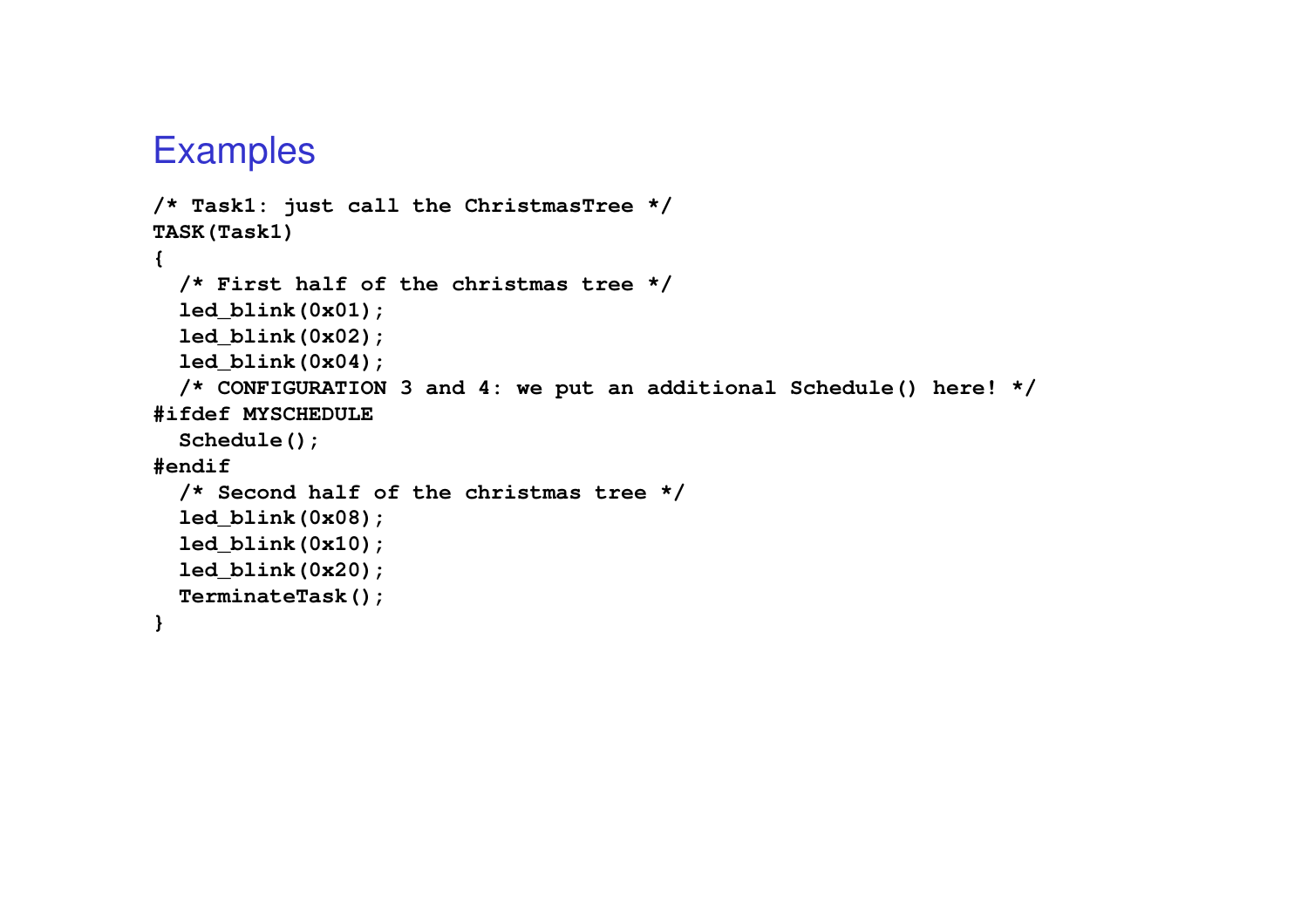```
/* Task2: Print the counters on the JTAG UART */TASK(Task2){static int which_led = 0;
 /* count the number of Task2 activations */task2_fired++;
/* let blink leds 6 or 7 */
  if (which_led) {
led_blink(0x80);which_led = 0;
  }
else {
led_blink(0x40);which \text{led} = 1;
  }/* prints a report
* Note: after the first printf in main(), then only this task uses printf
   * In this way we avoid raceconditions in the usage of stdout.
   */
printf("Task2 - Timer: %3d Button: %3d Task2: %3d\n", timer_fired, 
   button_fired, task2_fired);TerminateTask();}
```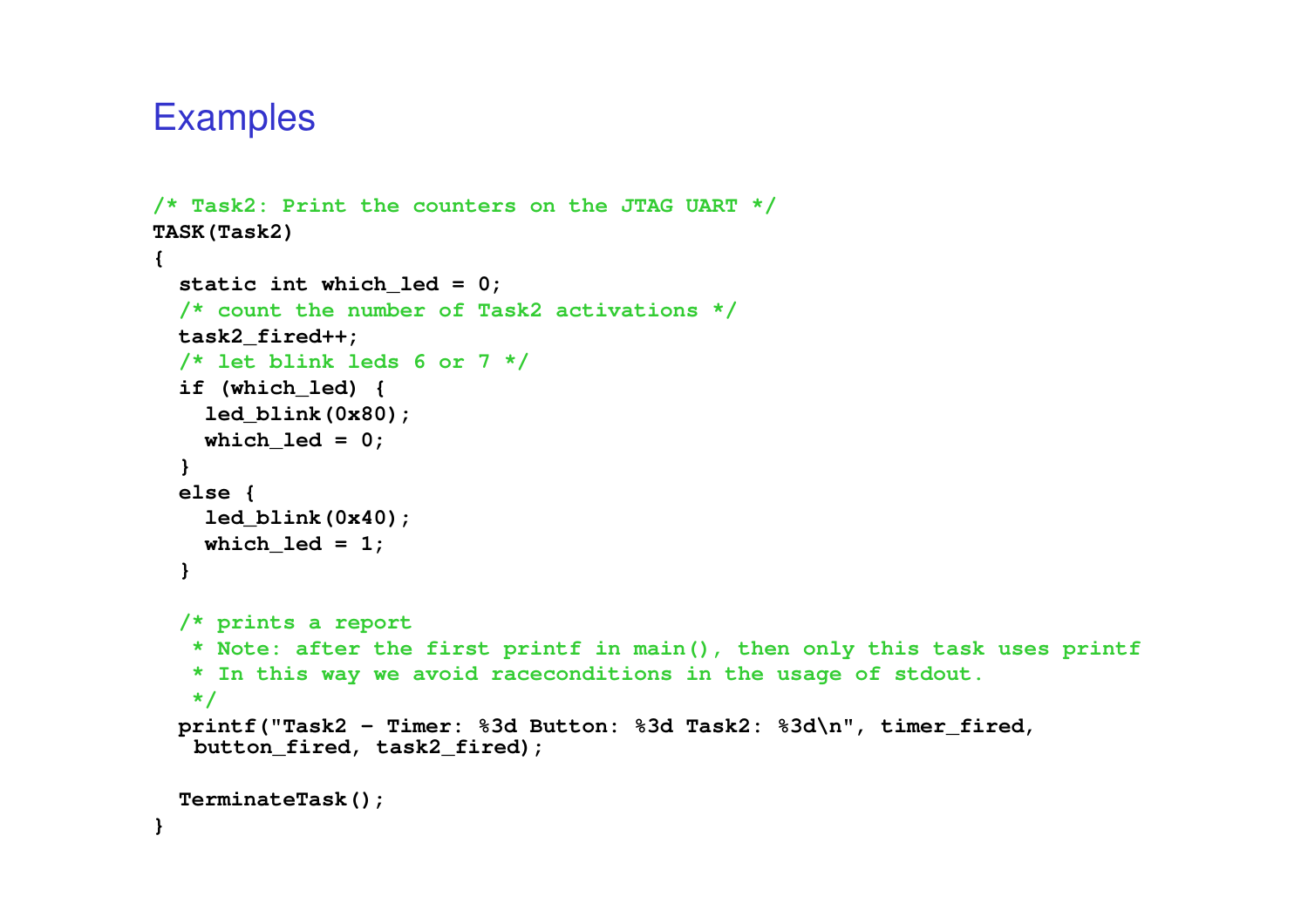```
/*
* Handle button_pio interrupts activates Task2.
*/
static void handle_button_interrupts(void* context, alt_u32 id){/* Reset the Button's edge capture register. */
IOWR_ALTERA_AVALON_PIO_EDGE_CAP(BUTTON_PIO_BASE, 0);/* count the number of button presses */button_fired++;ActivateTask(Task2); }/* Initialize the button_pio. */static void init_button_pio(){/* Enable the first two 2 button interrupts. */
IOWR_ALTERA_AVALON_PIO_IRQ_MASK(BUTTON_PIO_BASE, 0x3);/* Reset the edge capture register. */
IOWR_ALTERA_AVALON_PIO_EDGE_CAP(BUTTON_PIO_BASE, 0x0);/* Register the interrupt handler. */
alt_irq_register( BUTTON_PIO_IRQ, NULL, handle_button_interrupts ); 
}
```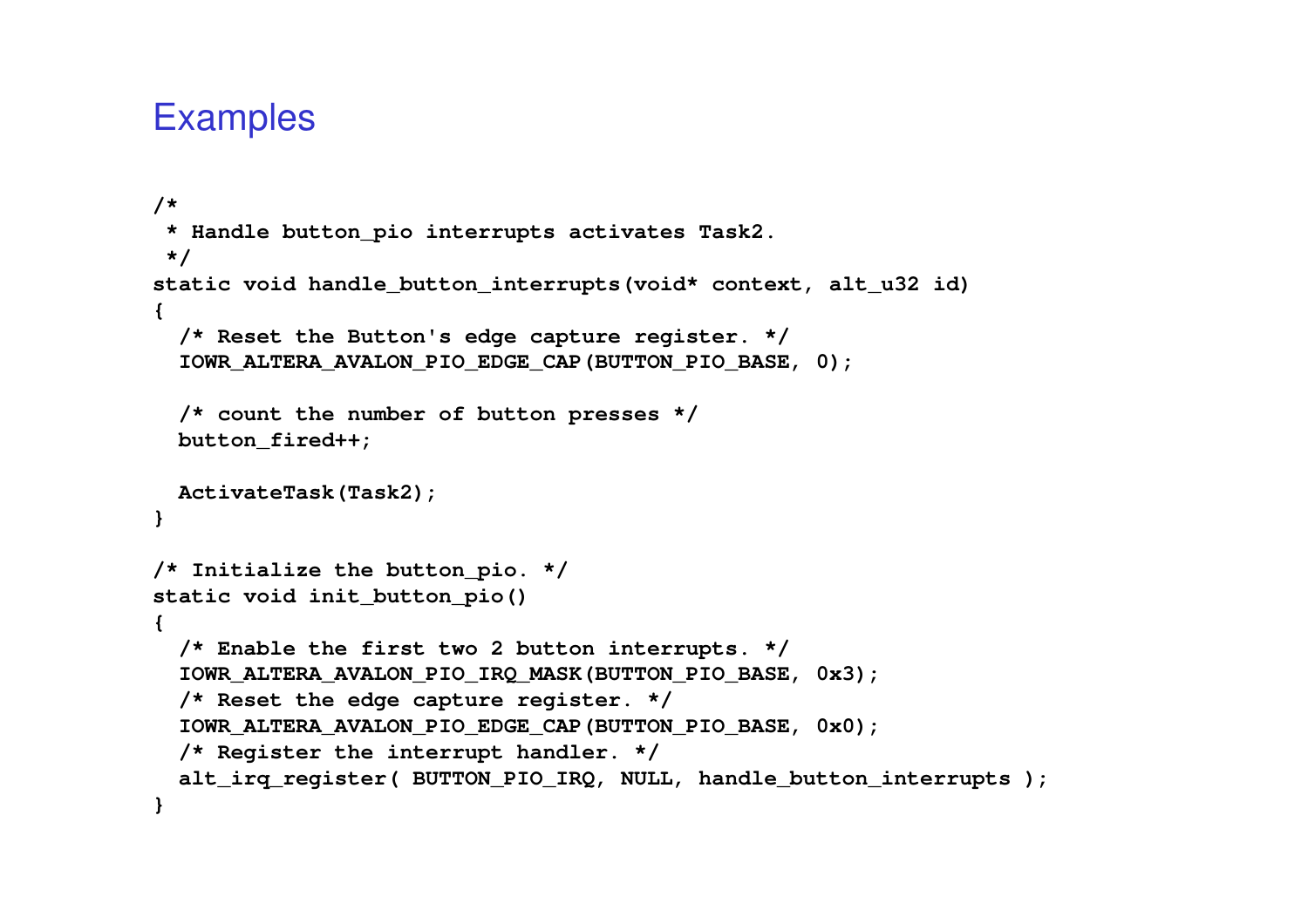```
int main()
{ alt_alarm myalarm;
```

```
/* set the stack space to a known pattern, to allow stack statistics by* Lauterbach Trace32 */
EE trace32 stack init();
```
**printf("Welcome to the ERIKA Enterprise Christmas Tree!\n\n");**

```
/* let's start the multiprogramming environment...*/StartOS(OSDEFAULTAPPMODE);
```

```
/* program the Button PIO */init_button_pio();
```

```
/* start the periodic timers */
alt_alarm_start (&myalarm, TASK1_TIMER_INTERVAL, 
                 Task1_alarm_callback, NULL);
```

```
/* now the background activities: in this case, we do nothing. */for (;;);
return 0;}
```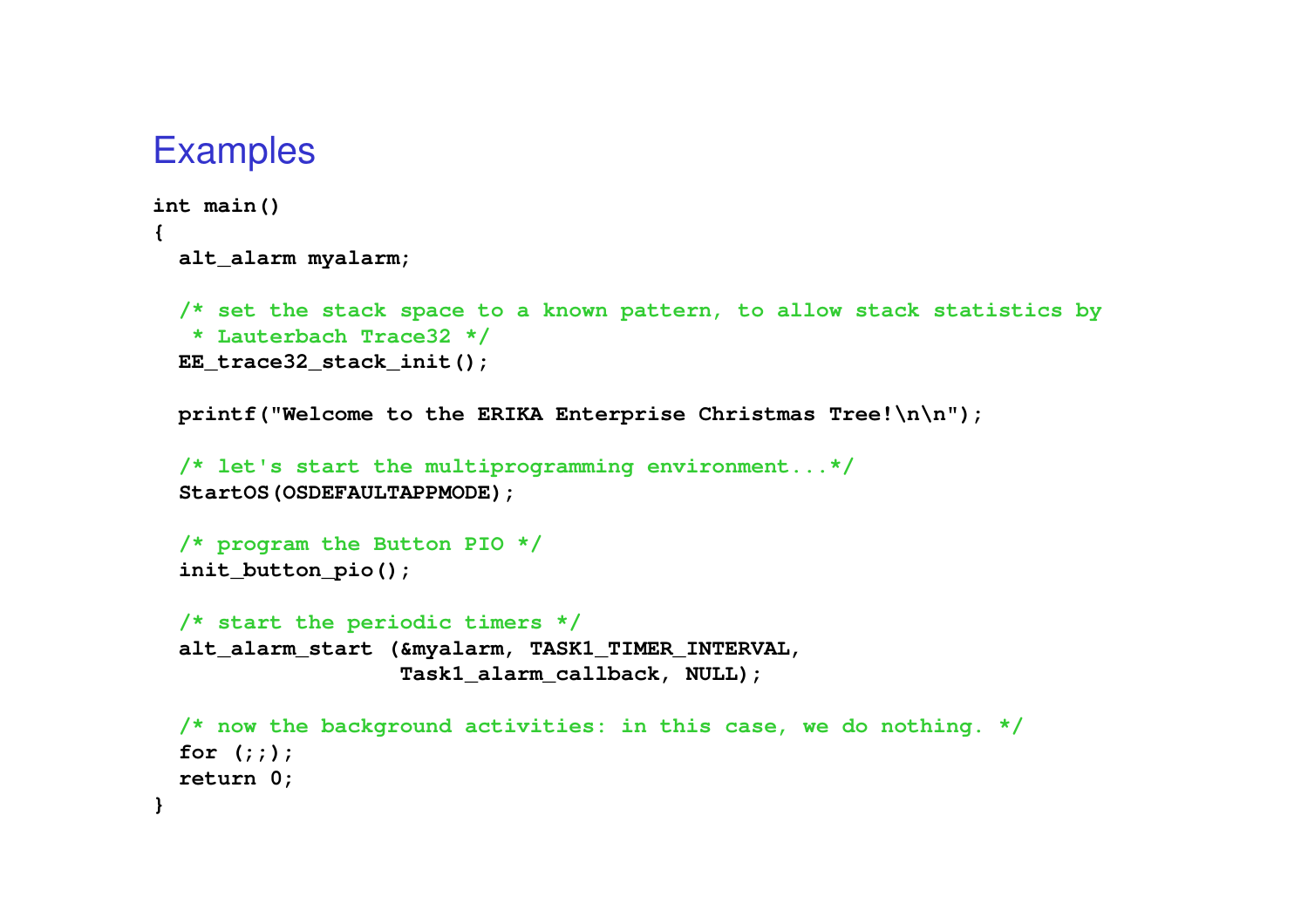#### Examples (OIL variations)

```
/* CONFIGURATION 2:
* Same as Configuration 1, BUT Task 1 is NON preemptive*/OS EE \{ KERNEL TYPE = BCC1; \};

TASK Task1 { SCHEDULE = NON; };
TASK Task2 { ACTIVATION = 1; };/* CONFIGURATION 3:
* Same as Configuration 2, BUT the code is compiled with an additional #define* that controls the presence of the Schedule() function inside Task1*
* The additional define is added with the EEOPT = "..."; statement inside * the OS object.*/OS EE { EE OPT = "MYSCHEDULE"; KERNEL TYPE = BCC1; \};
TASK Task1 { SCHEDULE = NON; };
```

```

TASK Task2 { ACTIVATION = 1; };
```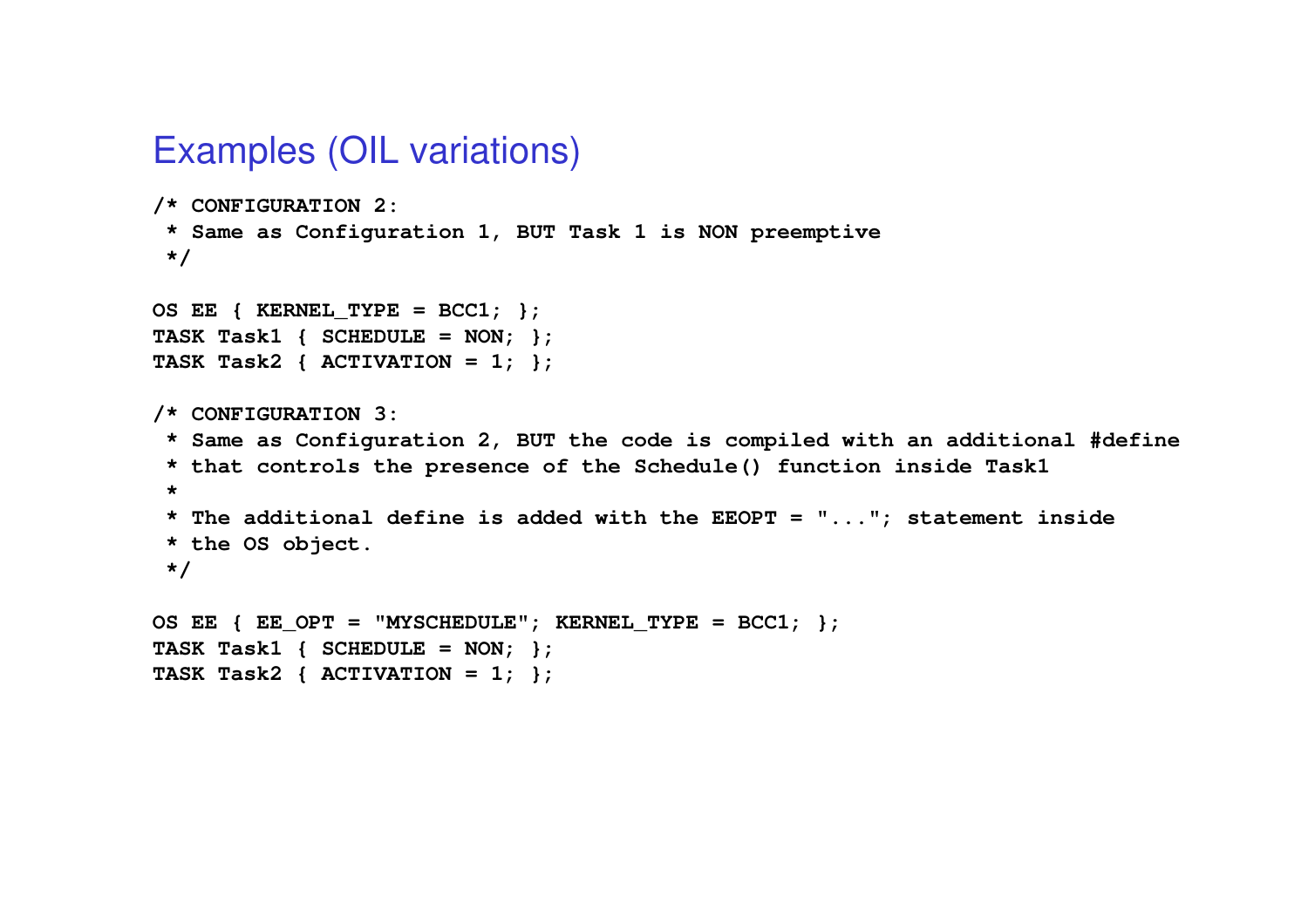#### Examples (OIL variations)

```
/* CONFIGURATION 4:
* Same as Configuration 3, BUT Task2 supports three pending activations.* The kernel type has to be BCC2 to support more than one pending activation!*
* Note: This configuration does not work with the Demo version * (which includes only a BCC1 kernel)*/// OS EE \{ EE OPT = "MYSCHEDULE"; KERNEL TYPE = BCC2; \};
// TASK Task1 { SCHEDULE = NON; };
// TASK Task2 { ACTIVATION = 6; };/* ----------------------------------------------------------- */
/* CONFIGURATION 5:* Kernel is FP
* Task 1 is full preemptive*/// OS EE { KERNEL TYPE = FP { NESTED IRQ = TRUE; \}; };
// TASK Task1 { SCHEDULE = FULL; };
// TASK Task2 { ACTIVATION = 1; };
```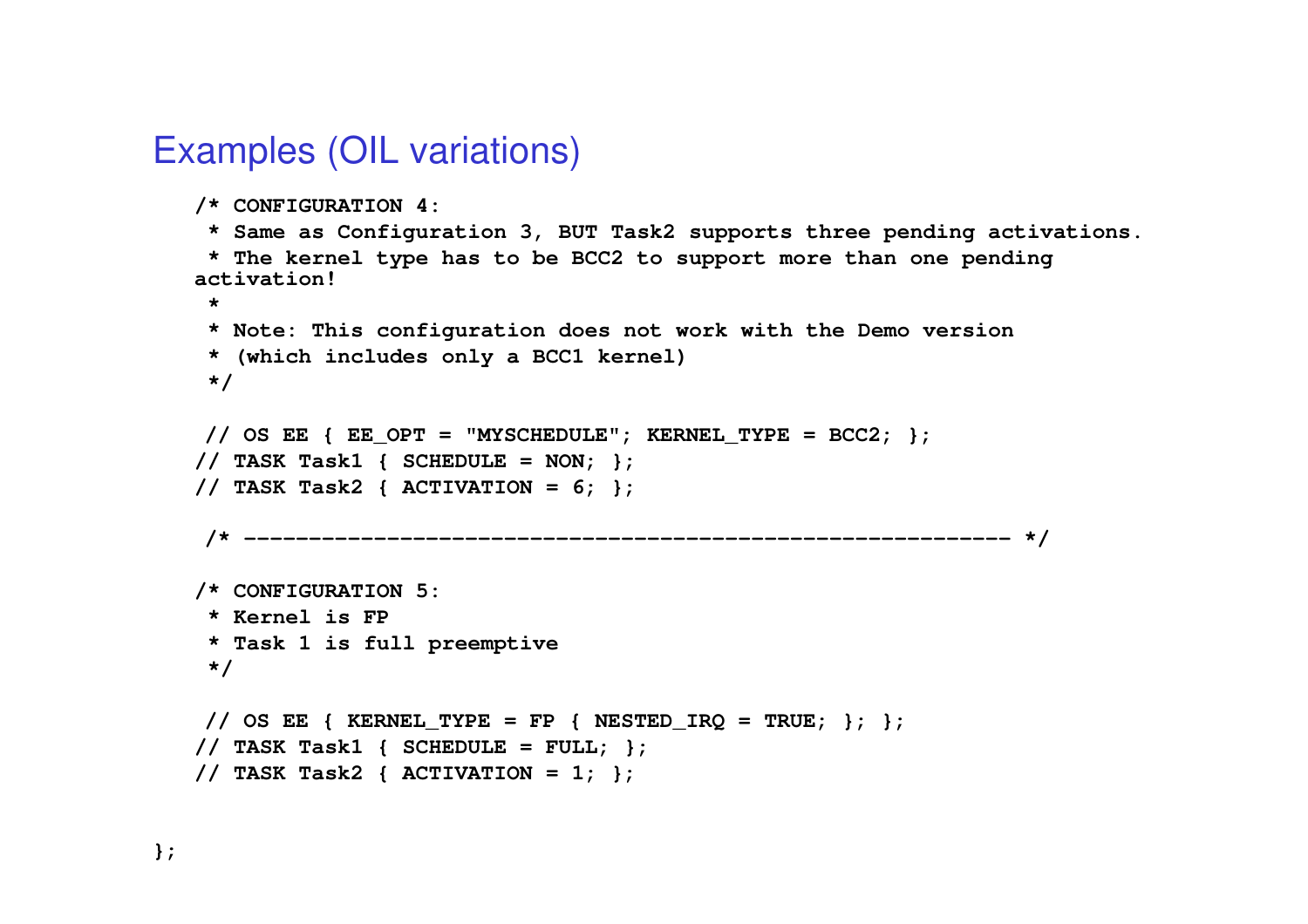### Examples (ORTI) Declaration – types ....

```
VERSION {
KOIL = "2.1";
OSSEMANTICS = "ORTI", "2.1";};IMPLEMENTATION EE_cpu_0 {OS {
/* here for each task a small description and its index */ENUM [
"NO_TASK" = "-1","Task1" = 0,
"Task2" = 1
] RUNNINGTASK, "Running Task Id";ENUM "int" [
"Not Running (0)" = 0,"0x1" = 0x1,
"0x2" = 0x2
] RUNNINGTASKPRIORITY, "Priority of Running Task";TOTRACE ENUM "unsigned char" ["ActivateTask" = 2,
"TerminateTask" = 4,"ChainTask" = 6,...
] SERVICETRACE, "OS Services Watch";
```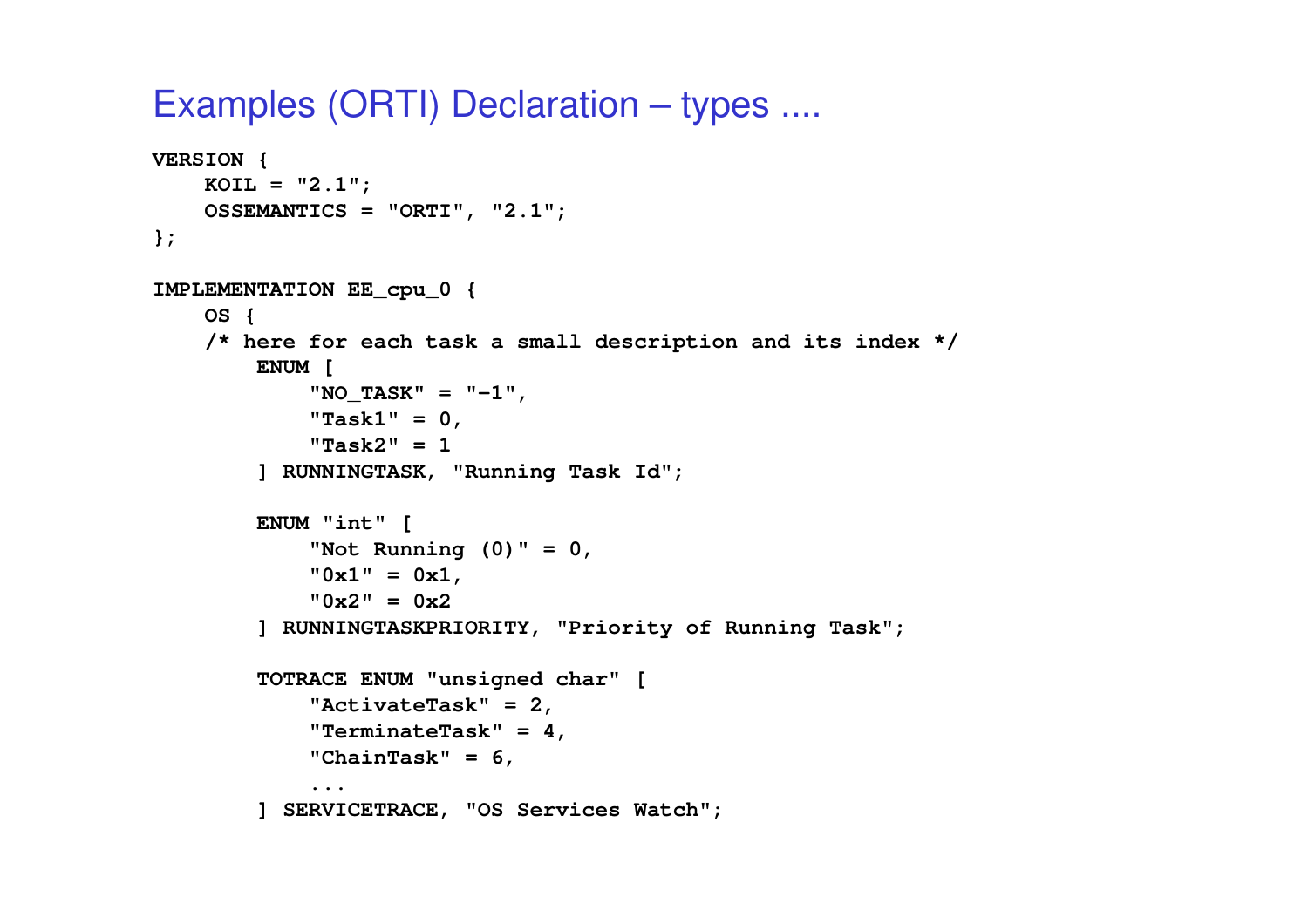## Examples (ORTI) Information section

```
OS EE_arch {
    RUNNINGTASK = "EE_stkfirst";
RUNNINGTASKPRIORITY = "(EE_stkfirst == -1) ? 0 : 
   EE_ORTI_th_priority[EE_stkfirst]";
SERVICETRACE = "EE_ORTI_servicetrace";LASTERROR = "EE_ORTI_lasterror";
CURRENTAPPMODE = "EE_ApplicationMode";vs_EE_SYSCEILING ="EE_sys_ceiling";
};/* Tasks */TASK Task1 {
PRIORITY = "(EE_ORTI_th_priority[0])";STATE = "(EE_th_status[0])";
CURRENTACTIVATIONS = "(1 - EE_th_rnact[0])"; /* 1 = max activations */
    STACK = "(EE hal threadtos[1])";
};
TASK Task2 {
PRIORITY = "(EE_ORTI_th_priority[1])";STATE = "(EEth status[1])";

CURRENTACTIVATIONS = "(1 - EE_th_rnact[1])"; /* 1 = max activations */
    STACK = "(EE_hal_\text{thread}tos[0])";};
```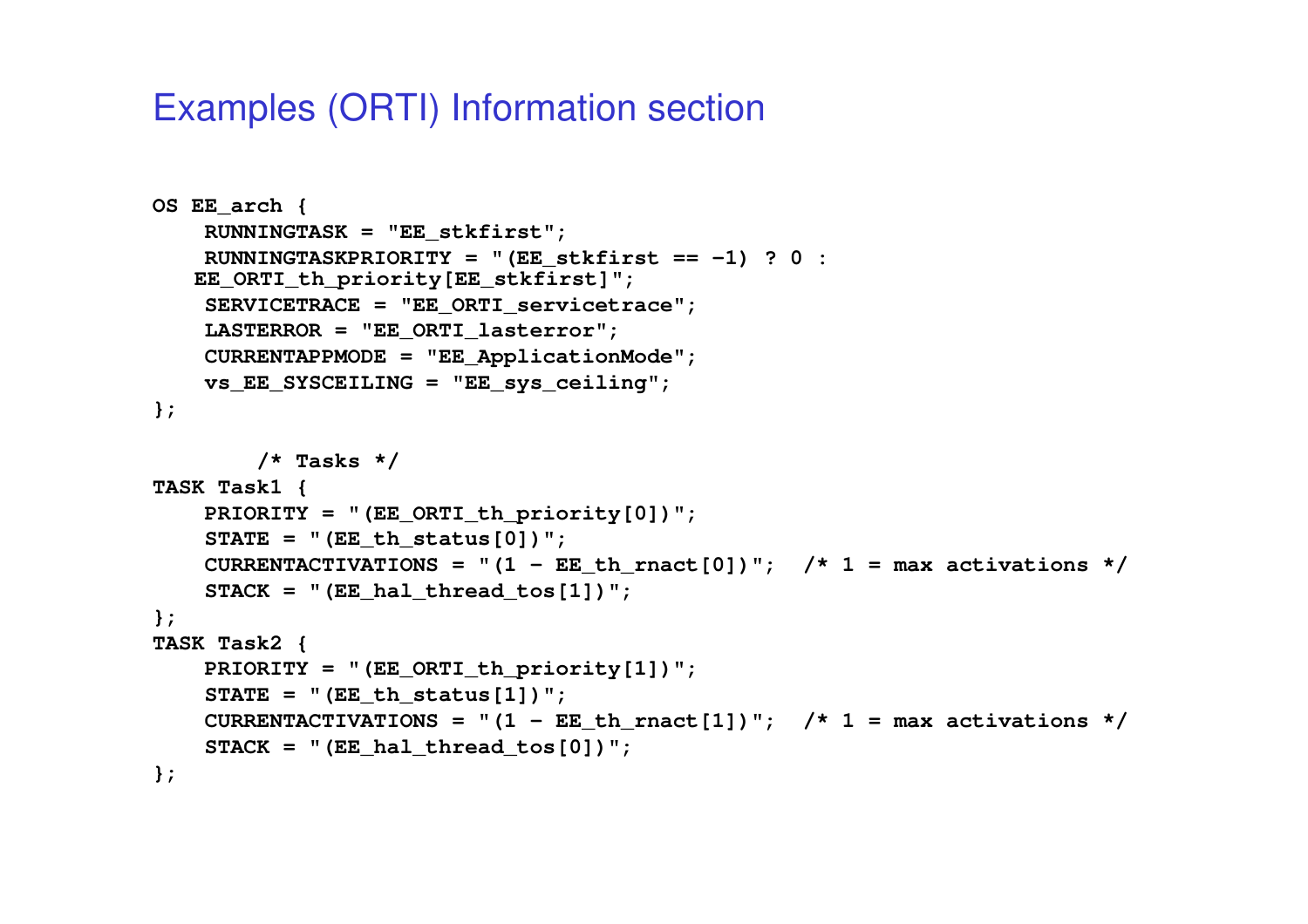## Examples (ORTI) Information section

```
/* Stacks */
STACK Stack0 {
SIZE = "2560";
STACKDIRECTION = "DOWN";
BASEADDRESS = "(unsigned int *)((unsigned int
   *)((int)(&__alt_stack_pointer) - 0xA00 ))";
   FILLPATTERN = "0xA5A5A5A5";};/* Alarms */ALARM AlarmTask1 {
ALARMTIME = "EE_ORTI_alarmtime[0]";
CYCLETIME = "EE_alarm_RAM[0].cycle";
STATE = "(EE_alarm_RAM[0].used == 0) ? 0 : 1";ACTION = "set TimerEvent on Task1";
    COUNTER = "Counter1";
COUNTERVALUE = "EE_counter_RAM[EE_alarm_ROM[0].c].value";};.../* Resources */
RESOURCE RES_SCHEDULER {
STATE = "(EE_resource_locked[0])";
LOCKER = "(EE_resource_locked[0] ? EE_ORTI_res_locker[0] : -1)";PRIORITY = "2";};
```